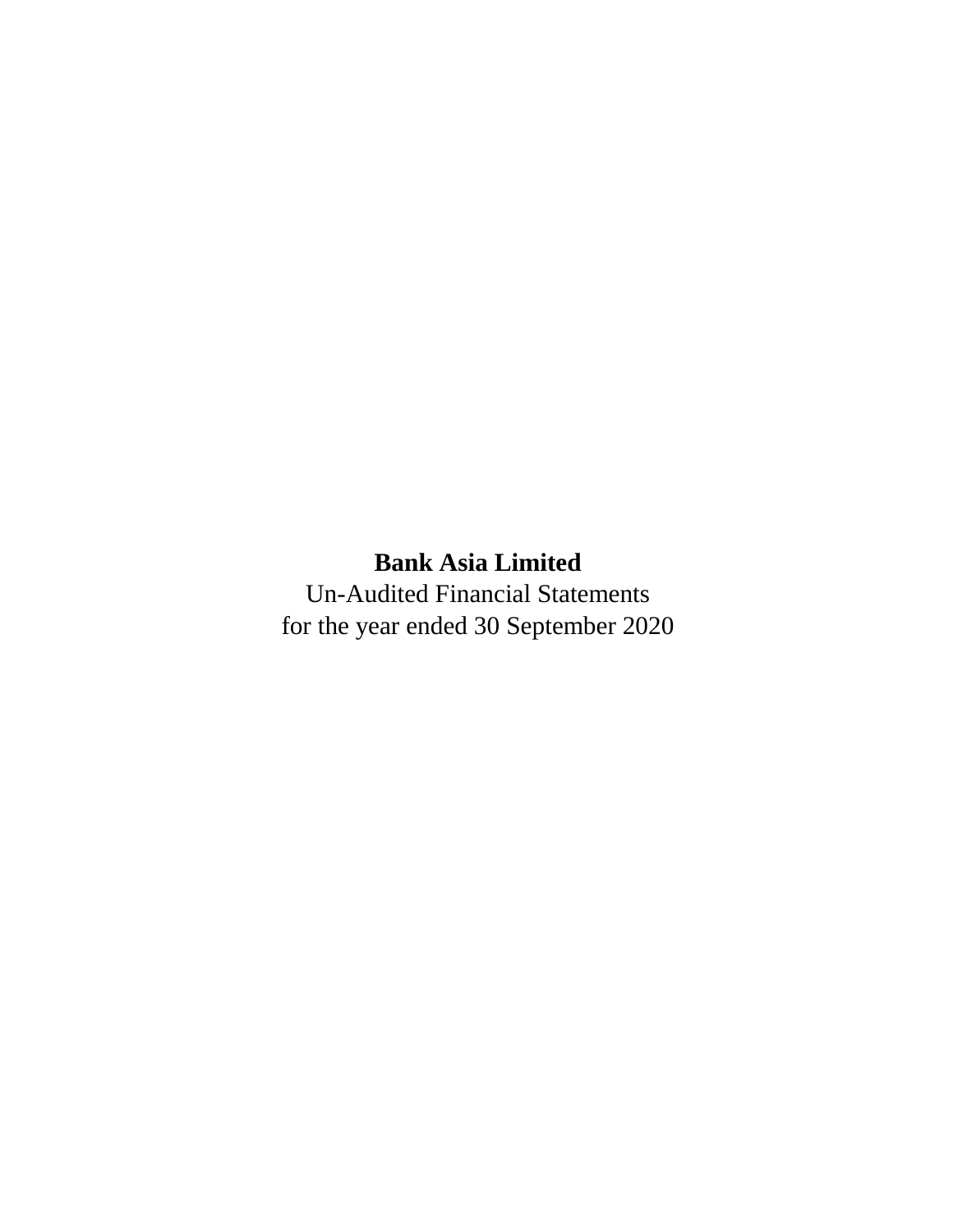|                                                                                           |              | <b>Amount in Taka</b> |                 |
|-------------------------------------------------------------------------------------------|--------------|-----------------------|-----------------|
| <b>Particulars</b>                                                                        | <b>Notes</b> | 30 Sep 2020           | 31 Dec 2019     |
| <b>PROPERTY AND ASSETS</b>                                                                |              |                       |                 |
| Cash                                                                                      |              | 19,075,234,440        | 23,986,604,446  |
|                                                                                           | 4.1(a)       | 3,188,002,450         | 3,242,877,542   |
| In hand (including foreign currencies)<br>Balance with Bangladesh Bank and its agent bank |              |                       |                 |
|                                                                                           |              |                       |                 |
| (including foreign currencies)                                                            | 4.2(a)       | 15,887,231,990        | 20,743,726,904  |
| <b>Balance with other banks and financial institutions</b>                                | 5(a)         | 29,900,507,867        | 23,634,997,570  |
| In Bangladesh                                                                             |              | 27,879,833,633        | 19,875,113,514  |
| Outside Bangladesh                                                                        |              | 2,020,674,234         | 3,759,884,056   |
| Money at call and on short notice                                                         | 6(a)         | 2,400,000,000         | 4,600,000,000   |
| <b>Investments</b>                                                                        | 7(a)         | 86,990,916,505        | 55,526,971,926  |
| Government                                                                                |              | 83,692,572,987        | 52,197,323,349  |
| Others                                                                                    |              | 3,298,343,518         | 3,329,648,577   |
|                                                                                           |              |                       |                 |
| Loans and advances/investments                                                            | 8(a)         | 235,460,256,400       | 230,095,211,871 |
| Loans, cash credits, overdrafts, etc/investments                                          |              | 218,292,094,440       | 210,835,675,997 |
| Bills purchased and discounted                                                            |              | 17,168,161,960        | 19,259,535,874  |
| Fixed assets including premises, furniture and fixtures                                   | 9(a)         | 6,774,282,482         | 7,065,893,231   |
| <b>Other assets</b>                                                                       | 10(a)        | 12,955,776,661        | 10,810,548,234  |
| Non - banking assets                                                                      |              |                       |                 |
| <b>Total assets</b>                                                                       |              | 393,556,974,355       | 355,720,227,278 |
|                                                                                           |              |                       |                 |
| <b>LIABILITIES AND CAPITAL</b>                                                            |              |                       |                 |
| <b>Liabilities</b>                                                                        |              |                       |                 |
| Borrowings from other banks, financial institutions and agents                            | 11(a)        | 33,385,704,069        | 34,382,128,495  |
| Subordinated non-convertible bonds                                                        | 11(aa)       | 10,200,000,000        | 11,800,000,000  |
| <b>Deposits and other accounts</b>                                                        | 12(a)        | 289,580,755,337       | 254,077,526,668 |
| Current/Al-wadeeah current accounts and other accounts                                    |              | 55,941,472,941        | 47,821,635,983  |
| Bills payable                                                                             |              | 3,053,148,635         | 3,742,697,471   |
| Savings bank/Mudaraba savings bank deposits                                               |              | 57,810,033,915        | 48,293,710,027  |
| Fixed deposits/Mudaraba fixed deposits                                                    |              | 172,776,099,846       | 154,219,483,187 |
| Bearer certificates of deposit                                                            |              |                       |                 |
| Other deposits                                                                            |              |                       |                 |
| <b>Other liabilities</b>                                                                  | 13(a)        | 33,551,085,002        | 30,873,993,667  |
| <b>Total liabilities</b>                                                                  |              | 366,717,544,408       | 331,133,648,830 |
| Capital/shareholders' equity                                                              |              |                       |                 |
| <b>Total shareholders' equity</b>                                                         |              | 26,839,429,947        | 24,586,578,448  |
| Paid-up capital                                                                           | 14.2         | 11,659,068,600        | 11,659,068,600  |
| Statutory reserve                                                                         | 15           | 9,808,608,354         | 9,052,555,407   |
| Revaluation reserve                                                                       | 16(a)        | 3,190,370,570         | 2,065,683,636   |
| General reserve                                                                           |              | 8,166,144             | 8,166,144       |
| Retained earnings                                                                         | 17(a)        | 2,172,335,475         | 1,800,257,979   |
| Foreign currency translation reserve                                                      |              | 870,594               | 836,486         |
| Non-controlling interest                                                                  | 17(b)        | 10,210                | 10,196          |
| Total liabilities and shareholders' equity                                                |              | 393,556,974,355       | 355,720,227,278 |
|                                                                                           |              |                       |                 |
| <b>Net Assets Value per Share</b>                                                         |              | 23.02                 | 21.09           |

## **Bank Asia Limited and Its Subsidiaries Consolidated Balance Sheet as at 30 September 2020**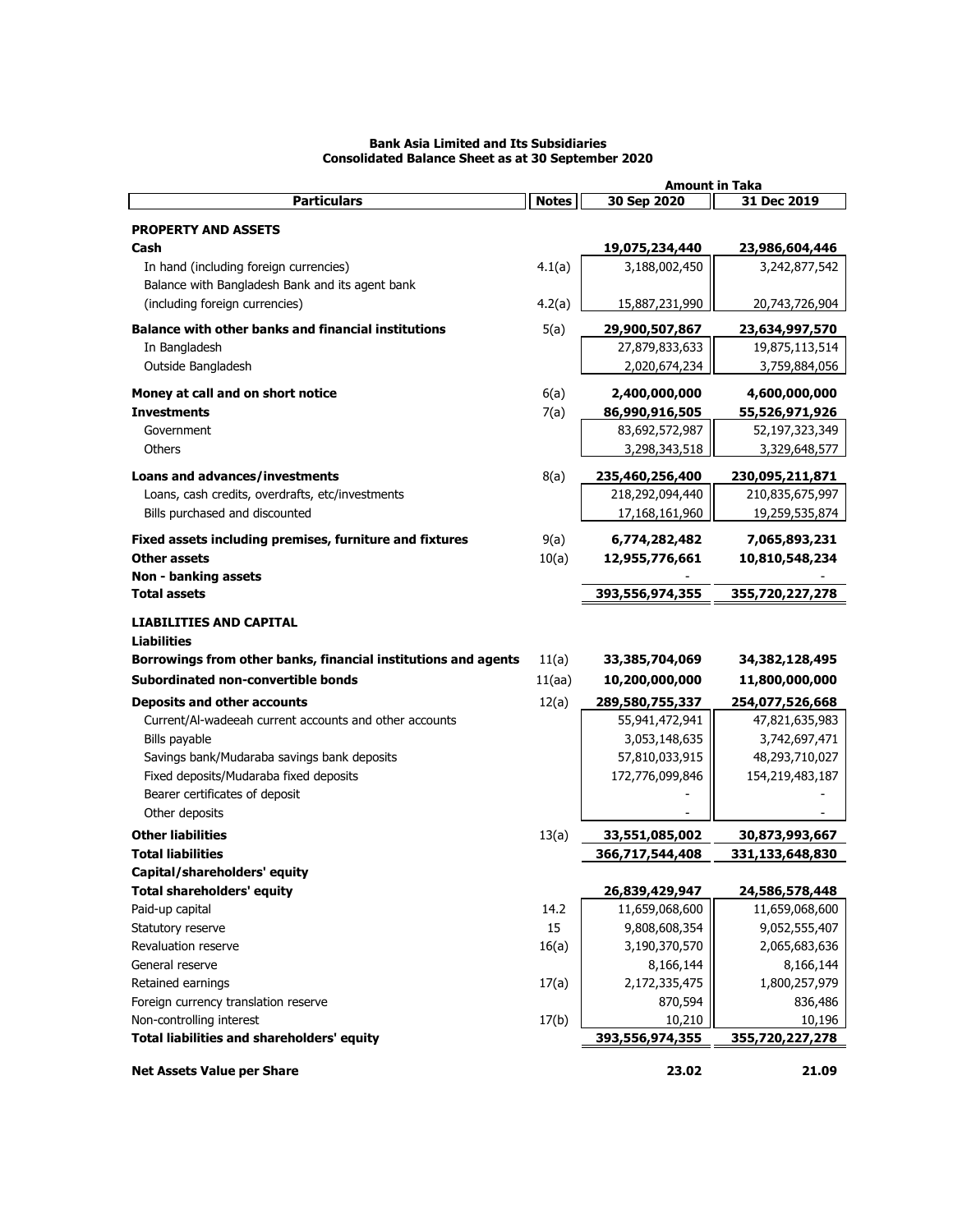## **Consolidated Balance Sheet as at 30 September 2020**

|                                                                       |              | <b>Amount in Taka</b> |                 |  |  |
|-----------------------------------------------------------------------|--------------|-----------------------|-----------------|--|--|
| <b>Particulars</b>                                                    | <b>Notes</b> | 30 Sep 2020           | 31 Dec 2019     |  |  |
| <b>OFF-BALANCE SHEET ITEMS</b>                                        |              |                       |                 |  |  |
| <b>Contingent liabilities</b>                                         | 18           | 117,847,585,340       | 118,576,860,518 |  |  |
| Acceptances and endorsements                                          |              | 36,390,978,003        | 39,192,489,873  |  |  |
| Letters of quarantee                                                  |              | 38,670,292,546        | 36,999,351,447  |  |  |
| Irrevocable letters of credit                                         |              | 25,724,779,570        | 26,468,819,479  |  |  |
| Bills for collection                                                  |              | 17,061,535,221        | 15,916,199,719  |  |  |
| Other contingent liabilities                                          |              |                       |                 |  |  |
| <b>Other commitments</b>                                              |              | 3,327,689,299         | 2,040,416,443   |  |  |
| Documentary credits and short term trade-related transactions         |              |                       |                 |  |  |
| Forward assets purchased and forward deposits placed                  |              | 3,327,689,299         | 2,040,416,443   |  |  |
| Undrawn note issuance and revolving underwriting facilities           |              |                       |                 |  |  |
| Undrawn formal standby facilities, credit lines and other commitments |              |                       |                 |  |  |
| Total off-balance sheet items including contingent liabilities        |              | 121,175,274,639       | 120,617,276,961 |  |  |

 $-sd-$ President and Managing Director **Director** Director **Director** Chairman

-sd- -sd-Chief Financial Officer Company Secretary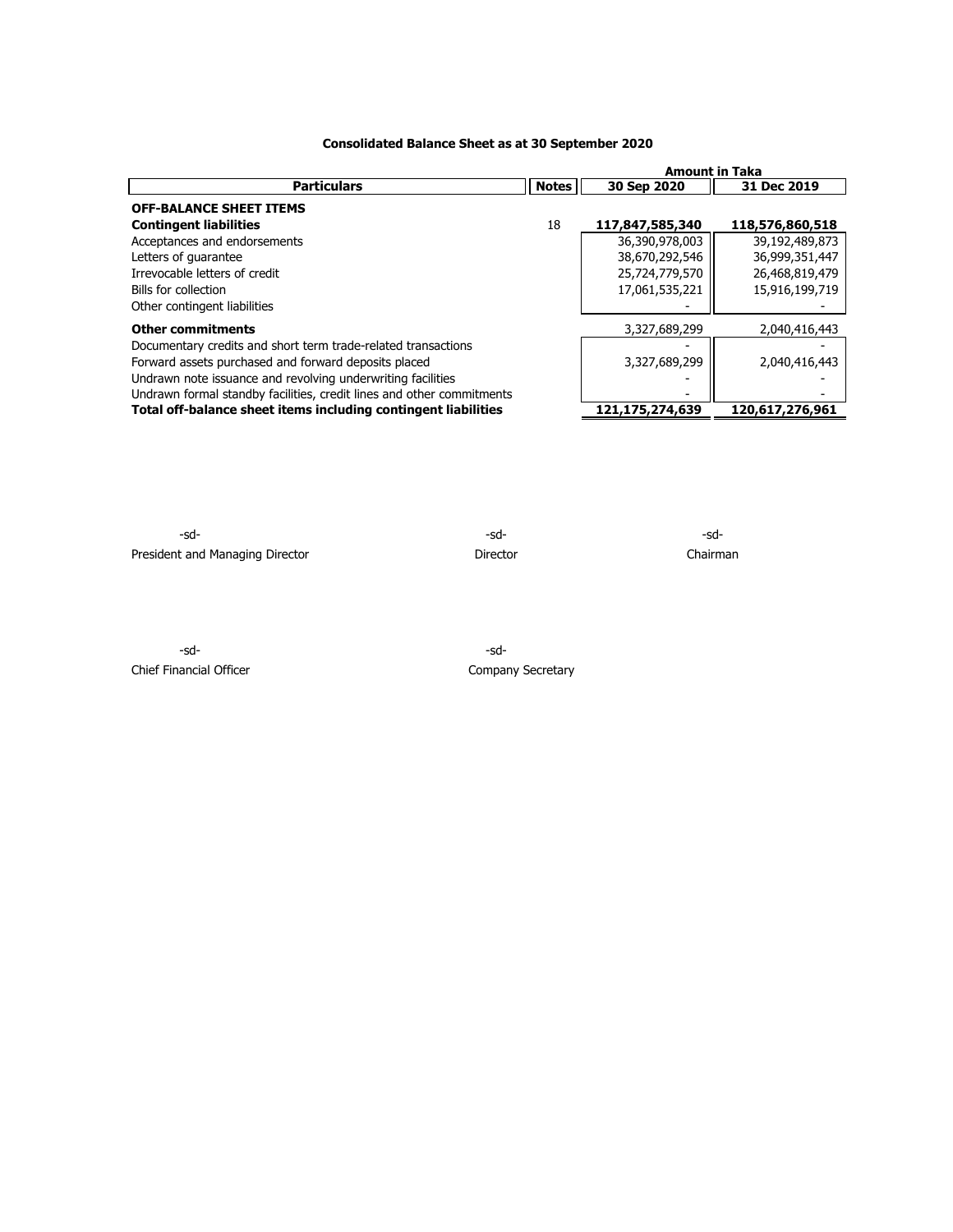#### **Bank Asia Limited and Its Subsidiaries Consolidated Profit and Loss Account for the period ended 30 September 2020**

|                                                  |              |                 | Amount in Taka     |               |                                     |
|--------------------------------------------------|--------------|-----------------|--------------------|---------------|-------------------------------------|
| <b>Particulars</b>                               | <b>Notes</b> | Jan to Sep 2020 | Jan to Sep 2019    |               | July to Sep 2020   July to Sep 2019 |
| <b>OPERATING INCOME</b>                          |              |                 |                    |               |                                     |
| Interest income                                  | 20(a)        | 14,776,403,320  | 17,180,633,352     | 4,409,603,079 | 5,674,504,124                       |
| Interest paid on deposits and borrowings, etc.   | 21(a)        | 11,392,746,385  | 10,595,486,792     | 3,782,881,815 | 3,707,723,312                       |
| Net interest income                              |              | 3,383,656,935   | 6,585,146,560      | 626,721,264   | 1,966,780,812                       |
| Investment income                                | 22(a)        | 4,688,615,743   | 2,163,352,195      | 2,058,675,926 | 1,147,092,987                       |
| Commission, exchange and brokerage               | 23(a)        | 1,966,611,075   | 2,590,592,692      | 639,674,438   | 767,838,117                         |
| Other operating income                           | 24(a)        | 638,958,508     | 707,314,334        | 200,652,781   | 207,564,155                         |
|                                                  |              | 7,294,185,326   | 5,461,259,221      | 2,899,003,145 | 2,122,495,259                       |
| Total operating income (A)                       |              | 10,677,842,261  | 12,046,405,781     | 3,525,724,409 | 4,089,276,071                       |
| <b>OPERATING EXPENSES</b>                        |              |                 |                    |               |                                     |
| Salaries and allowances                          | 25(a)        | 2,621,773,047   | 2,478,187,616      | 759,844,136   | 898,124,387                         |
| Rent, taxes, insurance, electricity, etc.        | 26(a)        | 344,890,928     | 552,815,976        | 127,226,656   | 201,069,878                         |
| Legal expenses                                   | 27(a)        | 8,769,350       | 13,963,821         | 2,740,426     | 4,624,183                           |
| Postage, stamp, telecommunication, etc           | 28(a)        | 92,235,319      | 98,440,525         | 32,342,768    | 32,273,078                          |
| Stationery, printing, advertisements, etc        | 29(a)        | 107,885,505     | 102,297,138        | 34,617,800    | 32,780,638                          |
| Managing Director's salary and fees              | 30           | 14,258,968      | 12,732,420         | 3,998,968     | 5,812,420                           |
| Directors' fees                                  | 31(a)        | 2,167,000       | 2,388,400          | 1,373,000     | 653,600                             |
| Auditors' fees                                   | 32(a)        | 2,385,949       | 1,236,177          | 1,036,928     | 467,326                             |
| Depreciation and repairs of Bank's assets        | 33(a)        | 638,607,109     | 377,060,556        | 217,441,634   | 128,736,717                         |
| Other expenses                                   | 34(a)        | 1,472,372,400   | 1,390,762,143      | 475,539,265   | 494,807,607                         |
| Total operating expenses (B)                     |              | 5,305,345,575   | 5,029,884,772      | 1,656,161,581 | 1,799,349,834                       |
| Profit before provision (C=A-B)                  |              | 5,372,496,686   | 7,016,521,009      | 1,869,562,828 | 2,289,926,237                       |
| Provision for loans and advances/investments     |              |                 |                    |               |                                     |
|                                                  |              |                 |                    |               |                                     |
| General provision                                |              | 1,243,895,285   | (1, 133, 489, 705) | 700,000,000   | 820,463,076                         |
| Specific provision                               |              | 230,694,974     | 3,822,287,208      |               | (314, 148, 915)                     |
|                                                  |              | 1,474,590,259   | 2,688,797,503      | 700,000,000   | 506,314,161                         |
| Provision for off-balance sheet items            | 13.3         | 15,000,000      | (68, 499, 640)     | 39,466,624    | (13, 266, 440)                      |
| Provision for diminution in value of investments | 13.7         | 30,000,000      |                    | (5,000,000)   |                                     |
| Other provisions                                 | 13.8         | 65,000,000      | 15,000,000         | 5,000,000     |                                     |
| <b>Total provision (D)</b>                       |              | 1,584,590,259   | 2,635,297,863      | 739,466,624   | 493,047,721                         |
| Total profit before tax (C-D)                    |              | 3,787,906,427   | 4,381,223,147      | 1,130,096,204 | 1,796,878,517                       |
| Provision for taxation                           |              |                 |                    |               |                                     |
| Current tax                                      | 13.5.1(a)    | 1,495,501,612   | 2,115,955,888      | 440,133,764   | 772,054,055                         |
| Deferred tax                                     |              |                 |                    |               |                                     |
|                                                  |              | 1,495,501,612   | 2,115,955,888      | 440,133,764   | 772,054,055                         |
| Net profit after tax                             |              | 2,292,404,815   | 2,265,267,259      | 689,962,440   | 1,024,824,462                       |
| <b>Appropriations</b>                            |              |                 |                    |               |                                     |
| Statutory reserve                                | 15           | 756,052,947     | 868,404,202        | 224,037,366   | 359,750,412                         |
| General reserve                                  |              |                 |                    |               |                                     |
|                                                  |              | 756,052,947     | 868,404,202        | 224,037,366   | 359,750,412                         |
| <b>Retained surplus</b>                          |              | 1,536,351,868   | 1,396,863,056      | 465,925,074   | 665,074,049                         |
| <b>Attributable to:</b>                          |              |                 |                    |               |                                     |
| Equity holders of Bank Asia Limited              |              | 1,536,351,854   | 1,396,863,007      | 465,925,061   | 665,074,048                         |
| Non-controlling interest                         |              | 14              | 49                 | 13            |                                     |
|                                                  |              | 1,536,351,868   | 1,396,863,056      | 465,925,074   | 665,074,049                         |
| <b>Earnings Per Share (EPS)</b>                  | 37(a)        | 1.97            | 1.94               | 0.60          | 0.88                                |

| -sd-                            | -sd-     | -sd-     |
|---------------------------------|----------|----------|
| President and Managing Director | Director | Chairman |
|                                 |          |          |
|                                 |          |          |

Chief Financial Officer **Company Secretary** Company Secretary Company Secretary

-sd- -sd-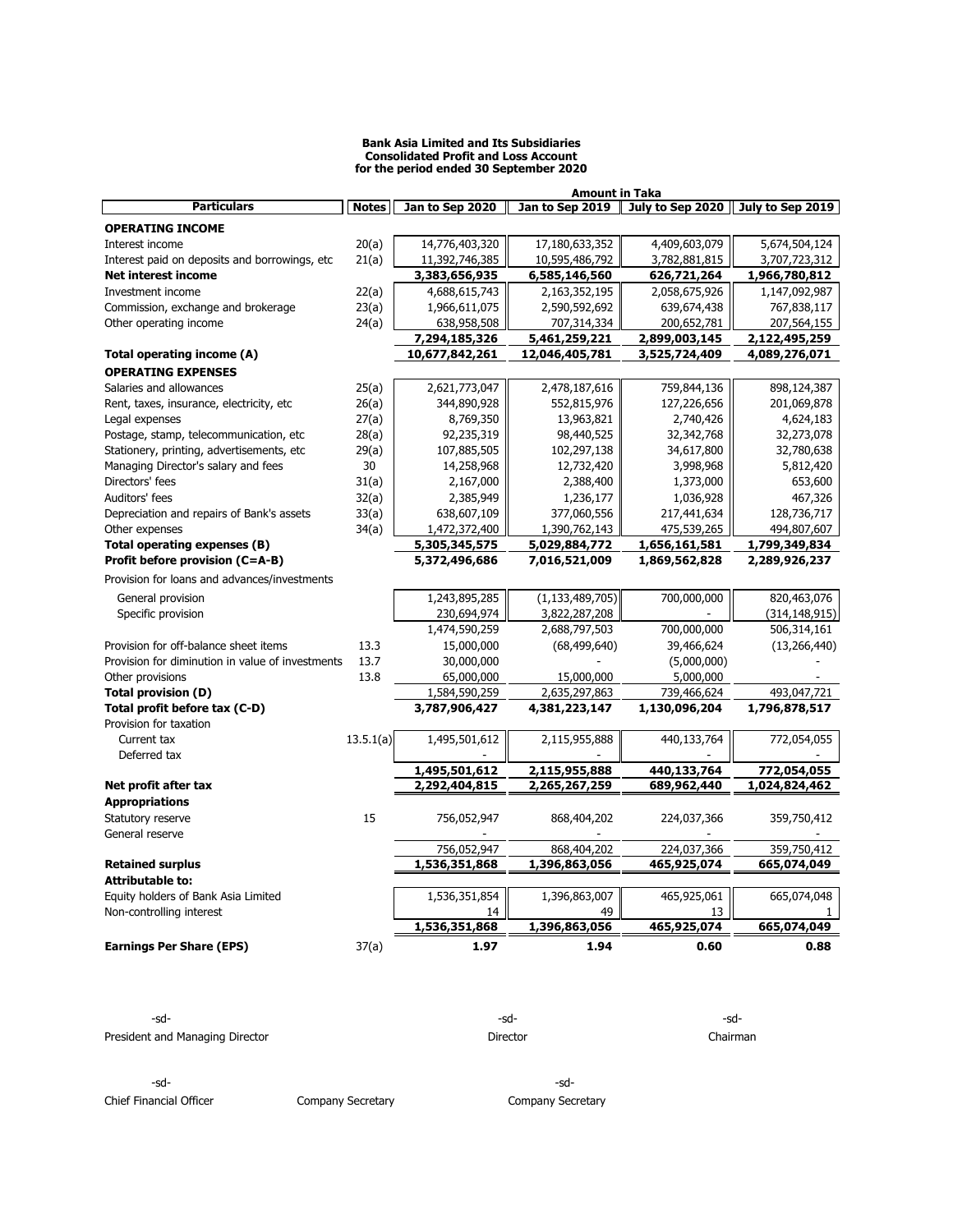#### **Bank Asia Limited and Its Subsidiaries Consolidated Cash Flow Statement for the period ended 30 September 2020**

|                                                                                    |              | <b>Amount in Taka</b>       |                             |  |  |
|------------------------------------------------------------------------------------|--------------|-----------------------------|-----------------------------|--|--|
| <b>Particulars</b>                                                                 | <b>Notes</b> | 30 Sep 2020                 | 30 Sep 2019                 |  |  |
| Cash flows from operating activities (A)                                           |              |                             |                             |  |  |
| Interest receipts                                                                  |              | 18,795,944,992              | 18,324,283,316              |  |  |
| Interest payments                                                                  |              | (11, 181, 416, 299)         | (11, 253, 110, 055)         |  |  |
| Dividends receipts                                                                 |              | 6,355,903                   | 19,055,146                  |  |  |
| Fees and commission receipts                                                       |              | 1,966,611,075               | 2,590,592,692               |  |  |
| Recoveries on loans previously written off                                         |              | 57,257,521                  | 19,898,437                  |  |  |
| Cash payment to employees                                                          |              | (2,807,398,450)             | (2,573,764,256)             |  |  |
| Cash payment to suppliers                                                          |              | (159, 432, 467)             | (154, 147, 492)             |  |  |
| Income tax paid                                                                    |              | (1,957,878,409)             | (1,752,661,397)             |  |  |
| Receipts from other operating activities                                           | 35(a)        | 1,421,584,376               | 732,205,336                 |  |  |
| Payments for other operating activities                                            | 36(a)        | (1,842,214,136)             | (2,072,549,165)             |  |  |
| Operating profit before changes in operating assets & liabilities                  |              | 4,299,414,106               | 3,879,802,563               |  |  |
| Increase/(decrease) in operating assets and liabilities                            |              |                             |                             |  |  |
| Loans and advances to customers and banks                                          |              | (5,365,044,529)             | (8,209,436,126)             |  |  |
| Other assets                                                                       |              | (714, 225, 213)             | (950, 586, 407)             |  |  |
| Deposits from customers and banks                                                  |              | 35,503,228,669              | 18,816,896,742              |  |  |
| <b>Trading liabilities</b>                                                         |              | (996, 424, 426)             | 4,860,453,123               |  |  |
| Other liabilities                                                                  |              | (123, 026, 693)             | 97,363,685                  |  |  |
| Net Increase/(decrease) in operating assets and liabilities                        |              | 28,304,507,809              | 14,614,691,017              |  |  |
| Net cash flows from operating activities                                           |              | 32,603,921,915              | 18,494,493,580              |  |  |
| Cash flows from investing activities (B)                                           |              |                             |                             |  |  |
| Investments in treasury bills, bonds and others                                    |              | (31,380,797,343)            | (22, 318, 393, 707)         |  |  |
| Sale/(Purchase) of trading securities                                              |              | 31,305,059                  | 88,858,724                  |  |  |
| (Purchase)/disposal of fixed assets including lease rental and right-of-use assets |              | (386, 207, 345)             | (433, 937, 991)             |  |  |
| Net cash flows from/(used in) investing activities                                 |              | (31,735,699,629)            | (22,663,472,974)            |  |  |
| Cash flows from financing activities (C)                                           |              |                             |                             |  |  |
| Adjustment of subordinated non-convertible bond                                    |              | (1,600,000,000)             | (600,000,000)               |  |  |
| Dividend paid (cash dividend)                                                      |              | (114, 452, 295)             | (555, 193, 743)             |  |  |
| Net cash flows from/(used in) financing activities                                 |              | (1,714,452,295)             | (1, 155, 193, 743)          |  |  |
| Net increase/(decrease) in cash and cash equivalents $(A+B+C)$                     |              | (846, 230, 009)             | (5,324,173,138)             |  |  |
| Effects of exchange rate changes on cash and cash equivalents                      |              |                             |                             |  |  |
| Cash and cash equivalents at the beginning of the period                           |              | 52,223,764,816              | 41,900,401,176              |  |  |
| Cash and cash equivalents at the end of the period                                 |              | 51,377,534,807              | 36,576,228,038              |  |  |
| Cash and cash equivalents:                                                         |              |                             |                             |  |  |
| Cash                                                                               |              | 3,188,002,450               | 2,980,604,012               |  |  |
| Balance with Bangladesh Bank and its agent bank(s)                                 |              | 15,887,231,990              | 18,032,660,389              |  |  |
| Balance with other banks and financial institutions                                |              | 29,900,507,867              | 12,460,651,637              |  |  |
| Money at call and on short notice                                                  |              | 2,400,000,000               | 3,100,000,000               |  |  |
| Prize bonds                                                                        |              | 1,792,500<br>51,377,534,807 | 2,312,000<br>36,576,228,038 |  |  |
|                                                                                    |              |                             |                             |  |  |
| <b>Net Operating Cash Flows per Share</b>                                          |              | 27.96                       | 15.86                       |  |  |

-sd- -sd- -sdent and Managing Director **President and Managing Director** Director **Director** Chairman

-sd- -sd-Chief Financial Officer Chief Financial Officer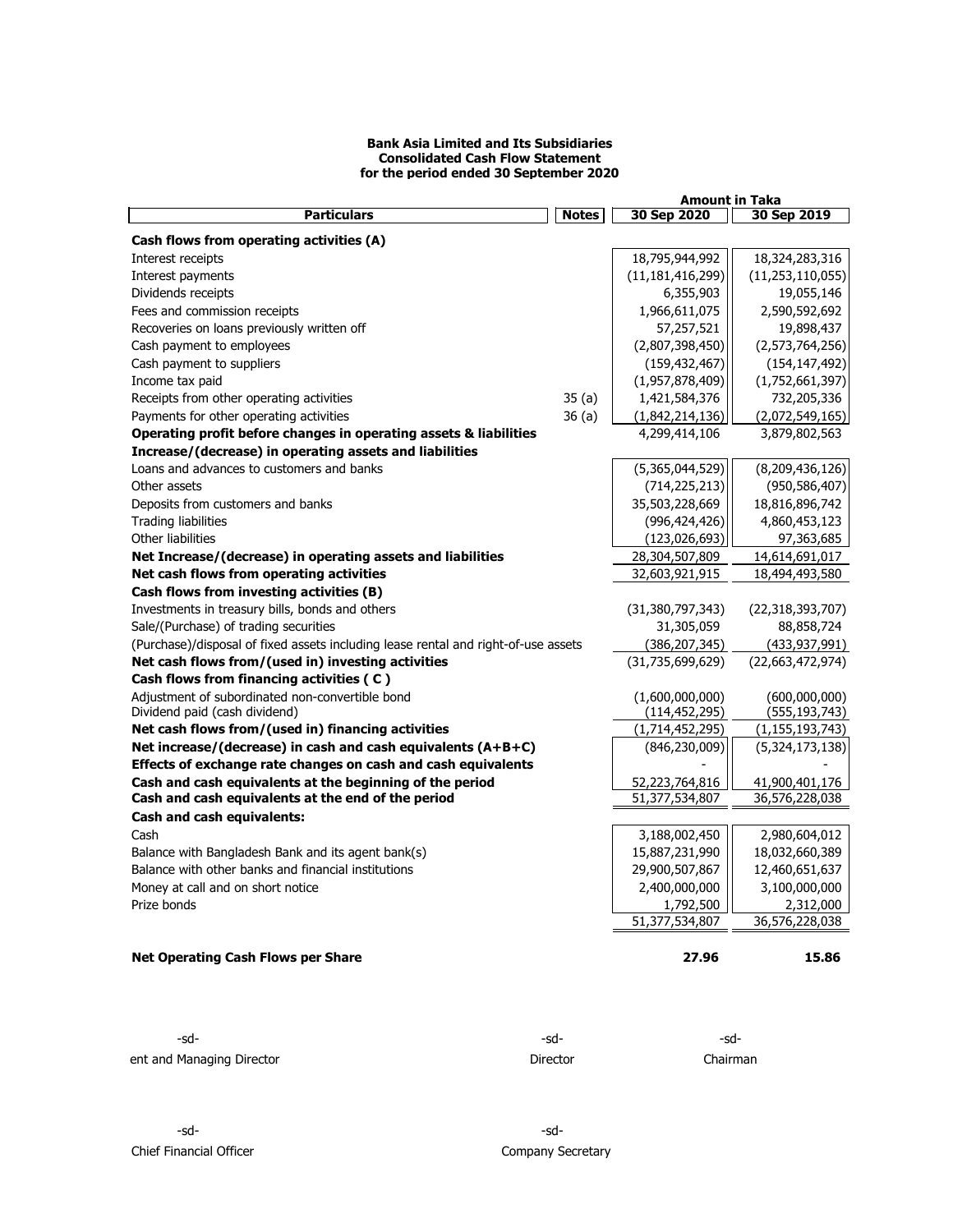| <b>Bank Asia Limited and Its Subsidiaries</b>                                      |  |
|------------------------------------------------------------------------------------|--|
| Consolidated Statement of Changes in Equity for the period ended 30 September 2020 |  |

|                                                                |                    |                             |                               |                          |                                               |                             |                    |                                 | Amount in Taka         |
|----------------------------------------------------------------|--------------------|-----------------------------|-------------------------------|--------------------------|-----------------------------------------------|-----------------------------|--------------------|---------------------------------|------------------------|
| <b>Particulars</b>                                             | Paid-up<br>capital | <b>Statutory</b><br>reserve | <b>Revaluation</b><br>reserve | General<br>reserve       | Foreign<br>currency<br>translation<br>reserve | <b>Retained</b><br>earnings | <b>Total</b>       | Non-<br>controlling<br>interest | <b>Total</b><br>equity |
| Balance as at 01 January 2019                                  | 11,103,874,860     | 8,268,393,179               | 2,120,032,204                 | 8,166,144                | 2,462,381                                     | 1,686,898,121               | 23,189,826,890     | 11,799                          | 23,189,838,689         |
| Transferred during the period                                  |                    | 868,404,202                 |                               |                          |                                               | (868, 404, 202)             |                    |                                 |                        |
| Adjustment on revaluation of fixed assets and other investment |                    |                             | (19, 490, 581)                |                          |                                               |                             | (19, 490, 581)     |                                 | (19, 490, 581)         |
| Foreign currency translation for opening retained earnings     |                    |                             |                               |                          |                                               | 1,021,512                   | 1,021,512          |                                 | 1,021,512              |
| Foreign currency translation for the period                    |                    |                             |                               |                          | 1,673,383                                     |                             | 1,673,383          |                                 | 1,673,383              |
| Issue of bonus shares                                          | 555,193,740        |                             |                               |                          |                                               | (555, 193, 740)             |                    |                                 |                        |
| Cash dividend paid                                             |                    |                             |                               |                          |                                               | (555, 193, 743)             | (555, 193, 743)    |                                 | (555, 193, 743)        |
| Net profit for the period                                      |                    |                             |                               |                          |                                               | 2,265,267,210               | 2,265,267,210      | 49                              | 2,265,267,259          |
| Balance as at 30 September 2019                                | 11,659,068,600     | 9,136,797,381               | 2,100,541,623                 | 8,166,144                | 4,135,764                                     | 1,974,395,158               | 24,883,104,671     | 11,848                          | 24,883,116,519         |
| Transferred during the period                                  |                    | (84, 241, 974)              |                               |                          |                                               | 84,241,974                  |                    |                                 |                        |
| Adjustment on revaluation of fixed assets and other investment |                    |                             | 18,857,277                    |                          |                                               |                             | 18,857,277         |                                 | 18,857,277             |
| Transferred to retained earnings                               |                    |                             | (53, 715, 264)                |                          |                                               | 53,715,264                  | 1,693              | (1,693)                         |                        |
| Foreign currency translation for opening retained earnings     |                    |                             |                               |                          |                                               | (4,640,457)                 | (4,640,457)        |                                 | (4,640,457)            |
| Foreign currency translation for the period                    |                    |                             |                               | $\overline{\phantom{a}}$ | (3,299,278)                                   |                             | (3,299,278)        |                                 | (3,299,278)            |
| Net profit for the period                                      |                    |                             |                               |                          |                                               | (307, 455, 653)             | (307, 455, 654)    | 41                              | (307, 455, 613)        |
| Balance as at 31 December 2019                                 | 11,659,068,600     | 9,052,555,407               | 2,065,683,636                 | 8,166,144                | 836,486                                       | 1,800,256,286               | 24,586,568,252     | 10,196                          | 24,586,578,448         |
| Transferred during the period                                  |                    | 756,052,947                 |                               |                          |                                               | (756, 052, 947)             |                    |                                 |                        |
| Adjustment on revaluation of fixed assets and other investment |                    |                             | 1,124,686,934                 |                          |                                               |                             | 1,124,686,934      | $\overline{\phantom{a}}$        | 1,124,686,934          |
| Foreign currency translation for opening retained earnings     |                    |                             |                               |                          |                                               | 1,632,502                   | 1,632,502          |                                 | 1,632,502              |
| Foreign currency translation for the period                    |                    |                             |                               |                          | 34,108                                        |                             | 34,108             |                                 | 34,108                 |
| Cash dividend paid                                             |                    |                             |                               |                          |                                               | (1, 165, 906, 860)          | (1, 165, 906, 860) |                                 | (1, 165, 906, 860)     |
| Net profit for the period                                      |                    |                             |                               |                          |                                               | 2,292,404,801               | 2,292,404,801      | 14                              | 2,292,404,815          |
| Balance as at 30 September 2020                                | 11.659.068.600     | 9.808.608.354               | 3,190,370,570                 | 8,166,144                | 870,594                                       | 2.172.333.782               | 26.839.419.736     | 10.210                          | 26.839.429.947         |

-sd- -sd- -sd-

President and Managing Director Chairman

-sd- -sd-

Chief Financial Officer Company Secretary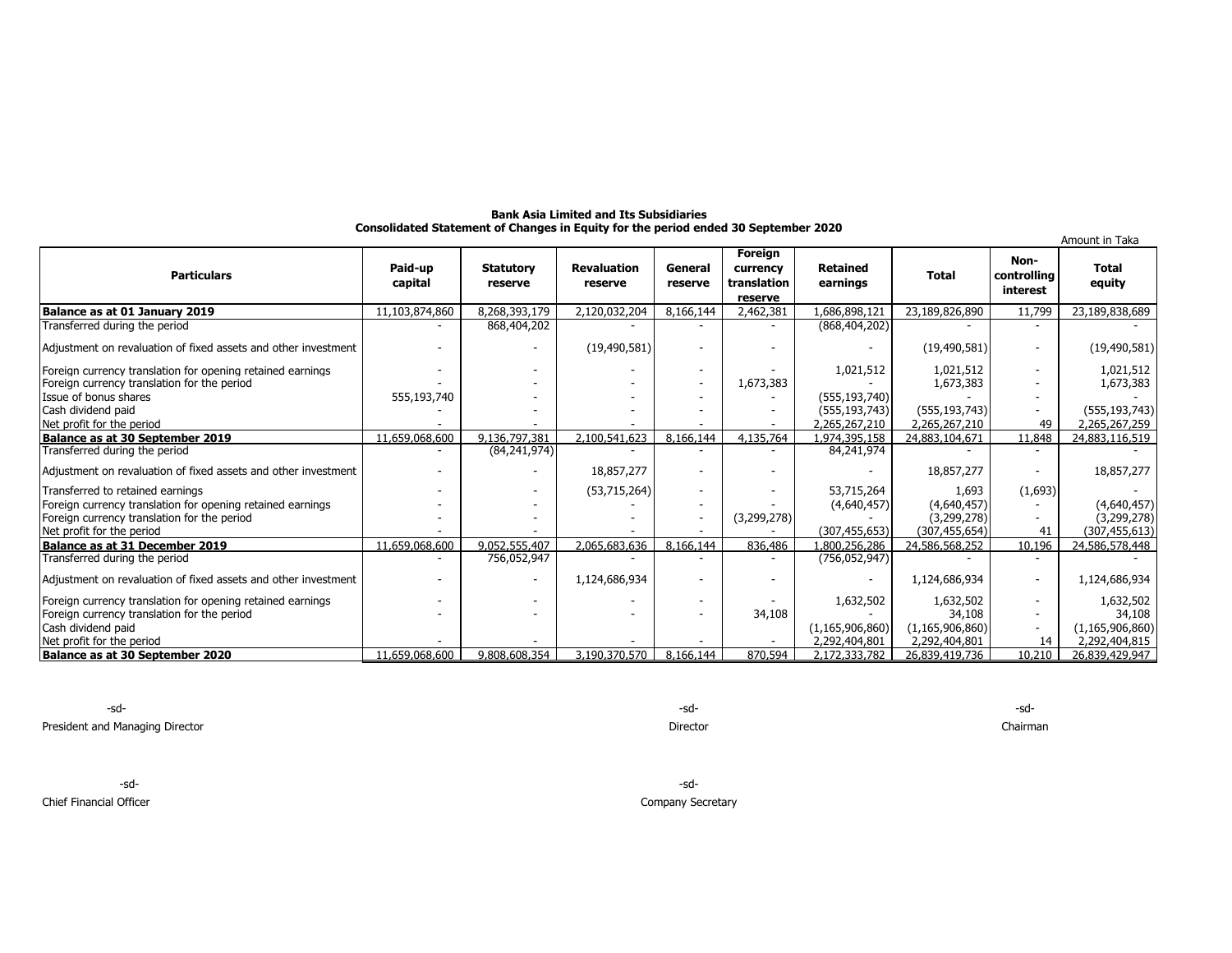|                                                                |                     | <b>Amount in Taka</b>            |                                  |  |  |
|----------------------------------------------------------------|---------------------|----------------------------------|----------------------------------|--|--|
| <b>Particulars</b>                                             | <b>Notes</b>        | 30 Sep 2020                      | 31 Dec 2019                      |  |  |
| <b>PROPERTY AND ASSETS</b>                                     |                     |                                  |                                  |  |  |
| Cash                                                           |                     | 19,074,790,650                   | 23,985,692,079                   |  |  |
| In hand (including foreign currencies)                         | 4.1                 | 3,187,558,660                    | 3,241,965,175                    |  |  |
| Balance with Bangladesh Bank and its agent bank                |                     |                                  |                                  |  |  |
| (including foreign currencies)                                 | 4.2                 | 15,887,231,990                   | 20,743,726,904                   |  |  |
| <b>Balance with other banks and financial institutions</b>     |                     | 29,233,273,679                   |                                  |  |  |
| In Bangladesh                                                  | 5.1                 | 27,386,277,306                   | 23,113,553,804<br>19,491,968,105 |  |  |
| Outside Bangladesh                                             | 5.2                 | 1,846,996,373                    | 3,621,585,699                    |  |  |
|                                                                |                     |                                  |                                  |  |  |
| Money at call and on short notice                              | 6<br>$\overline{7}$ | 2,400,000,000                    | 4,600,000,000                    |  |  |
| <b>Investments</b><br>Government                               |                     | 86,376,686,809<br>83,692,572,987 | 54,932,579,936                   |  |  |
| Others                                                         |                     | 2,684,113,822                    | 52,197,323,349<br>2,735,256,587  |  |  |
|                                                                |                     |                                  |                                  |  |  |
| <b>Loans and advances/investments</b>                          | 8                   | 232,683,138,719                  | 227,298,956,048                  |  |  |
| Loans, cash credits, overdrafts, etc/investments               |                     | 215,514,976,759                  | 208,039,420,174                  |  |  |
| Bills purchased and discounted                                 |                     | 17,168,161,960                   | 19,259,535,874                   |  |  |
| Fixed assets including premises, furniture and fixtures        | 9                   | 6,739,188,993                    | 7,025,602,707                    |  |  |
| Other assets                                                   | 10                  | 15,021,448,137                   | 12,843,989,123                   |  |  |
| Non - banking assets                                           |                     |                                  |                                  |  |  |
| <b>Total assets</b>                                            |                     | 391,528,526,987                  | 353,800,373,697                  |  |  |
|                                                                |                     |                                  |                                  |  |  |
| <b>LIABILITIES AND CAPITAL</b>                                 |                     |                                  |                                  |  |  |
| <b>Liabilities</b>                                             |                     |                                  |                                  |  |  |
| Borrowings from other banks, financial institutions and agents | 11                  | 33,385,704,069                   | 34,382,128,495                   |  |  |
| Subordinated non-convertible bonds                             | $11$ (aa)           | 10,200,000,000                   | 11,800,000,000                   |  |  |
| <b>Deposits and other accounts</b>                             | 12                  | 289,173,128,561                  | 253,709,574,615                  |  |  |
| Current/Al-wadeeah current accounts and other accounts         |                     | 55,533,846,165                   | 47,453,683,930                   |  |  |
| Bills payable                                                  |                     | 3,053,148,635                    | 3,742,697,471                    |  |  |
| Savings bank/Mudaraba savings bank deposits                    |                     | 57,810,033,915                   | 48,293,710,027                   |  |  |
| Fixed deposits/Mudaraba fixed deposits                         |                     | 172,776,099,846                  | 154,219,483,187                  |  |  |
| Bearer certificates of deposit                                 |                     |                                  |                                  |  |  |
| Other deposits                                                 |                     |                                  |                                  |  |  |
| <b>Other liabilities</b>                                       | 13                  | 31,764,531,632                   | 29,163,552,669                   |  |  |
| <b>Total liabilities</b>                                       |                     | 364,523,364,262                  | 329,055,255,779                  |  |  |
| Capital/shareholders' equity                                   |                     |                                  |                                  |  |  |
| <b>Total shareholders' equity</b>                              |                     | 27,005,162,725                   | 24,745,117,918                   |  |  |
| Paid-up capital                                                | 14.2                | 11,659,068,600                   | 11,659,068,600                   |  |  |
| Statutory reserve                                              | 15                  | 9,808,608,354                    | 9,052,555,407                    |  |  |
| Revaluation reserve                                            | 16                  | 3,190,370,570                    | 2,065,683,636                    |  |  |
| General reserve                                                |                     | 8,166,144                        | 8,166,144                        |  |  |
| Retained earnings                                              | 17                  | 2,338,949,057                    | 1,959,644,131                    |  |  |
| Total liabilities and shareholders' equity                     |                     | 391,528,526,987                  | 353,800,373,697                  |  |  |
|                                                                |                     |                                  |                                  |  |  |
| <b>Net Assets Value per Share</b>                              |                     | 23.16                            | 21.22                            |  |  |

## **Bank Asia Limited Balance Sheet as at 30 September 2020**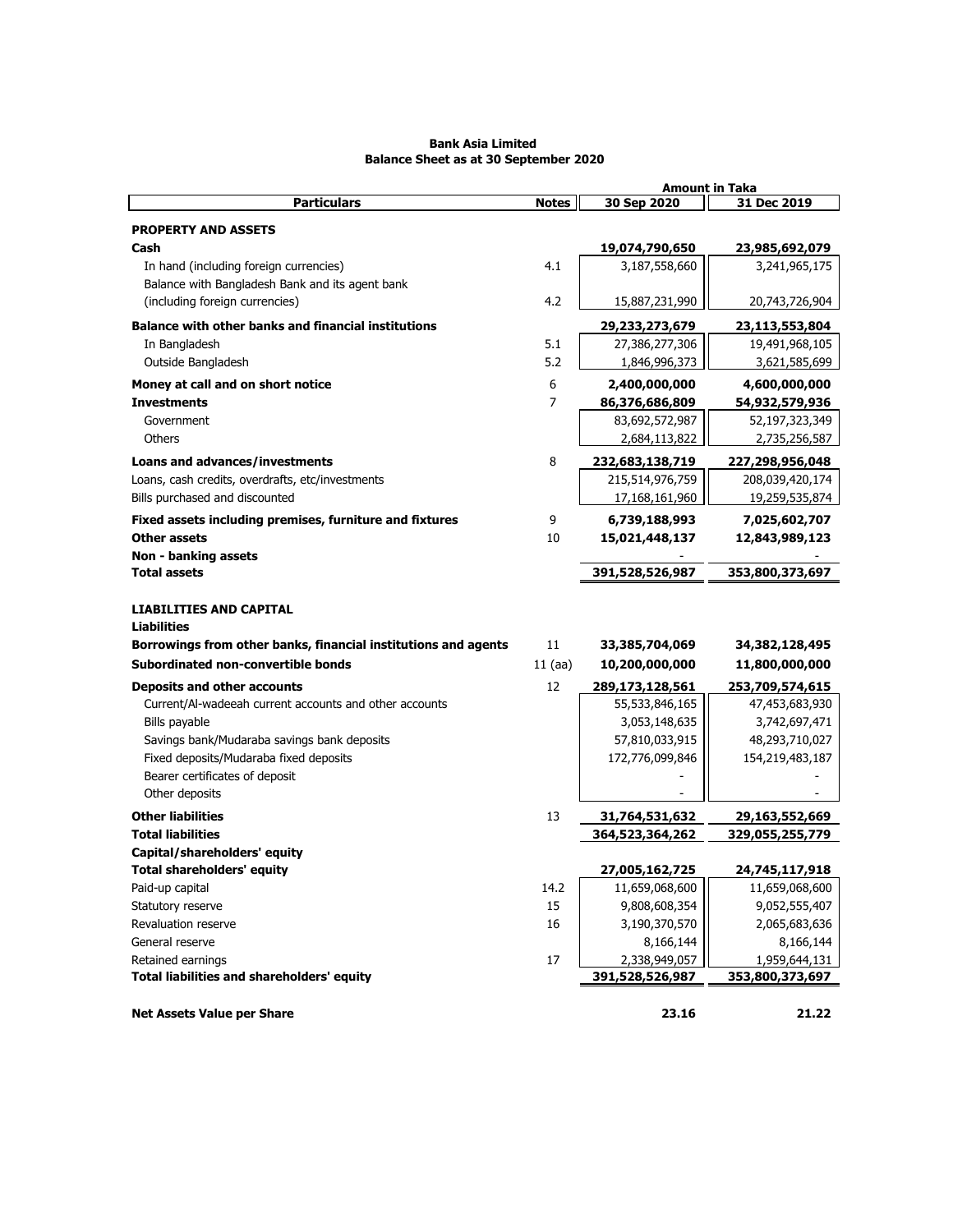#### **Balance Sheet as at 30 September 2020**

|                                                                       |              | <b>Amount in Taka</b> |                 |  |  |
|-----------------------------------------------------------------------|--------------|-----------------------|-----------------|--|--|
| <b>Particulars</b>                                                    | <b>Notes</b> | 30 Sep 2020           | 31 Dec 2019     |  |  |
| <b>OFF-BALANCE SHEET ITEMS</b>                                        |              |                       |                 |  |  |
| <b>Contingent liabilities</b>                                         | 18           | 117,847,585,340       | 118,576,860,518 |  |  |
| Acceptances and endorsements                                          |              | 36,390,978,003        | 39,192,489,873  |  |  |
| Letters of quarantee                                                  |              | 38,670,292,546        | 36,999,351,447  |  |  |
| Irrevocable letters of credit                                         |              | 25,724,779,570        | 26,468,819,479  |  |  |
| Bills for collection                                                  |              | 17,061,535,221        | 15,916,199,719  |  |  |
| Other contingent liabilities                                          |              |                       |                 |  |  |
| <b>Other commitments</b>                                              |              | 3,327,689,299         | 2,040,416,443   |  |  |
| Documentary credits and short term trade-related transactions         |              |                       |                 |  |  |
| Forward assets purchased and forward deposits placed                  |              | 3,327,689,299         | 2,040,416,443   |  |  |
| Undrawn note issuance and revolving underwriting facilities           |              |                       |                 |  |  |
| Undrawn formal standby facilities, credit lines and other commitments |              |                       |                 |  |  |
| Total off-balance sheet items including contingent liabilities        |              | 121,175,274,639       | 120,617,276,961 |  |  |

-sd- -sd- -sd-President and Managing Director **Director** Director **Director** Chairman

-sd- -sd-Chief Financial Officer Chief Financial Officer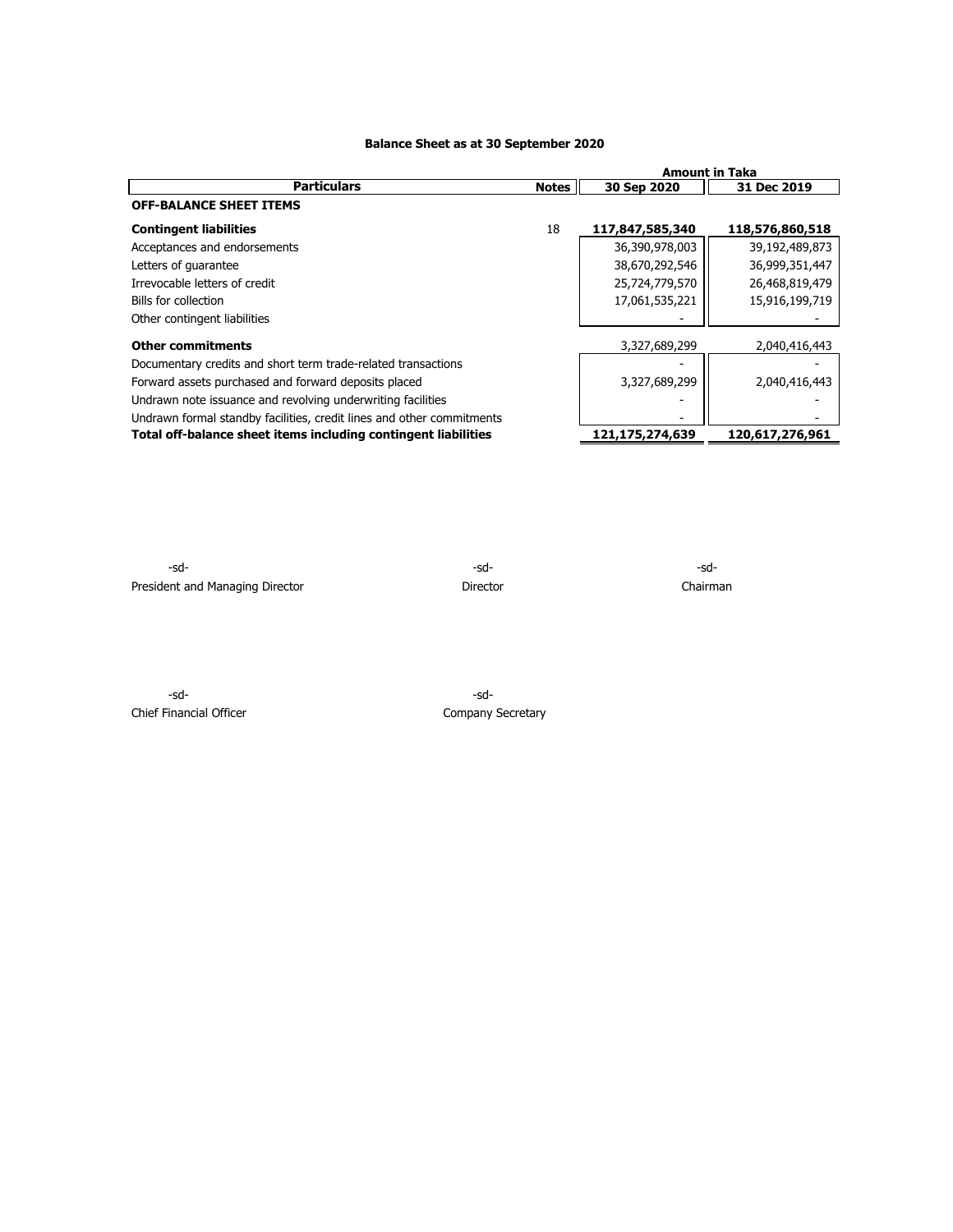#### **Bank Asia Limited Profit and Loss Account for the period ended 30 September 2020**

|                                                  |              |                 | <b>Amount in Taka</b> |               |                                   |
|--------------------------------------------------|--------------|-----------------|-----------------------|---------------|-----------------------------------|
| <b>Particulars</b>                               | <b>Notes</b> | Jan to Sep 2020 | Jan to Sep 2019       |               | July to Sep 2020 July to Sep 2019 |
| <b>OPERATING INCOME</b>                          |              |                 |                       |               |                                   |
| Interest income                                  | 20           | 14,761,246,794  | 17,090,538,571        | 4,416,840,761 | 5,667,634,424                     |
| Interest paid on deposits and borrowings, etc.   | 21           | 11,392,746,385  | 10,593,640,044        | 3,782,881,815 | 3,707,258,300                     |
| <b>Net interest income</b>                       |              | 3,368,500,409   | 6,496,898,527         | 633,958,946   | 1,960,376,124                     |
| Investment income                                | 22           | 4,688,615,743   | 2,163,352,195         | 2,058,675,926 | 1,147,092,987                     |
| Commission, exchange and brokerage               | 23           | 1,858,465,471   | 2,485,638,917         | 578,394,374   | 738,566,073                       |
| Other operating income                           | 24           | 623,382,103     | 688,720,586           | 196,518,861   | 203,829,277                       |
|                                                  |              | 7,170,463,317   | 5,337,711,698         | 2,833,589,161 | 2,089,488,337                     |
| Total operating income (A)                       |              | 10,538,963,726  | 11,834,610,225        | 3,467,548,107 | 4,049,864,461                     |
| <b>OPERATING EXPENSES</b>                        |              |                 |                       |               |                                   |
| Salaries and allowances                          | 25           | 2,547,357,077   | 2,409,729,305         | 732,501,717   | 873,702,805                       |
| Rent, taxes, insurance, electricity, etc         | 26           | 319,139,007     | 529,411,576           | 117,522,104   | 192,490,881                       |
| Legal expenses                                   | 27           | 8,517,600       | 13,902,382            | 2,614,496     | 4,771,105                         |
| Postage, stamp, telecommunication, etc           | 28           | 90,565,200      | 96,898,196            | 31,795,324    | 31,724,046                        |
| Stationery, printing, advertisements, etc        | 29           | 106,634,190     | 100,124,069           | 34,081,209    | 32,449,194                        |
| Managing Director's salary and fees              | 30           | 14,258,968      | 12,732,420            | 3,998,968     | 5,812,420                         |
| Directors' fees                                  | 31           | 2,024,000       | 2,152,000             | 1,296,000     | 592,000                           |
| Auditors' fees                                   | 32           | 749,500         | 767,000               | 207,500       | 317,000                           |
| Depreciation and repairs of Bank's assets        | 33           | 629,922,566     | 372,793,406           | 214,522,572   | 126,601,681                       |
| Other expenses                                   | 34           | 1,454,940,626   | 1,368,780,996         | 469,354,767   | 489,603,544                       |
| Total operating expenses (B)                     |              | 5,174,108,734   | 4,907,291,350         | 1,607,894,657 | 1,758,064,676                     |
| Profit before provision (C=A-B)                  |              | 5,364,854,992   | 6,927,318,875         | 1,859,653,450 | 2,291,799,785                     |
| Provision for loans and advances/investments     |              |                 |                       |               |                                   |
| General provision                                |              | 1,243,895,285   | (1, 133, 489, 705)    | 700,000,000   | 820,463,076                       |
| Specific provision                               |              | 230,694,974     | 3,772,287,208         |               | (314, 148, 915)                   |
|                                                  | 13.2         | 1,474,590,259   | 2,638,797,503         | 700,000,000   | 506,314,161                       |
| Provision for off-balance sheet items            | 13.3         | 15,000,000      | (68, 499, 640)        | 39,466,624    | (13, 266, 440)                    |
| Provision for diminution in value of investments | 13.7         | 30,000,000      |                       | (5,000,000)   |                                   |
| Other provisions                                 | 13.8         | 65,000,000      | 15,000,000            | 5,000,000     |                                   |
| <b>Total provision (D)</b>                       |              | 1,584,590,259   | 2,585,297,863         | 739,466,624   | 493,047,721                       |
| Total profit before tax (C-D)                    |              | 3,780,264,733   | 4,342,021,012         | 1,120,186,826 | 1,798,752,064                     |
| Provision for taxation                           |              |                 |                       |               |                                   |
| Current tax                                      | 13.5.1       | 1,479,000,000   | 2,070,000,000         | 429,000,000   | 770,000,000                       |
| Deferred tax                                     | 13.5.2       |                 |                       |               |                                   |
|                                                  |              | 1,479,000,000   | 2,070,000,000         | 429,000,000   | 770,000,000                       |
| Net profit after tax                             |              | 2,301,264,733   | 2,272,021,012         | 691,186,826   | 1,028,752,064                     |
| <b>Appropriations</b>                            |              |                 |                       |               |                                   |
| Statutory reserve                                | 15           | 756,052,947     | 868,404,202           | 224,037,366   | 359,750,412                       |
| General reserve                                  |              |                 |                       |               |                                   |
|                                                  |              | 756,052,947     | 868,404,202           | 224,037,366   | 359,750,412                       |
| <b>Retained surplus</b>                          |              | 1,545,211,786   | 1,403,616,810         | 467,149,460   | 669,001,652                       |
| <b>Earnings Per Share (EPS)</b>                  | 37           | 1.97            | 1.95                  | 0.59          | 0.88                              |
|                                                  |              |                 |                       |               |                                   |

-sd- -sd- -sd-President and Managing Director **Chairman** Director Director Director Chairman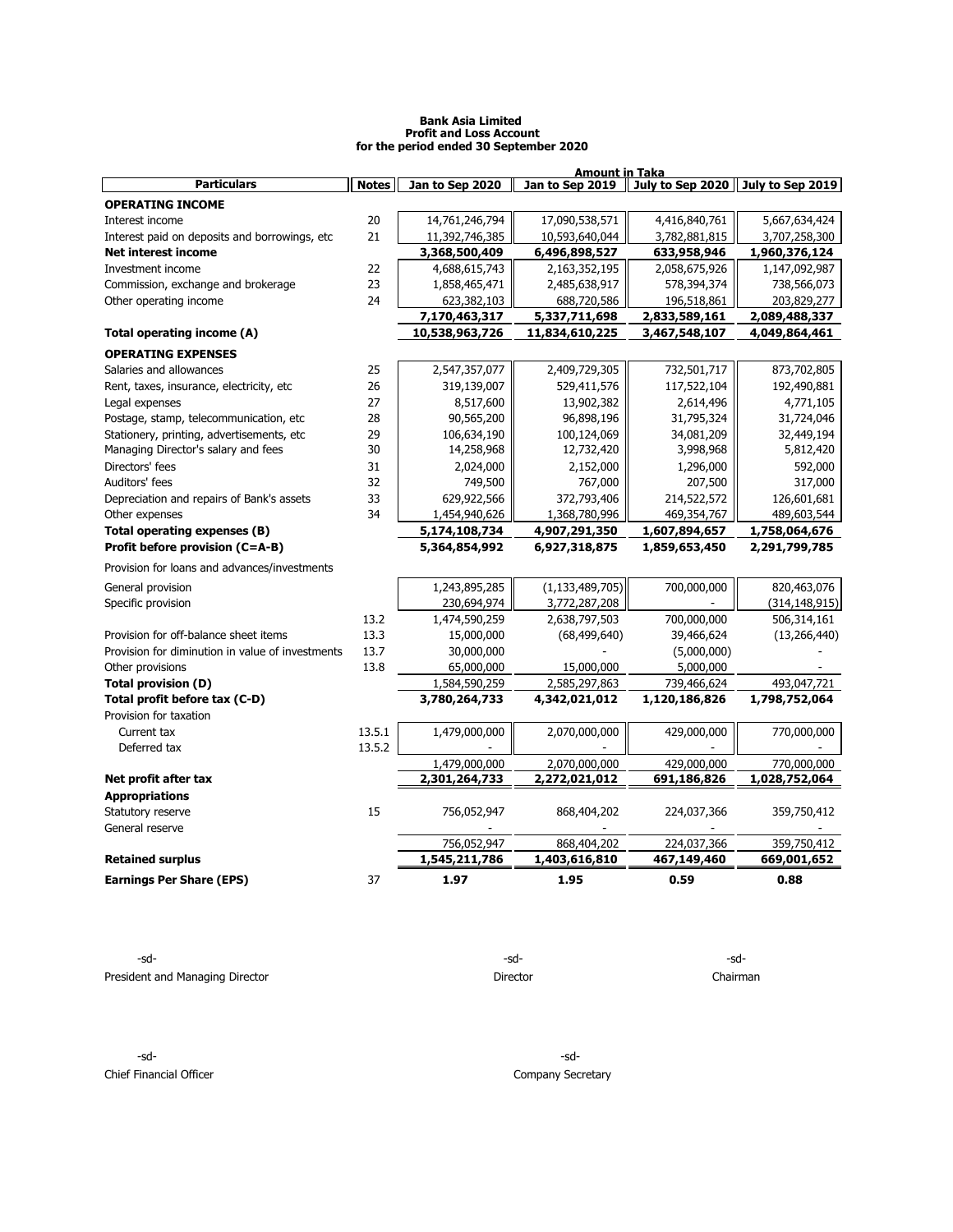#### **Bank Asia Limited Cash Flow Statement for the period ended 30 September 2020**

|                                                                                    |              | <b>Amount in Taka</b> |                     |
|------------------------------------------------------------------------------------|--------------|-----------------------|---------------------|
| <b>Particulars</b>                                                                 | <b>Notes</b> | 30 Sep 2020           | 30 Sep 2019         |
| Cash flows from operating activities (A)                                           |              |                       |                     |
| Interest receipts                                                                  |              | 18,646,786,592        | 18,074,888,779      |
| Interest payments                                                                  |              | (11,047,414,425)      | (11,091,963,551)    |
| Dividends receipts                                                                 |              | 6,355,903             | 19,055,146          |
| Fees and commission receipts                                                       |              | 1,858,465,471         | 2,485,638,917       |
| Recoveries on loans previously written off                                         |              | 57,257,521            | 19,898,437          |
| Cash payment to employees                                                          |              | (2,732,982,480)       | (2,505,305,945)     |
| Cash payment to suppliers                                                          |              | (158, 181, 152)       | (151, 974, 423)     |
| Income tax paid                                                                    |              | (1,922,716,127)       | (1,712,354,340)     |
| Receipts from other operating activities                                           | 35           | 1,406,007,971         | 713,611,588         |
| Payments for other operating activities                                            | 36           | (1,795,329,123)       | (2,024,644,570)     |
| Operating profit before changes in operating assets & liabilities                  |              | 4,318,250,151         | 3,826,850,038       |
| Increase/(decrease) in operating assets and liabilities                            |              |                       |                     |
| Loans and advances to customers and banks                                          |              | (5,384,182,671)       | (8, 287, 508, 200)  |
| Other assets                                                                       |              | (710, 353, 776)       | (882, 586, 322)     |
| Deposits from customers and banks                                                  |              | 35,463,553,946        | 18,729,239,903      |
| <b>Trading liabilities</b>                                                         |              | (996, 424, 426)       | 4,896,741,234       |
| Other liabilities                                                                  |              | (255, 463, 727)       | 124,439,318         |
| Net Increase/(decrease) in operating assets and liabilities                        |              | 28,117,129,346        | 14,580,325,933      |
| Net cash flows from operating activities                                           |              | 32,435,379,497        | 18,407,175,971      |
| Cash flows from investing activities (B)                                           |              |                       |                     |
| Investments in treasury bills, bonds and others                                    |              | (31, 380, 797, 343)   | (22, 318, 393, 707) |
| Sale/(Purchase) of trading securities                                              |              | 51,142,765            | 128,466,206         |
| (Purchase)/disposal of fixed assets including lease rental and right-of-use assets |              | (382, 824, 478)       | (409, 419, 071)     |
| Net cash flows from/(used in) investing activities                                 |              | (31, 712, 479, 056)   | (22, 599, 346, 572) |
| Cash flows from financing activities (C)                                           |              |                       |                     |
| Adjustment of subordinated non-convertible bond                                    |              | (1,600,000,000)       | (600,000,000)       |
| Dividend paid (cash dividend)                                                      |              | (114, 452, 295)       | (555, 193, 743)     |
| Net cash flows from/(used in) financing activities                                 |              | (1,714,452,295)       | (1, 155, 193, 743)  |
| Net increase/(decrease) in cash and cash equivalents $(A+B+C)$                     |              | (991, 551, 854)       | (5,347,364,344)     |
| Effects of exchange rate changes on cash and cash equivalents                      |              |                       |                     |
| Cash and cash equivalents at the beginning of the period                           |              | 51,701,408,683        | 41,519,279,894      |
| Cash and cash equivalents at the end of the period                                 |              | 50,709,856,829        | 36,171,915,550      |
| Cash and cash equivalents:                                                         |              |                       |                     |
| Cash                                                                               |              | 3,187,558,660         | 2,980,416,870       |
| Balance with Bangladesh Bank and its agent bank(s)                                 |              | 15,887,231,990        | 18,032,660,389      |
| Balance with other banks and financial institutions                                |              | 29,233,273,679        | 12,056,526,291      |
| Money at call and on short notice                                                  |              | 2,400,000,000         | 3,100,000,000       |
| Prize bonds                                                                        |              | 1,792,500             | 2,312,000           |
|                                                                                    |              | 50,709,856,829        | 36,171,915,550      |
|                                                                                    |              |                       |                     |
| <b>Net Operating Cash Flows per Share</b>                                          |              | 27.82                 | 15.79               |

 $-sd-$ President and Managing Director **Director** Director **Director** Chairman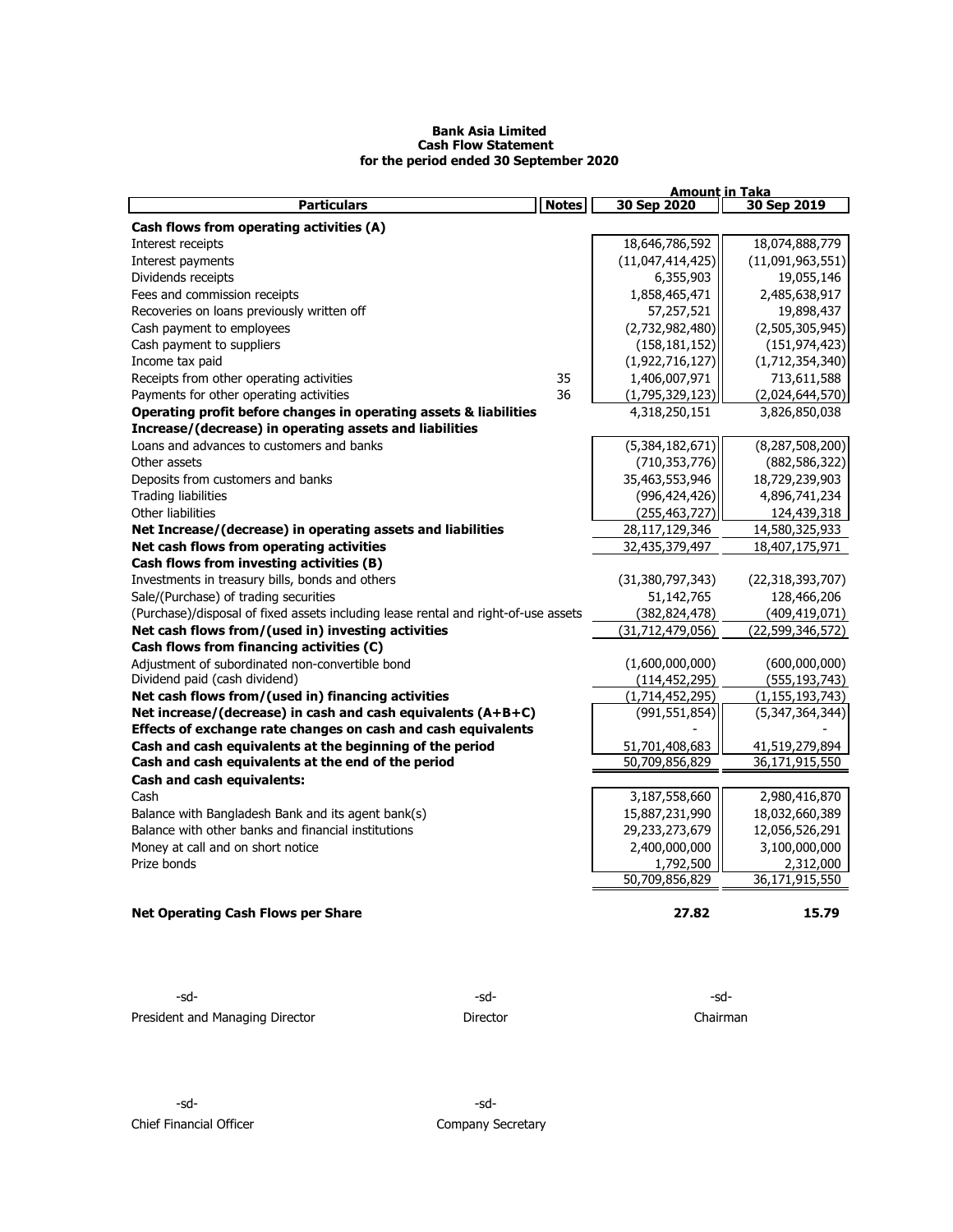## **Bank Asia Limited Statement of Changes in Equity for the period ended 30 September 2020**

| Amount in Taka                                                 |                    |                             |                               |                    |                             |                    |  |  |  |
|----------------------------------------------------------------|--------------------|-----------------------------|-------------------------------|--------------------|-----------------------------|--------------------|--|--|--|
| <b>Particulars</b>                                             | Paid-up<br>capital | <b>Statutory</b><br>reserve | <b>Revaluation</b><br>reserve | General<br>reserve | <b>Retained</b><br>earnings | <b>Total</b>       |  |  |  |
| Balance at 01 January 2019                                     | 11,103,874,860     | 8,268,393,179               | 2,120,032,204                 | 8,166,144          | 1,839,667,438               | 23,340,133,826     |  |  |  |
| Transferred during the period                                  |                    | 868,404,202                 |                               |                    | (868, 404, 202)             |                    |  |  |  |
| Adjustment on revaluation of fixed assets and other investment |                    |                             | (19, 490, 581)                |                    |                             | (19, 490, 581)     |  |  |  |
| Issue of bonus shares                                          | 555,193,740        |                             |                               |                    | (555, 193, 740)             |                    |  |  |  |
| Cash dividend paid                                             |                    |                             |                               |                    | (555, 193, 743)             | (555, 193, 743)    |  |  |  |
| Net profit for the period                                      |                    |                             |                               |                    | 2,272,021,012               | 2,272,021,012      |  |  |  |
| Balance as at 30 September 2019                                | 11,659,068,600     | 9,136,797,381               | 2,100,541,623                 | 8,166,144          | 2,132,896,765               | 25,037,470,514     |  |  |  |
| Transferred during the period                                  |                    | (84,241,974)                |                               |                    | 84,241,974                  |                    |  |  |  |
| Adjustment on revaluation of fixed assets and other investment |                    |                             | 18,857,277                    |                    |                             | 18,857,277         |  |  |  |
| Transferred to retained earnings                               |                    |                             | (53,715,264)                  |                    | 53,715,264                  |                    |  |  |  |
| Net profit for the period                                      |                    |                             |                               |                    | (311, 209, 872)             | (311, 209, 873)    |  |  |  |
| Balance at 31 December 2019                                    | 11,659,068,600     | 9,052,555,407               | 2,065,683,636                 | 8,166,144          | 1,959,644,131               | 24,745,117,918     |  |  |  |
| Transferred during the period                                  |                    | 756,052,947                 |                               |                    | (756, 052, 947)             |                    |  |  |  |
| Adjustment on revaluation of fixed assets and other investment |                    |                             | 1,124,686,934                 |                    |                             | 1,124,686,934      |  |  |  |
| Cash dividend paid                                             |                    |                             |                               |                    | (1, 165, 906, 860)          | (1, 165, 906, 860) |  |  |  |
| Net profit for the period                                      |                    |                             |                               |                    | 2,301,264,733               | 2,301,264,733      |  |  |  |
| Balance as at 30 September 2020                                | 11,659,068,600     | 9,808,608,354               | 3,190,370,570                 | 8,166,144          | 2,338,949,057               | 27,005,162,725     |  |  |  |

-sd- -sd- -sd-President and Managing Director **Chairman** 

-sd- -sd-

Chief Financial Officer Chief Financial Officer Company Secretary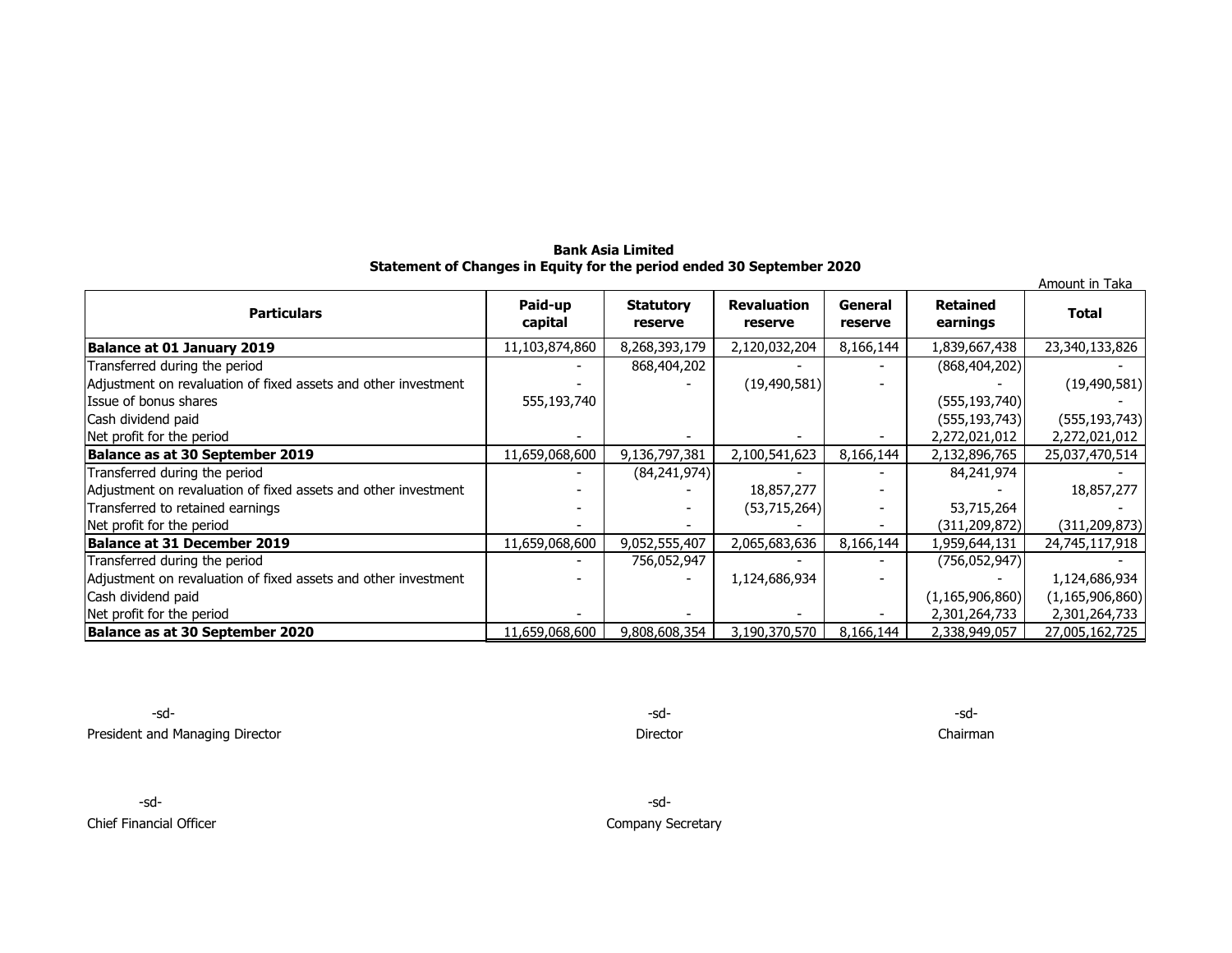## **Bank Asia Limited Selected explanatory notes to the financial statements for the period ended 30 September 2020**

- 1.1 Accounting policies in this Financial Statements are same as that applied in its last Annual Financial Statements of December 31, 2019. Consolidated financial Statements include position of Bank Asia Limited, Bank Asia Securities Limited, BA Exchange Company (UK) Limited and BA Express USA Inc.
- 1.2 Provision for income tax has been shown @ 37.50 % as prescribed in Finance Act, 2020 of the accounting profit made by the Bank after considering some of the taxable add backs of income and expenditures including provision for loans.
- 1.3 Cash Flow Statement

Cash Flow Statement is prepared in accordance with International Accounting Standard (IAS) 7 'Cash Flow Statement' and under the guideline of Bangladesh Bank BRPD Circular no. 14 dated 25 June 2003 which is the mixture of direct and indirect method.

#### 2.0 Significant Notes

| 2.1 | Composition of Shareholders' Equity                    | <b>Solo</b>    | <b>Consolidated</b>      |
|-----|--------------------------------------------------------|----------------|--------------------------|
|     | Paid-up capital (1,165,906,860 nos. Share Tk. 10 each) | 11,659,068,600 | 11,659,068,600           |
|     | Statutory reserve                                      | 9,808,608,354  | 9,808,608,354            |
|     | Revaluation reserve                                    | 3,190,370,570  | 3,190,370,570            |
|     | General reserve                                        | 8,166,144      | 8,166,144                |
|     | Retained earnings                                      | 2,338,949,057  | 2,172,335,475            |
|     | Foreign currency translation reserve                   |                | 870,594                  |
|     | Non-controlling interest                               | 27,005,162,725 | 10,210<br>26,839,429,947 |
|     |                                                        |                |                          |
| 2.2 | Net Assets Value per Share (NAV)                       |                |                          |
|     | Total shareholders' equity                             | 27,005,162,725 | 26,839,429,947           |
|     | Number of ordinary shares outstanding                  | 1,165,906,860  | 1,165,906,860            |
|     | NAV per Share as at 30 Sep 2020                        | 23.16          | 23.02                    |
|     | NAV per Share as at 30 Sep 2019                        | 21.47          | 21.34                    |
| 2.3 | Earnings per share (EPS)                               |                |                          |
|     | Net profit after tax (Numerator)                       | 2,301,264,733  | 2,292,404,815            |
|     | Number of ordinary shares outstanding                  | 1,165,906,860  | 1,165,906,860            |
|     | EPS for the period ended 30 Sep 2020                   | 1.97           | 1.97                     |
|     | EPS for the period ended 30 Sep 2019                   | 1.95           | 1.94                     |
| 2.4 | Net Operating Cash Flows per Share (NOCFPS)            |                |                          |
|     | Net cash flows from operating activities               | 32,435,379,497 | 32,603,921,915           |
|     | Number of ordinary shares outstanding                  | 1,165,906,860  | 1,165,906,860            |
|     | NOCFPS for the period ended 30 Sep 2020                | 27.82          | 27.96                    |
|     | NOCFPS for the period ended 30 Sep 2019                | 15.79          | 15.86                    |
|     |                                                        |                |                          |

As per Bangladesh Bank DOS Circular no. 03 dated May 11, 2020 and Circular lettter no. 19 dated June 07, 2020 cash dividend has been disburshed among the individual category (Local and Foreign).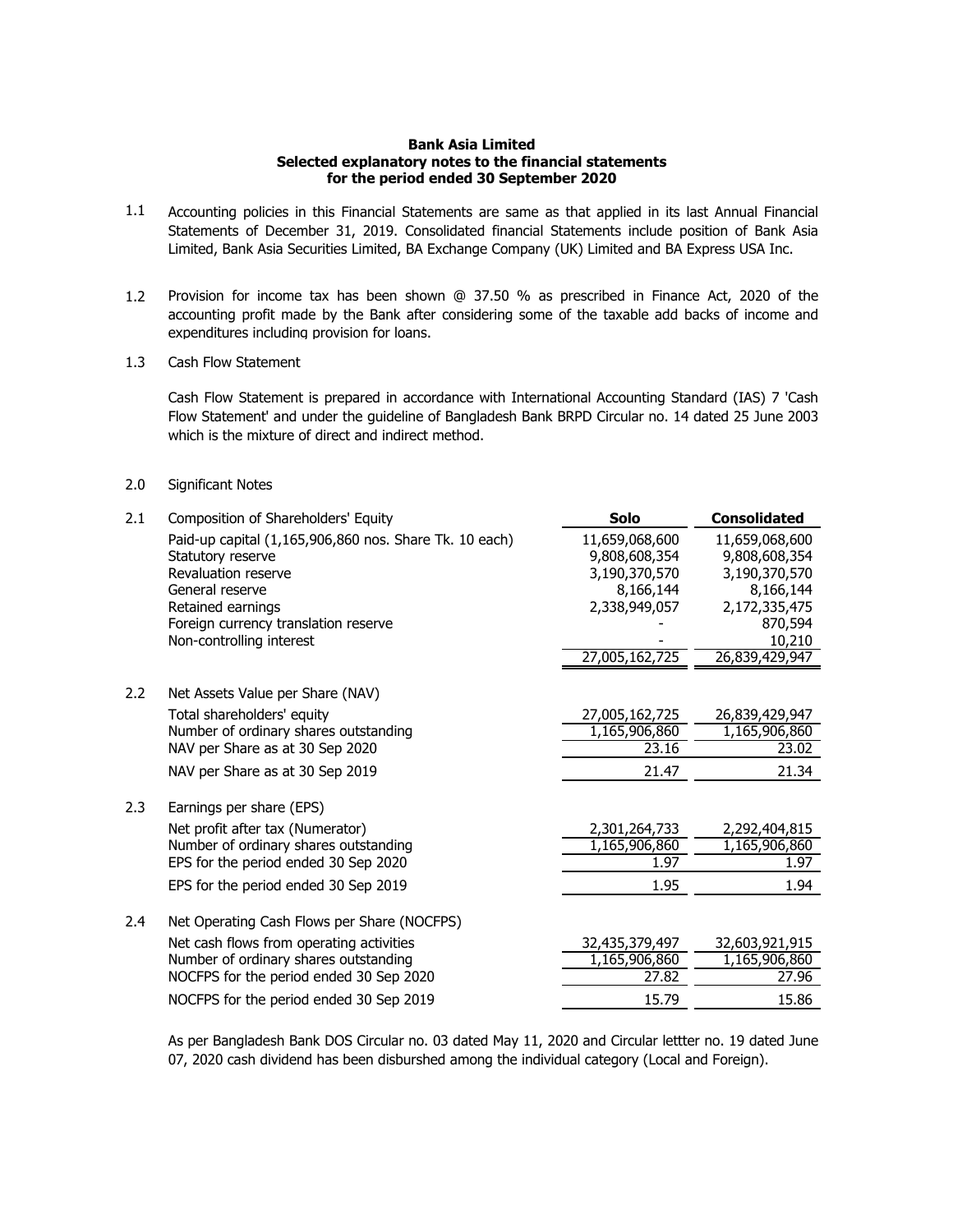# 2.5 Credit Ratings of the bank

As per BRPD Circular no. 06 dated 5 July 2006, the bank has done its credit rating by Credit Rating Agency of Bangladesh (CRAB) based on the financial statements as at and for the year ended December 31, 2019. The following ratings have been awarded:

|                          |                | Ratings   |            |         |
|--------------------------|----------------|-----------|------------|---------|
| <b>Periods</b>           | Date of Rating | Long Term | Short Term | Outlook |
| January to December 2019 | June 30,2020   | AA2       | $ST-2$     | Stable  |
| January to December 2018 | June 27,2019   | AA2       | $ST-2$     | Stable  |

- 2.7 Provision for loans and advances has been maintained as per BRPD Circular no. 04 dated March 19, 2020, BRPD Circular no. 13 dated June 15, 2020 and BRPD Circular no. 17 dated September 28, 2020
- 2.7 General:

a) Figures appearing in these financial statements have been rounded off to the nearest Taka.

b) Figures of previous period have been rearranged wherever necessary to conform to current period's presentation.

For Bank Asia Limited

-sd- -sd- -sd-President & Managing Director **Director** Director **Director** Chairman

-sd- -sd-Chief Financial Officer Chief Financial Officer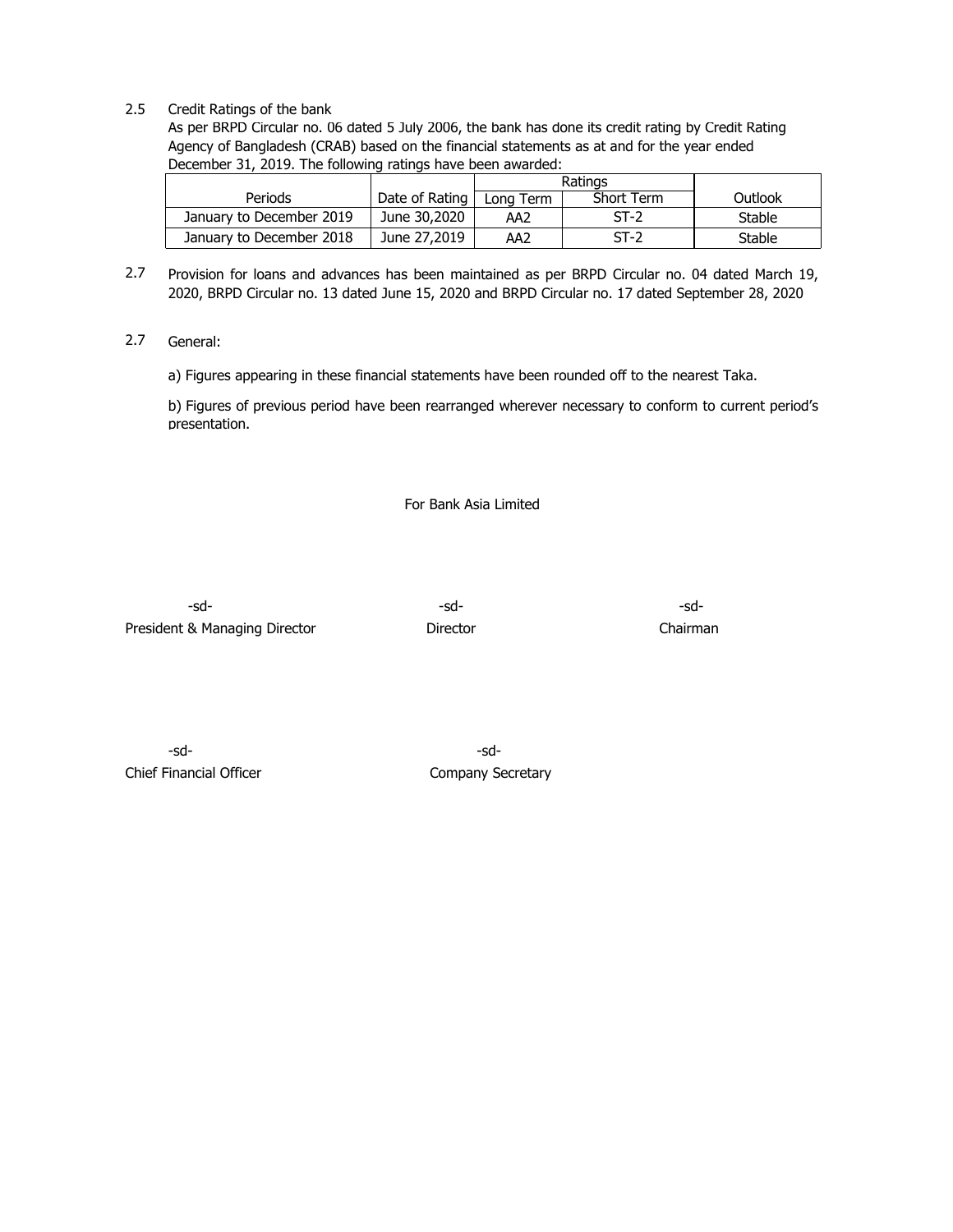#### **Bank Asia Limited**

**Notes to financial statements for the year ended 30 September 2020**

| 31 Dec 2019<br><b>Particulars</b><br>30 Sept 2020<br>Cash<br>4<br>4.1<br>In hand<br><b>Conventional and Islamic banking</b><br>Local currency<br>3,061,506,536<br>Foreign currencies<br>126,052,124<br>3,187,558,660<br>3,241,965,175<br>Off-shore banking unit<br>3,187,558,660<br>4.1(a)<br><b>Consolidated cash in hand</b><br><b>Bank Asia Limited</b><br>3,187,558,660<br>3,241,965,175<br><b>Bank Asia Securities Limited</b><br>1,237<br>287,601<br>BA Exchange Company (UK) Limited<br>BA Express USA, Inc<br>154,952<br>3,188,002,450<br>3,242,877,542<br><b>Balance with Bangladesh Bank and its agent bank</b><br>4.2<br>(including foreign currencies)<br><b>Conventional and Islamic banking</b><br>Balance with Bangladesh Bank<br>14,281,134,218<br>Local currency (statutory deposit)<br>14,571,454,238<br>Foreign currencies<br>371,154,391<br>5,483,798,564<br>14,942,608,629<br>19,764,932,782<br>Balance with agent bank (Sonali Bank Limited)<br>Local currency<br>944,623,361<br>Foreign currencies<br>944,623,361<br>15,887,231,990<br>20,743,726,904<br>Off-shore banking unit<br>15,887,231,990<br>20,743,726,904<br>Consolidated Balance with Bangladesh Bank and its agent bank<br>4.2(a)<br>(including foreign currencies)<br>Bank Asia Limited<br>15,887,231,990<br>20,743,726,904<br>Bank Asia Securities Limited<br>BA Exchange Company (UK) Limited<br>BA Express USA, Inc<br>15,887,231,990<br>20,743,726,904<br><b>Balance with other banks and financial institutions</b><br>5<br>In Bangladesh<br>Conventional and Islamic banking (Note 5.1)<br>27,386,277,306<br>19,491,968,105<br>Off-shore banking unit<br>27,386,277,306<br><b>Outside Bangladesh</b><br>Conventional and Islamic banking (Note 5.2)<br>1,780,020,125<br>3,163,855,218<br>66,976,248<br>457,730,481<br>Off-shore banking unit<br>1,846,996,373<br>3,621,585,699<br>29,233,273,679<br>23,113,553,804<br>5.1<br>Conventional and Islamic banking - In Bangladesh<br><b>Current accounts</b><br>41,480<br>41,480<br><b>AB Bank Limited</b><br>Agrani Bank Limited<br>331,121,929<br>49,295,775<br>Janata Bank Limited<br>44,793,127<br>Rupali Bank Limited |  | <b>Amount in Taka</b> |                                                      |
|------------------------------------------------------------------------------------------------------------------------------------------------------------------------------------------------------------------------------------------------------------------------------------------------------------------------------------------------------------------------------------------------------------------------------------------------------------------------------------------------------------------------------------------------------------------------------------------------------------------------------------------------------------------------------------------------------------------------------------------------------------------------------------------------------------------------------------------------------------------------------------------------------------------------------------------------------------------------------------------------------------------------------------------------------------------------------------------------------------------------------------------------------------------------------------------------------------------------------------------------------------------------------------------------------------------------------------------------------------------------------------------------------------------------------------------------------------------------------------------------------------------------------------------------------------------------------------------------------------------------------------------------------------------------------------------------------------------------------------------------------------------------------------------------------------------------------------------------------------------------------------------------------------------------------------------------------------------------------------------------------------------------------------------------------------------------------------------------------------------------------------------------------------------|--|-----------------------|------------------------------------------------------|
|                                                                                                                                                                                                                                                                                                                                                                                                                                                                                                                                                                                                                                                                                                                                                                                                                                                                                                                                                                                                                                                                                                                                                                                                                                                                                                                                                                                                                                                                                                                                                                                                                                                                                                                                                                                                                                                                                                                                                                                                                                                                                                                                                                  |  |                       |                                                      |
|                                                                                                                                                                                                                                                                                                                                                                                                                                                                                                                                                                                                                                                                                                                                                                                                                                                                                                                                                                                                                                                                                                                                                                                                                                                                                                                                                                                                                                                                                                                                                                                                                                                                                                                                                                                                                                                                                                                                                                                                                                                                                                                                                                  |  |                       |                                                      |
|                                                                                                                                                                                                                                                                                                                                                                                                                                                                                                                                                                                                                                                                                                                                                                                                                                                                                                                                                                                                                                                                                                                                                                                                                                                                                                                                                                                                                                                                                                                                                                                                                                                                                                                                                                                                                                                                                                                                                                                                                                                                                                                                                                  |  |                       |                                                      |
|                                                                                                                                                                                                                                                                                                                                                                                                                                                                                                                                                                                                                                                                                                                                                                                                                                                                                                                                                                                                                                                                                                                                                                                                                                                                                                                                                                                                                                                                                                                                                                                                                                                                                                                                                                                                                                                                                                                                                                                                                                                                                                                                                                  |  |                       |                                                      |
|                                                                                                                                                                                                                                                                                                                                                                                                                                                                                                                                                                                                                                                                                                                                                                                                                                                                                                                                                                                                                                                                                                                                                                                                                                                                                                                                                                                                                                                                                                                                                                                                                                                                                                                                                                                                                                                                                                                                                                                                                                                                                                                                                                  |  |                       |                                                      |
|                                                                                                                                                                                                                                                                                                                                                                                                                                                                                                                                                                                                                                                                                                                                                                                                                                                                                                                                                                                                                                                                                                                                                                                                                                                                                                                                                                                                                                                                                                                                                                                                                                                                                                                                                                                                                                                                                                                                                                                                                                                                                                                                                                  |  |                       | 3,215,685,185                                        |
|                                                                                                                                                                                                                                                                                                                                                                                                                                                                                                                                                                                                                                                                                                                                                                                                                                                                                                                                                                                                                                                                                                                                                                                                                                                                                                                                                                                                                                                                                                                                                                                                                                                                                                                                                                                                                                                                                                                                                                                                                                                                                                                                                                  |  |                       | 26,279,990                                           |
|                                                                                                                                                                                                                                                                                                                                                                                                                                                                                                                                                                                                                                                                                                                                                                                                                                                                                                                                                                                                                                                                                                                                                                                                                                                                                                                                                                                                                                                                                                                                                                                                                                                                                                                                                                                                                                                                                                                                                                                                                                                                                                                                                                  |  |                       |                                                      |
|                                                                                                                                                                                                                                                                                                                                                                                                                                                                                                                                                                                                                                                                                                                                                                                                                                                                                                                                                                                                                                                                                                                                                                                                                                                                                                                                                                                                                                                                                                                                                                                                                                                                                                                                                                                                                                                                                                                                                                                                                                                                                                                                                                  |  |                       | 3,241,965,175                                        |
|                                                                                                                                                                                                                                                                                                                                                                                                                                                                                                                                                                                                                                                                                                                                                                                                                                                                                                                                                                                                                                                                                                                                                                                                                                                                                                                                                                                                                                                                                                                                                                                                                                                                                                                                                                                                                                                                                                                                                                                                                                                                                                                                                                  |  |                       |                                                      |
|                                                                                                                                                                                                                                                                                                                                                                                                                                                                                                                                                                                                                                                                                                                                                                                                                                                                                                                                                                                                                                                                                                                                                                                                                                                                                                                                                                                                                                                                                                                                                                                                                                                                                                                                                                                                                                                                                                                                                                                                                                                                                                                                                                  |  |                       |                                                      |
|                                                                                                                                                                                                                                                                                                                                                                                                                                                                                                                                                                                                                                                                                                                                                                                                                                                                                                                                                                                                                                                                                                                                                                                                                                                                                                                                                                                                                                                                                                                                                                                                                                                                                                                                                                                                                                                                                                                                                                                                                                                                                                                                                                  |  |                       | 6,689                                                |
|                                                                                                                                                                                                                                                                                                                                                                                                                                                                                                                                                                                                                                                                                                                                                                                                                                                                                                                                                                                                                                                                                                                                                                                                                                                                                                                                                                                                                                                                                                                                                                                                                                                                                                                                                                                                                                                                                                                                                                                                                                                                                                                                                                  |  |                       | 905,678                                              |
|                                                                                                                                                                                                                                                                                                                                                                                                                                                                                                                                                                                                                                                                                                                                                                                                                                                                                                                                                                                                                                                                                                                                                                                                                                                                                                                                                                                                                                                                                                                                                                                                                                                                                                                                                                                                                                                                                                                                                                                                                                                                                                                                                                  |  |                       |                                                      |
|                                                                                                                                                                                                                                                                                                                                                                                                                                                                                                                                                                                                                                                                                                                                                                                                                                                                                                                                                                                                                                                                                                                                                                                                                                                                                                                                                                                                                                                                                                                                                                                                                                                                                                                                                                                                                                                                                                                                                                                                                                                                                                                                                                  |  |                       |                                                      |
|                                                                                                                                                                                                                                                                                                                                                                                                                                                                                                                                                                                                                                                                                                                                                                                                                                                                                                                                                                                                                                                                                                                                                                                                                                                                                                                                                                                                                                                                                                                                                                                                                                                                                                                                                                                                                                                                                                                                                                                                                                                                                                                                                                  |  |                       |                                                      |
|                                                                                                                                                                                                                                                                                                                                                                                                                                                                                                                                                                                                                                                                                                                                                                                                                                                                                                                                                                                                                                                                                                                                                                                                                                                                                                                                                                                                                                                                                                                                                                                                                                                                                                                                                                                                                                                                                                                                                                                                                                                                                                                                                                  |  |                       |                                                      |
|                                                                                                                                                                                                                                                                                                                                                                                                                                                                                                                                                                                                                                                                                                                                                                                                                                                                                                                                                                                                                                                                                                                                                                                                                                                                                                                                                                                                                                                                                                                                                                                                                                                                                                                                                                                                                                                                                                                                                                                                                                                                                                                                                                  |  |                       |                                                      |
|                                                                                                                                                                                                                                                                                                                                                                                                                                                                                                                                                                                                                                                                                                                                                                                                                                                                                                                                                                                                                                                                                                                                                                                                                                                                                                                                                                                                                                                                                                                                                                                                                                                                                                                                                                                                                                                                                                                                                                                                                                                                                                                                                                  |  |                       |                                                      |
|                                                                                                                                                                                                                                                                                                                                                                                                                                                                                                                                                                                                                                                                                                                                                                                                                                                                                                                                                                                                                                                                                                                                                                                                                                                                                                                                                                                                                                                                                                                                                                                                                                                                                                                                                                                                                                                                                                                                                                                                                                                                                                                                                                  |  |                       |                                                      |
|                                                                                                                                                                                                                                                                                                                                                                                                                                                                                                                                                                                                                                                                                                                                                                                                                                                                                                                                                                                                                                                                                                                                                                                                                                                                                                                                                                                                                                                                                                                                                                                                                                                                                                                                                                                                                                                                                                                                                                                                                                                                                                                                                                  |  |                       |                                                      |
|                                                                                                                                                                                                                                                                                                                                                                                                                                                                                                                                                                                                                                                                                                                                                                                                                                                                                                                                                                                                                                                                                                                                                                                                                                                                                                                                                                                                                                                                                                                                                                                                                                                                                                                                                                                                                                                                                                                                                                                                                                                                                                                                                                  |  |                       |                                                      |
|                                                                                                                                                                                                                                                                                                                                                                                                                                                                                                                                                                                                                                                                                                                                                                                                                                                                                                                                                                                                                                                                                                                                                                                                                                                                                                                                                                                                                                                                                                                                                                                                                                                                                                                                                                                                                                                                                                                                                                                                                                                                                                                                                                  |  |                       | 978,794,122                                          |
|                                                                                                                                                                                                                                                                                                                                                                                                                                                                                                                                                                                                                                                                                                                                                                                                                                                                                                                                                                                                                                                                                                                                                                                                                                                                                                                                                                                                                                                                                                                                                                                                                                                                                                                                                                                                                                                                                                                                                                                                                                                                                                                                                                  |  |                       |                                                      |
|                                                                                                                                                                                                                                                                                                                                                                                                                                                                                                                                                                                                                                                                                                                                                                                                                                                                                                                                                                                                                                                                                                                                                                                                                                                                                                                                                                                                                                                                                                                                                                                                                                                                                                                                                                                                                                                                                                                                                                                                                                                                                                                                                                  |  |                       | 978,794,122                                          |
|                                                                                                                                                                                                                                                                                                                                                                                                                                                                                                                                                                                                                                                                                                                                                                                                                                                                                                                                                                                                                                                                                                                                                                                                                                                                                                                                                                                                                                                                                                                                                                                                                                                                                                                                                                                                                                                                                                                                                                                                                                                                                                                                                                  |  |                       |                                                      |
|                                                                                                                                                                                                                                                                                                                                                                                                                                                                                                                                                                                                                                                                                                                                                                                                                                                                                                                                                                                                                                                                                                                                                                                                                                                                                                                                                                                                                                                                                                                                                                                                                                                                                                                                                                                                                                                                                                                                                                                                                                                                                                                                                                  |  |                       |                                                      |
|                                                                                                                                                                                                                                                                                                                                                                                                                                                                                                                                                                                                                                                                                                                                                                                                                                                                                                                                                                                                                                                                                                                                                                                                                                                                                                                                                                                                                                                                                                                                                                                                                                                                                                                                                                                                                                                                                                                                                                                                                                                                                                                                                                  |  |                       |                                                      |
|                                                                                                                                                                                                                                                                                                                                                                                                                                                                                                                                                                                                                                                                                                                                                                                                                                                                                                                                                                                                                                                                                                                                                                                                                                                                                                                                                                                                                                                                                                                                                                                                                                                                                                                                                                                                                                                                                                                                                                                                                                                                                                                                                                  |  |                       |                                                      |
|                                                                                                                                                                                                                                                                                                                                                                                                                                                                                                                                                                                                                                                                                                                                                                                                                                                                                                                                                                                                                                                                                                                                                                                                                                                                                                                                                                                                                                                                                                                                                                                                                                                                                                                                                                                                                                                                                                                                                                                                                                                                                                                                                                  |  |                       |                                                      |
|                                                                                                                                                                                                                                                                                                                                                                                                                                                                                                                                                                                                                                                                                                                                                                                                                                                                                                                                                                                                                                                                                                                                                                                                                                                                                                                                                                                                                                                                                                                                                                                                                                                                                                                                                                                                                                                                                                                                                                                                                                                                                                                                                                  |  |                       |                                                      |
|                                                                                                                                                                                                                                                                                                                                                                                                                                                                                                                                                                                                                                                                                                                                                                                                                                                                                                                                                                                                                                                                                                                                                                                                                                                                                                                                                                                                                                                                                                                                                                                                                                                                                                                                                                                                                                                                                                                                                                                                                                                                                                                                                                  |  |                       |                                                      |
|                                                                                                                                                                                                                                                                                                                                                                                                                                                                                                                                                                                                                                                                                                                                                                                                                                                                                                                                                                                                                                                                                                                                                                                                                                                                                                                                                                                                                                                                                                                                                                                                                                                                                                                                                                                                                                                                                                                                                                                                                                                                                                                                                                  |  |                       |                                                      |
|                                                                                                                                                                                                                                                                                                                                                                                                                                                                                                                                                                                                                                                                                                                                                                                                                                                                                                                                                                                                                                                                                                                                                                                                                                                                                                                                                                                                                                                                                                                                                                                                                                                                                                                                                                                                                                                                                                                                                                                                                                                                                                                                                                  |  |                       |                                                      |
|                                                                                                                                                                                                                                                                                                                                                                                                                                                                                                                                                                                                                                                                                                                                                                                                                                                                                                                                                                                                                                                                                                                                                                                                                                                                                                                                                                                                                                                                                                                                                                                                                                                                                                                                                                                                                                                                                                                                                                                                                                                                                                                                                                  |  |                       |                                                      |
|                                                                                                                                                                                                                                                                                                                                                                                                                                                                                                                                                                                                                                                                                                                                                                                                                                                                                                                                                                                                                                                                                                                                                                                                                                                                                                                                                                                                                                                                                                                                                                                                                                                                                                                                                                                                                                                                                                                                                                                                                                                                                                                                                                  |  |                       |                                                      |
|                                                                                                                                                                                                                                                                                                                                                                                                                                                                                                                                                                                                                                                                                                                                                                                                                                                                                                                                                                                                                                                                                                                                                                                                                                                                                                                                                                                                                                                                                                                                                                                                                                                                                                                                                                                                                                                                                                                                                                                                                                                                                                                                                                  |  |                       |                                                      |
|                                                                                                                                                                                                                                                                                                                                                                                                                                                                                                                                                                                                                                                                                                                                                                                                                                                                                                                                                                                                                                                                                                                                                                                                                                                                                                                                                                                                                                                                                                                                                                                                                                                                                                                                                                                                                                                                                                                                                                                                                                                                                                                                                                  |  |                       |                                                      |
|                                                                                                                                                                                                                                                                                                                                                                                                                                                                                                                                                                                                                                                                                                                                                                                                                                                                                                                                                                                                                                                                                                                                                                                                                                                                                                                                                                                                                                                                                                                                                                                                                                                                                                                                                                                                                                                                                                                                                                                                                                                                                                                                                                  |  |                       | 19,491,968,105                                       |
|                                                                                                                                                                                                                                                                                                                                                                                                                                                                                                                                                                                                                                                                                                                                                                                                                                                                                                                                                                                                                                                                                                                                                                                                                                                                                                                                                                                                                                                                                                                                                                                                                                                                                                                                                                                                                                                                                                                                                                                                                                                                                                                                                                  |  |                       |                                                      |
|                                                                                                                                                                                                                                                                                                                                                                                                                                                                                                                                                                                                                                                                                                                                                                                                                                                                                                                                                                                                                                                                                                                                                                                                                                                                                                                                                                                                                                                                                                                                                                                                                                                                                                                                                                                                                                                                                                                                                                                                                                                                                                                                                                  |  |                       |                                                      |
|                                                                                                                                                                                                                                                                                                                                                                                                                                                                                                                                                                                                                                                                                                                                                                                                                                                                                                                                                                                                                                                                                                                                                                                                                                                                                                                                                                                                                                                                                                                                                                                                                                                                                                                                                                                                                                                                                                                                                                                                                                                                                                                                                                  |  |                       |                                                      |
|                                                                                                                                                                                                                                                                                                                                                                                                                                                                                                                                                                                                                                                                                                                                                                                                                                                                                                                                                                                                                                                                                                                                                                                                                                                                                                                                                                                                                                                                                                                                                                                                                                                                                                                                                                                                                                                                                                                                                                                                                                                                                                                                                                  |  |                       |                                                      |
|                                                                                                                                                                                                                                                                                                                                                                                                                                                                                                                                                                                                                                                                                                                                                                                                                                                                                                                                                                                                                                                                                                                                                                                                                                                                                                                                                                                                                                                                                                                                                                                                                                                                                                                                                                                                                                                                                                                                                                                                                                                                                                                                                                  |  |                       |                                                      |
|                                                                                                                                                                                                                                                                                                                                                                                                                                                                                                                                                                                                                                                                                                                                                                                                                                                                                                                                                                                                                                                                                                                                                                                                                                                                                                                                                                                                                                                                                                                                                                                                                                                                                                                                                                                                                                                                                                                                                                                                                                                                                                                                                                  |  |                       |                                                      |
|                                                                                                                                                                                                                                                                                                                                                                                                                                                                                                                                                                                                                                                                                                                                                                                                                                                                                                                                                                                                                                                                                                                                                                                                                                                                                                                                                                                                                                                                                                                                                                                                                                                                                                                                                                                                                                                                                                                                                                                                                                                                                                                                                                  |  |                       |                                                      |
|                                                                                                                                                                                                                                                                                                                                                                                                                                                                                                                                                                                                                                                                                                                                                                                                                                                                                                                                                                                                                                                                                                                                                                                                                                                                                                                                                                                                                                                                                                                                                                                                                                                                                                                                                                                                                                                                                                                                                                                                                                                                                                                                                                  |  |                       | 242,743,542                                          |
|                                                                                                                                                                                                                                                                                                                                                                                                                                                                                                                                                                                                                                                                                                                                                                                                                                                                                                                                                                                                                                                                                                                                                                                                                                                                                                                                                                                                                                                                                                                                                                                                                                                                                                                                                                                                                                                                                                                                                                                                                                                                                                                                                                  |  |                       | 74,235,985                                           |
|                                                                                                                                                                                                                                                                                                                                                                                                                                                                                                                                                                                                                                                                                                                                                                                                                                                                                                                                                                                                                                                                                                                                                                                                                                                                                                                                                                                                                                                                                                                                                                                                                                                                                                                                                                                                                                                                                                                                                                                                                                                                                                                                                                  |  |                       | 106,657,418                                          |
| Pubali Bank Limited                                                                                                                                                                                                                                                                                                                                                                                                                                                                                                                                                                                                                                                                                                                                                                                                                                                                                                                                                                                                                                                                                                                                                                                                                                                                                                                                                                                                                                                                                                                                                                                                                                                                                                                                                                                                                                                                                                                                                                                                                                                                                                                                              |  |                       |                                                      |
|                                                                                                                                                                                                                                                                                                                                                                                                                                                                                                                                                                                                                                                                                                                                                                                                                                                                                                                                                                                                                                                                                                                                                                                                                                                                                                                                                                                                                                                                                                                                                                                                                                                                                                                                                                                                                                                                                                                                                                                                                                                                                                                                                                  |  |                       |                                                      |
|                                                                                                                                                                                                                                                                                                                                                                                                                                                                                                                                                                                                                                                                                                                                                                                                                                                                                                                                                                                                                                                                                                                                                                                                                                                                                                                                                                                                                                                                                                                                                                                                                                                                                                                                                                                                                                                                                                                                                                                                                                                                                                                                                                  |  |                       |                                                      |
| 804,211,298                                                                                                                                                                                                                                                                                                                                                                                                                                                                                                                                                                                                                                                                                                                                                                                                                                                                                                                                                                                                                                                                                                                                                                                                                                                                                                                                                                                                                                                                                                                                                                                                                                                                                                                                                                                                                                                                                                                                                                                                                                                                                                                                                      |  |                       |                                                      |
| 191,904,673<br><b>Standard Chartered Bank</b><br>10,589,054<br>Sonali Bank Limited<br>141,312,225<br>Trust Bank Limited<br>35,153,035                                                                                                                                                                                                                                                                                                                                                                                                                                                                                                                                                                                                                                                                                                                                                                                                                                                                                                                                                                                                                                                                                                                                                                                                                                                                                                                                                                                                                                                                                                                                                                                                                                                                                                                                                                                                                                                                                                                                                                                                                            |  |                       | 181,718,255<br>258,270<br>276,432,774<br>(5,022,218) |
|                                                                                                                                                                                                                                                                                                                                                                                                                                                                                                                                                                                                                                                                                                                                                                                                                                                                                                                                                                                                                                                                                                                                                                                                                                                                                                                                                                                                                                                                                                                                                                                                                                                                                                                                                                                                                                                                                                                                                                                                                                                                                                                                                                  |  |                       | 877,065,506                                          |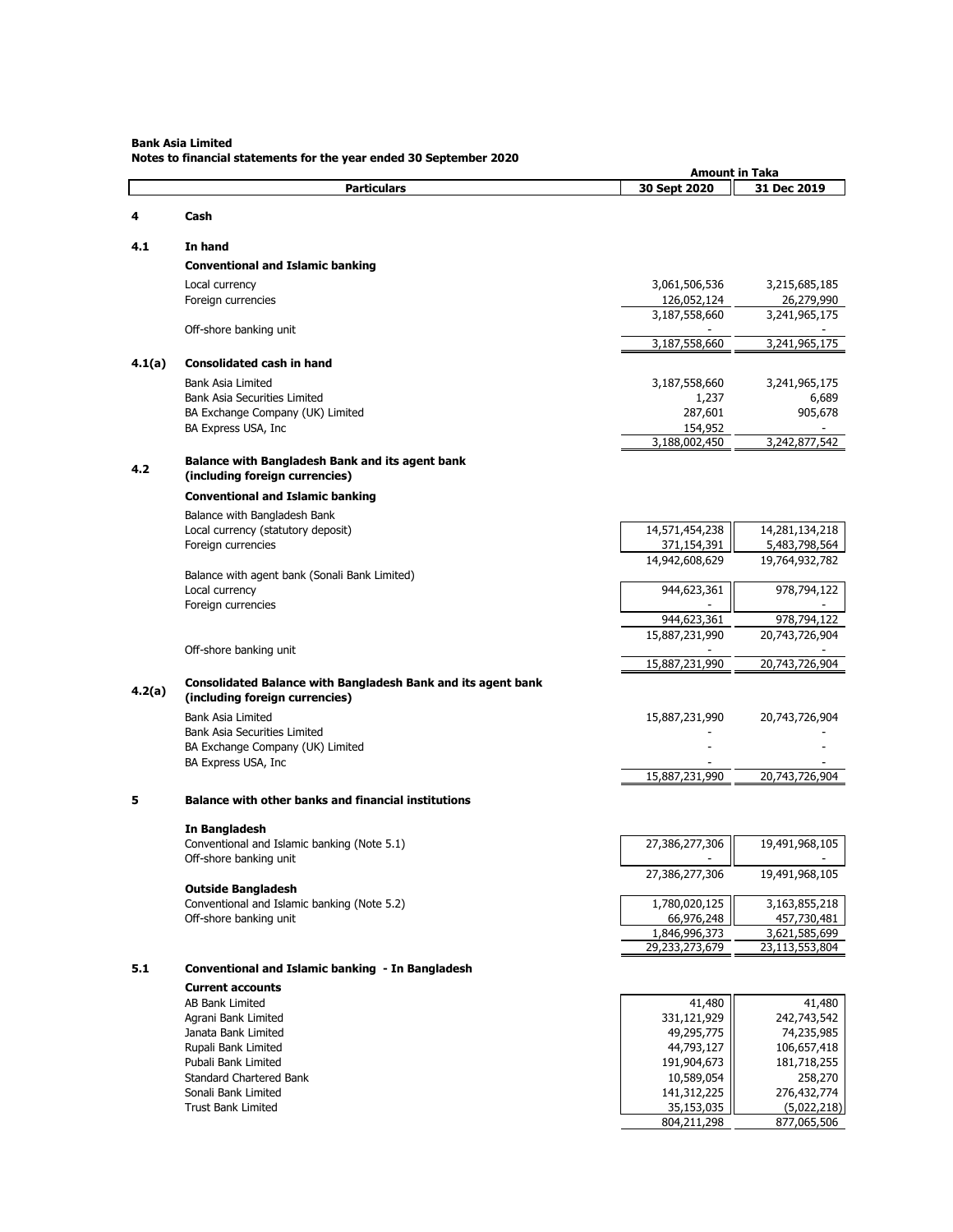|       |                                                              | <b>Amount in Taka</b> |                |
|-------|--------------------------------------------------------------|-----------------------|----------------|
|       | <b>Particulars</b>                                           | 30 Sept 2020          | 31 Dec 2019    |
|       | <b>Short- notice deposit accounts</b>                        |                       |                |
|       |                                                              |                       |                |
|       | <b>AB Bank Limited</b>                                       | 572,299               | 558,562        |
|       | Bank Alfalah Limited                                         | 12,324                | 15,035         |
|       | Islami Bank Bangladesh Limited                               | 182,867               | 180,283        |
|       | <b>Uttara Bank Limited</b>                                   | 98,518                | 48,719         |
|       |                                                              | 866,008               | 802,599        |
|       | Fixed deposit accounts/ MTDR                                 |                       |                |
|       | Islamic Finance and Investment Limited                       | 100,000,000           | 150,000,000    |
|       | Hajj Finance Company Limited                                 | 100,000,000           | 150,000,000    |
|       |                                                              | 200,000,000           | 300,000,000    |
|       |                                                              | 1,005,077,306         | 1,177,868,105  |
|       | <b>Placements</b>                                            |                       |                |
|       | With Banking companies (5.1.1)                               | 23,531,200,000        | 12,764,100,000 |
|       | With Non-banking financial institutions (5.1.2)              | 2,850,000,000         | 5,550,000,000  |
|       |                                                              | 26,381,200,000        | 18,314,100,000 |
|       |                                                              | 27,386,277,306        | 19,491,968,105 |
| 5.1.1 |                                                              |                       |                |
|       | Details of Placement with Banking companies                  |                       |                |
|       | <b>In Local Currency:</b>                                    |                       |                |
|       | <b>EXIM Bank Limited</b>                                     | 5,000,000,000         |                |
|       | Jamuna Bank Limited                                          | 2,000,000,000         | 3,500,000,000  |
|       | Mercantile Bank Limited                                      |                       | 1,000,000,000  |
|       | Mutual Trust Bank Limited                                    |                       | 500,000,000    |
|       | <b>NRB Bank Limited</b>                                      | 500,000,000           |                |
|       | National Bank Limited                                        |                       | 1,000,000,000  |
|       | Midland Bank Limited                                         | 500,000,000           |                |
|       | One Bank Limited                                             | 3,000,000,000         | 3,000,000,000  |
|       | Meghna Bank Limited                                          | 500,000,000           |                |
|       | Social Islami Bank Limited                                   | 1,000,000,000         |                |
|       | <b>Standard Bank Limited</b>                                 | 2,000,000,000         | 3,000,000,000  |
|       |                                                              | 14,500,000,000        | 12,000,000,000 |
|       |                                                              |                       |                |
|       | <b>In Foreign Currency:</b>                                  |                       |                |
|       | Mutual Trust Bank Limited                                    | 763,200,000           |                |
|       | Islami Bank Bangladesh Limited                               | 8,056,000,000         |                |
|       | Modhumoti Bank Limited                                       | 212,000,000           | 764,100,000    |
|       |                                                              | 9,031,200,000         | 764,100,000    |
|       |                                                              | 23,531,200,000        | 12,764,100,000 |
| 5.1.2 | Details of Placement with Non-banking financial institutions |                       |                |
|       | Delta Brac Housing Finance Corporation Limited               |                       | 400,000,000    |
|       | Investment Corporation of Bangladesh                         |                       |                |
|       |                                                              | 2,700,000,000         | 3,000,000,000  |
|       | <b>IPDC Finance Limited</b>                                  |                       | 500,000,000    |
|       | <b>IDCL Finance Limited</b>                                  |                       | 1,500,000,000  |
|       | Union Capital Limited                                        | 150,000,000           | 150,000,000    |
|       |                                                              | 2,850,000,000         | 5,550,000,000  |
| 5.2   | Conventional and Islamic banking -Outside Bangladesh         |                       |                |
|       |                                                              |                       |                |
|       | <b>Current accounts</b>                                      |                       |                |
|       | <b>Interest bearing:</b>                                     |                       |                |
|       | Citibank N.A., London (EURO)                                 |                       | 467,484        |
|       | Citibank N.A., London (GBP)                                  | 3,193,584             | 12,159,468     |
|       | Citibank NA, New York (USD)                                  | 1,392,073,632         | 521,514,002    |
|       | Habib American Bank, New York                                |                       | 1,811,044,754  |
|       | Mashregbank PSC, New York (USD)                              | 7,889,386             | 25,612,854     |
|       | Standard Chartered Bank, Mumbai                              | 37,866,391            | 44,364,590     |
|       | Standard Chartered Bank, New York                            |                       | 415,466,240    |
|       |                                                              | 1,441,022,993         | 2,830,629,392  |
|       |                                                              |                       |                |
|       | <b>Non-interest bearing:</b>                                 |                       |                |
|       |                                                              |                       | 8,937,928      |
|       | AB Bank Limited, Mumbai                                      | 15,155,282            |                |
|       | Al Rajhi Bank K.S.A                                          | 14,863,923            | 28,689,207     |
|       | Bank of Sydney                                               | 2,577,516             | 2,484,730      |
|       | Bhutan National Bank Limited, Thimphu                        | 47,011,949            | 13,141,369     |
|       | Axis Bank Ltd, Mumbai ( Acu)                                 | 41,935,352            | 26,614,443     |
|       | Commerzbank AG, Frankfurt (EURO)                             | 2,280,751             | 19,112,994     |
|       | Commerzbank AG, Frankfurt (USD)                              | 3,012,772             | 6,400,719      |
|       | Habib Metropolitan Bank Limited, Karachi                     | 12,271,432            | 15,504,093     |
|       | Aktif Bank, Istanbul -Jpy                                    | 6,148,856             | 2,537,702      |
|       |                                                              |                       |                |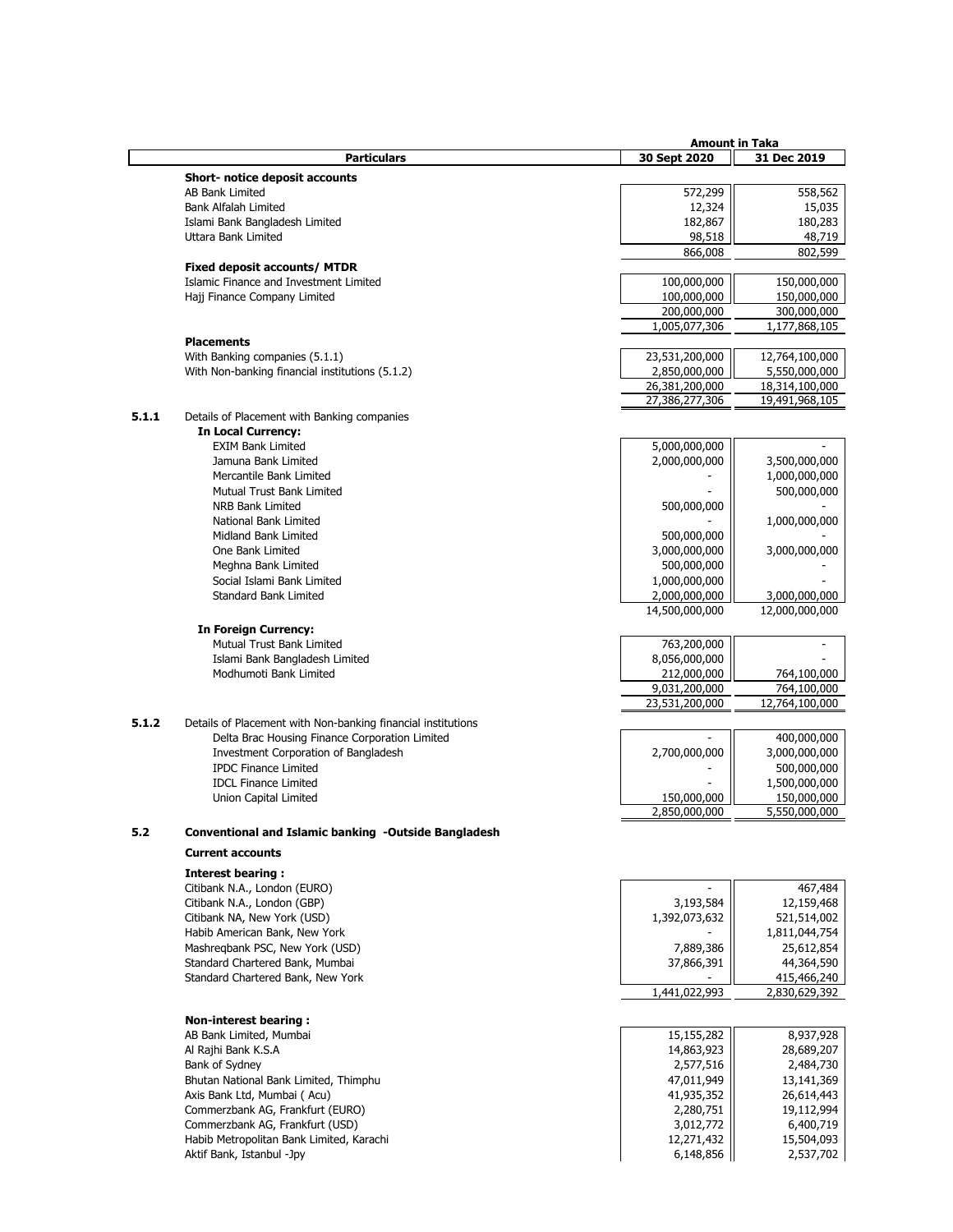|      |                                                                         | <b>Amount in Taka</b>           |                                 |
|------|-------------------------------------------------------------------------|---------------------------------|---------------------------------|
|      | <b>Particulars</b>                                                      | 30 Sept 2020                    | 31 Dec 2019                     |
|      | ICICI Bank Limited, Kowloon                                             | 1,810,783                       | 10,577,408                      |
|      | ICICI Bank Limited, Mumbai                                              | 117,245,644                     | 66,812,787                      |
|      | JP Morgan Chase Bank N.A New York, U.S.A                                |                                 | 46,115,614                      |
|      | Mashreqbank PSC, Mumbai (EURO)                                          | 794,517                         | 764,315                         |
|      | Mashregbank PSC, Dubai                                                  | 2,289,484                       | 44,358,240                      |
|      | Muslim Commercial Bank Limited, Colombo                                 | 9,359,494                       | 15,102,974                      |
|      | Nepal Bangladesh Bank Limited, Kathmandu                                | 17,380,599                      | 7,489,419                       |
|      | HDFC Bank, Mumbai                                                       | 22,048,968                      | 181,135                         |
|      | Unicredit Bank AG, Munich (EURO)/Hypovereins Bank, Munich (EURO)        | 42,581                          | 1,025,425                       |
|      | Wells Fargo Bank NA, New York, (USD)                                    | 21,075,161                      | 11,926,959                      |
|      | Wells Fargo Bank NA, London, (Euro)                                     | 632,357                         | 3,616,182                       |
|      | Zurcher Kantonal Bank, Switzerland                                      | 1,059,711                       | 1,832,183                       |
|      |                                                                         | 338,997,132                     | 333,225,826                     |
|      |                                                                         | 1,780,020,125                   | 3,163,855,218                   |
|      | Placement with Off-shore Banking Unit                                   | 3,968,907,500                   | 1,139,358,801                   |
|      | Less: Inter-company transactions                                        | (3,968,907,500)                 | (1, 139, 358, 801)              |
|      |                                                                         | 1,780,020,125                   | 3,163,855,218                   |
| 5(a) | <b>Consolidated Balance with other banks and financial institutions</b> |                                 |                                 |
|      | In Bangladesh                                                           |                                 |                                 |
|      | <b>Bank Asia Limited</b>                                                | 27,386,277,306                  | 19,491,968,105                  |
|      | Bank Asia Securities Limited                                            | 517,719,057                     | 390,202,061                     |
|      | BA Exchange Company (UK) Limited                                        |                                 |                                 |
|      | BA Express USA, Inc                                                     |                                 |                                 |
|      |                                                                         | 27,903,996,363                  | 19,882,170,166                  |
|      | Less: Inter-company transactions                                        | 24,162,730                      | 7,056,652                       |
|      |                                                                         | 27,879,833,633                  | 19,875,113,514                  |
|      | <b>Outside Bangladesh</b>                                               |                                 |                                 |
|      | <b>Bank Asia Limited</b>                                                | 1,846,996,373                   | 3,621,585,699                   |
|      | <b>Bank Asia Securities Limited</b>                                     |                                 |                                 |
|      | BA Exchange Company (UK) Limited                                        | 70,805,289                      | 44,673,605                      |
|      | BA Express USA, Inc.                                                    | 102,872,572                     | 93,624,752                      |
|      |                                                                         | 2,020,674,234<br>29,900,507,867 | 3,759,884,056<br>23,634,997,570 |
|      |                                                                         |                                 |                                 |
| 6    | Money at call and on short notice                                       |                                 |                                 |
|      |                                                                         |                                 |                                 |
|      | Call money Lending (Note 6.1)                                           | 1,400,000,000                   | 2,500,000,000                   |
|      | Short Notice Lending (Note 6.2)                                         | 1,000,000,000                   | 2,100,000,000                   |
|      |                                                                         | 2,400,000,000                   | 4,600,000,000                   |
| 6.1  | <b>Call Money Lending</b>                                               |                                 |                                 |
|      | With Banking companies:                                                 |                                 |                                 |
|      | Jamuna Bank Limited                                                     | 300,000,000                     |                                 |
|      | <b>Trust Bank Limited</b>                                               | 1,100,000,000                   |                                 |
|      | <b>Standard Bank Limited</b>                                            |                                 | 300,000,000                     |
|      | National Bank Limited                                                   |                                 | 900,000,000                     |
|      | NRB Bank Limited                                                        |                                 | 300,000,000                     |
|      | Midland Bank Limited                                                    |                                 | 600,000,000                     |
|      |                                                                         | 1,400,000,000                   | 2,100,000,000                   |
|      | With non Banking financial institutions:                                |                                 |                                 |
|      | Delta Brac Housing                                                      |                                 | 400,000,000                     |
|      |                                                                         | 1,400,000,000                   | 2,500,000,000                   |
| 6.2  | <b>Short Notice Lending</b>                                             |                                 |                                 |
|      |                                                                         |                                 |                                 |
|      | <b>AB Bank Limited</b>                                                  | 1,000,000,000                   | 1,500,000,000                   |
|      | NRB Commercial Bank Limited                                             | 1,000,000,000                   | 600,000,000<br>2,100,000,000    |
|      |                                                                         |                                 |                                 |
| 6(a) | <b>Consolidated Money at call and on short notice</b>                   |                                 |                                 |
|      | Bank Asia Limited                                                       | 2,400,000,000                   | 4,600,000,000                   |
|      | <b>Bank Asia Securities Limited</b>                                     |                                 |                                 |
|      | BA Exchange Company (UK) Limited                                        |                                 |                                 |
|      | BA Express USA, Inc                                                     |                                 |                                 |
|      |                                                                         | 2,400,000,000                   | 4,600,000,000                   |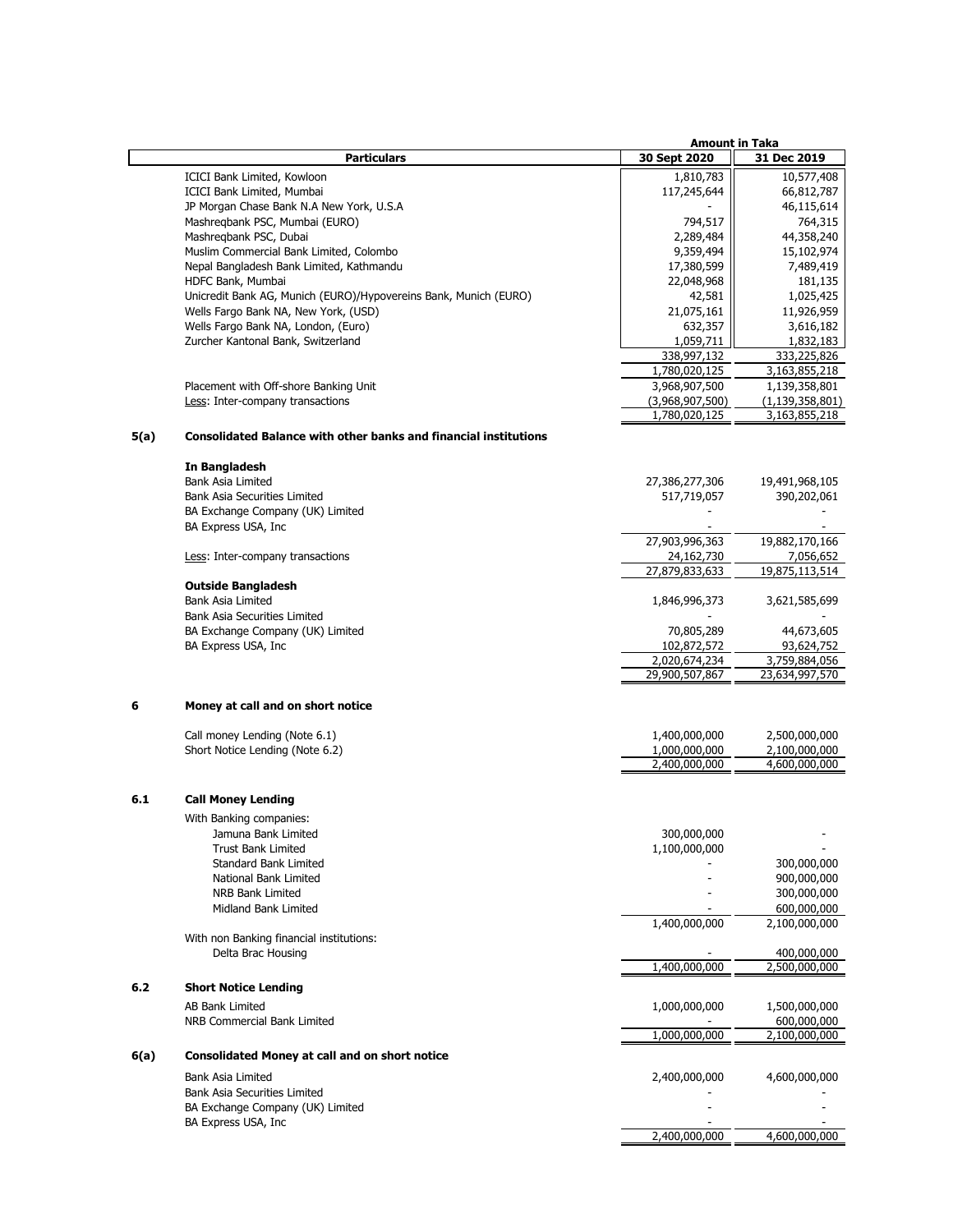|         |    |                                                        | <b>Amount in Taka</b>           |                                 |
|---------|----|--------------------------------------------------------|---------------------------------|---------------------------------|
|         |    | <b>Particulars</b>                                     | 30 Sept 2020                    | 31 Dec 2019                     |
| 7       |    | <b>Investments</b>                                     |                                 |                                 |
|         |    |                                                        |                                 |                                 |
|         |    | Government (Note 7.1)                                  | 83,692,572,987                  | 52,197,323,349                  |
|         |    | Others (Note 7.2)                                      | 2,684,113,822<br>86,376,686,809 | 2,735,256,587<br>54,932,579,936 |
| 7.1     |    |                                                        |                                 |                                 |
|         |    | Government                                             |                                 |                                 |
|         |    | Conventional and Islamic banking (Note 7.1.1)          | 83,692,572,987                  | 52,197,323,349                  |
|         |    | Off-shore banking unit                                 | 83,692,572,987                  | 52,197,323,349                  |
| 7.1.1   |    |                                                        |                                 |                                 |
|         |    | <b>Conventional and Islamic banking</b>                |                                 |                                 |
|         |    | Treasury bills                                         | 37,396,233,346                  | 17,957,242,335                  |
|         |    | Treasury bonds (Note 7.1.1.2)                          | 46,294,547,141                  | 34,237,918,214                  |
|         |    | Prize bonds                                            | 1,792,500<br>83,692,572,987     | 2,162,800<br>52,197,323,349     |
|         |    |                                                        |                                 |                                 |
| 7.1.1.2 |    | <b>Treasury bonds</b>                                  |                                 |                                 |
|         |    | Bangladesh Bank Islamic bond                           | 1,111,300,000                   | 969,300,000                     |
|         |    | 2 years Bangladesh Government treasury bonds           | 10,329,692,422                  | 11,860,346,380                  |
|         |    | 5 years Bangladesh Government treasury bonds           | 5,464,887,301                   | 1,232,569,103                   |
|         |    | 10 years Bangladesh Government treasury bonds          | 16,170,352,111                  | 6,949,813,038                   |
|         |    | 15 years Bangladesh Government treasury bonds          | 8,837,006,221                   | 8,844,580,607                   |
|         |    | 20 years Bangladesh Government treasury bonds          | 4,381,309,086                   | 4,381,309,086                   |
|         |    |                                                        | 46,294,547,141                  | 34,237,918,214                  |
| 7.2     |    | <b>Others</b>                                          |                                 |                                 |
|         |    | Conventional and Islamic banking (Note 7.2.1)          | 2,684,113,822                   | 2,735,256,587                   |
|         |    | Off-shore banking unit                                 |                                 | 137,586,963                     |
|         |    | Less: Adjustment with OBU                              |                                 | (137, 586, 963)                 |
|         |    |                                                        | 2,684,113,822                   | 2,735,256,587                   |
| 7.2.1   |    | <b>Conventional and Islamic banking</b>                |                                 |                                 |
|         | a) | <b>Ordinary shares</b>                                 |                                 |                                 |
|         |    | Quoted shares                                          | 451,939,366                     | 451,939,366                     |
|         |    | Unquoted share                                         | 226,732,948                     | 226,743,590                     |
|         |    |                                                        | 678,672,314                     | 678,682,956                     |
|         | b) | <b>Mutual Fund</b>                                     |                                 |                                 |
|         |    | 1st Janata Bank Mutual fund                            | 50,000,000                      | 50,000,000                      |
|         |    | <b>EBL NRB Ist Mutual Fund</b>                         | 149,665,000                     | 149,665,000                     |
|         |    | 1st Bangladesh Fixed Income Fund                       | 250,000,000                     | 250,000,000                     |
|         |    | MBL 1st Mutual Fund                                    | 50,000,000                      | 50,000,000                      |
|         |    | <b>EXIM Bank 1st Mutual Fund</b>                       | 235,793,533                     | 235,793,533                     |
|         | c) | <b>Debentures</b>                                      | 735,458,533                     | 735,458,533                     |
|         |    | Beximco Denims Limited                                 | 9,537,605                       | 9,537,605                       |
|         |    | Beximco Textiles Limited                               | 6,445,370                       | 6,445,370                       |
|         |    |                                                        | 15,982,975                      | 15,982,975                      |
|         | d) | <b>Bonds</b>                                           |                                 |                                 |
|         |    | MTB Second subordinated bond                           | 240,000,000                     | 240,000,000                     |
|         |    | UCB Second subordinated bond                           | 120,000,000                     | 180,000,000                     |
|         |    | BSRM Steels Limited zero coupon bond                   |                                 | 21,132,123                      |
|         |    | Premier Bank Non-convert subordinated bond             | 500,000,000                     | 500,000,000                     |
|         |    | 7 Year Preference Share of Summit BPL                  | 44,000,000                      | 54,000,000                      |
|         |    | 5 Year Pre.of Sh.Summit Gazipur II Power               | 50,000,000                      | 50,000,000                      |
|         |    | 5 Year Pref.Sh.of Summit Lng Ter Co (Pvt)              | 100,000,000                     | 100,000,000                     |
|         |    | 5 Year Pref.Sh.of Kushiara Power Co. Ltd               | 100,000,000                     |                                 |
|         |    | SIBL subordinated Mudaraba bond                        | 40,000,000                      | 80,000,000                      |
|         |    | SIBL 2nd Mudaraba Subordinated Bond                    | 60,000,000                      | 80,000,000                      |
|         |    |                                                        | 1,254,000,000                   | 1,305,132,123                   |
|         |    |                                                        | 2,684,113,822                   | 2,735,256,587                   |
|         |    |                                                        |                                 |                                 |
| 7.3     |    | Investments classified as per Bangladesh Bank circular |                                 |                                 |
|         |    |                                                        |                                 |                                 |

Held for trading (HFT) Held to maturity (HTM) Other securities

| 37,396,233,346 | 17,957,242,335 |
|----------------|----------------|
| 45,183,247,141 | 33,268,618,214 |
| 3,797,206,322  | 3,706,719,387  |
| 86,376,686,809 | 54,932,579,936 |
|                |                |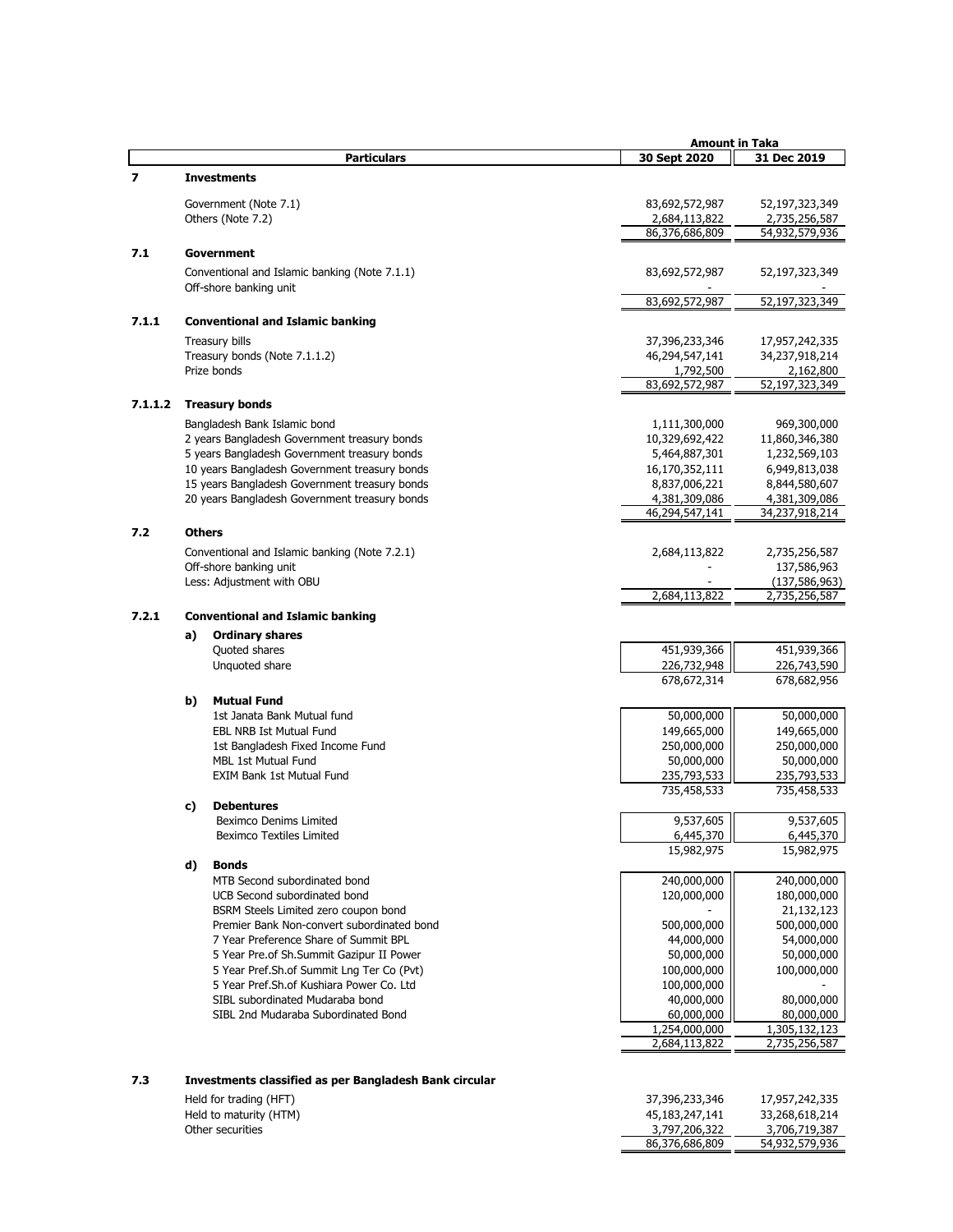|        |                                                                                                          | <b>Amount in Taka</b>             |                                   |
|--------|----------------------------------------------------------------------------------------------------------|-----------------------------------|-----------------------------------|
|        | <b>Particulars</b>                                                                                       | 30 Sept 2020                      | 31 Dec 2019                       |
| 7(a)   | <b>Consolidated Investments</b>                                                                          |                                   |                                   |
|        | Government                                                                                               |                                   |                                   |
|        | <b>Bank Asia Limited</b>                                                                                 | 83,692,572,987                    | 52,197,323,349                    |
|        | Bank Asia Securities Limited                                                                             |                                   |                                   |
|        | BA Exchange Company (UK) Limited                                                                         |                                   |                                   |
|        | BA Express USA, Inc                                                                                      |                                   |                                   |
|        |                                                                                                          | 83,692,572,987                    | 52,197,323,349                    |
|        | <b>Others</b>                                                                                            |                                   |                                   |
|        | Bank Asia Limited                                                                                        | 2,684,113,822                     | 2,735,256,587                     |
|        | <b>Bank Asia Securities Limited</b>                                                                      | 614,229,696                       | 594,391,990                       |
|        | BA Exchange Company (UK) Limited                                                                         |                                   |                                   |
|        | BA Express USA, Inc                                                                                      |                                   |                                   |
|        |                                                                                                          | 3,298,343,518<br>86,990,916,505   | 3,329,648,577                     |
|        |                                                                                                          |                                   | 55,526,971,926                    |
| 8      | Loans and advances/investments                                                                           |                                   |                                   |
|        |                                                                                                          |                                   |                                   |
|        | Loans, cash credits, overdrafts, etc/investments (Note 8.1)<br>Bills purchased and discounted (Note 8.2) | 215,514,976,759                   | 208,039,420,174                   |
|        |                                                                                                          | 17,168,161,960<br>232,683,138,719 | 19,259,535,874<br>227,298,956,048 |
|        |                                                                                                          |                                   |                                   |
| 8.1    | Loans, cash credits, overdrafts, etc/investments                                                         |                                   |                                   |
|        |                                                                                                          |                                   |                                   |
|        | <b>Conventional and Islamic banking</b><br><b>Inside Bangladesh</b>                                      |                                   |                                   |
|        | Agricultural loan                                                                                        | 3,212,390,642                     | 4,159,541,046                     |
|        | Cash credit/Bai Murabaha (Muajjal)                                                                       | 6,166,644,644                     | 5,200,792,123                     |
|        | Credit card                                                                                              | 2,653,178,252                     | 2,516,315,246                     |
|        | Credit for poverty alleviation scheme-micro credit                                                       | 7,525,830                         | 7,123,089                         |
|        | Consumer credit scheme                                                                                   | 12,815,244,801                    | 12,187,585,434                    |
|        | Demand loan                                                                                              | 30,915,366,283                    | 35,233,505,899                    |
|        | Export Development Fund (EDF)                                                                            | 15,728,171,378                    | 13,877,741,438                    |
|        | House building loans                                                                                     | 1,579,334,431                     | 1,132,154,665                     |
|        | Loans (General)/ Musharaka                                                                               | 17,992,845,647                    | 22,237,867,700                    |
|        | Loan against trust receipts/ Bai Murabaha post import                                                    | 13,210,824,549                    | 11,706,288,469                    |
|        | Overdrafts/ Quard against scheme                                                                         | 35,724,899,925                    | 36,888,315,235                    |
|        | Packing credit                                                                                           | 459,430,342                       | 501,557,309                       |
|        | Payment against documents                                                                                | 102,205,108                       | 122,281,961                       |
|        | Staff Loan                                                                                               | 1,495,957,829                     | 1,534,466,105                     |
|        | Transport loan                                                                                           | 2,046,216,564                     | 1,876,229,886                     |
|        | Term Ioan- industrial/ Hire purchase under Shirkatul Melk<br>Term loan- others                           | 25,461,057,190                    | 21,034,437,536                    |
|        | Loan under Covit-19 stimulus package                                                                     | 35,214,009,076<br>6,615,906,496   | 35,140,657,300                    |
|        |                                                                                                          | 211,401,208,987                   | 205,356,860,441                   |
|        | <b>Outside Bangladesh</b>                                                                                |                                   |                                   |
|        |                                                                                                          | 211,401,208,987                   | 205,356,860,441                   |
|        | Off-shore banking unit                                                                                   | 4,113,767,772                     | 2,682,559,733                     |
|        |                                                                                                          | 215,514,976,759                   | 208,039,420,174                   |
| 8.2    | <b>Bills purchased and discounted</b>                                                                    |                                   |                                   |
|        | Conventional and Islamic banking                                                                         | 1,385,305,227                     | 2,370,138,131                     |
|        | Off-shore banking unit                                                                                   | 15,782,856,733                    | 16,889,397,743                    |
|        |                                                                                                          | 17,168,161,960                    | 19,259,535,874                    |
| 8.14   | <b>Bills purchased and discounted</b>                                                                    |                                   |                                   |
|        | Payable in Bangladesh                                                                                    | 16,706,746,743                    | 18,438,714,690                    |
|        | Payable outside Bangladesh                                                                               | 461,415,217                       | 820,821,184                       |
|        |                                                                                                          | 17,168,161,960                    | 19,259,535,874                    |
| 8. (a) | <b>Consolidated Loans and advances/investments</b>                                                       |                                   |                                   |
|        | Loans, cash credits, overdrafts, etc/investments                                                         |                                   |                                   |
|        | Bank Asia Limited                                                                                        | 215,514,976,759                   | 208,039,420,174                   |
|        | Bank Asia Securities Limited                                                                             | 4,926,054,523                     | 4,649,980,291                     |
|        | BA Exchange Company (UK) Limited                                                                         |                                   |                                   |
|        | BA Express USA, Inc                                                                                      |                                   |                                   |
|        |                                                                                                          | 220,441,031,282                   | 212,689,400,465                   |
|        | Less: Inter-company transactions                                                                         | 2,148,936,842<br>218,292,094,440  | 1,853,724,468<br>210,835,675,997  |
|        |                                                                                                          |                                   |                                   |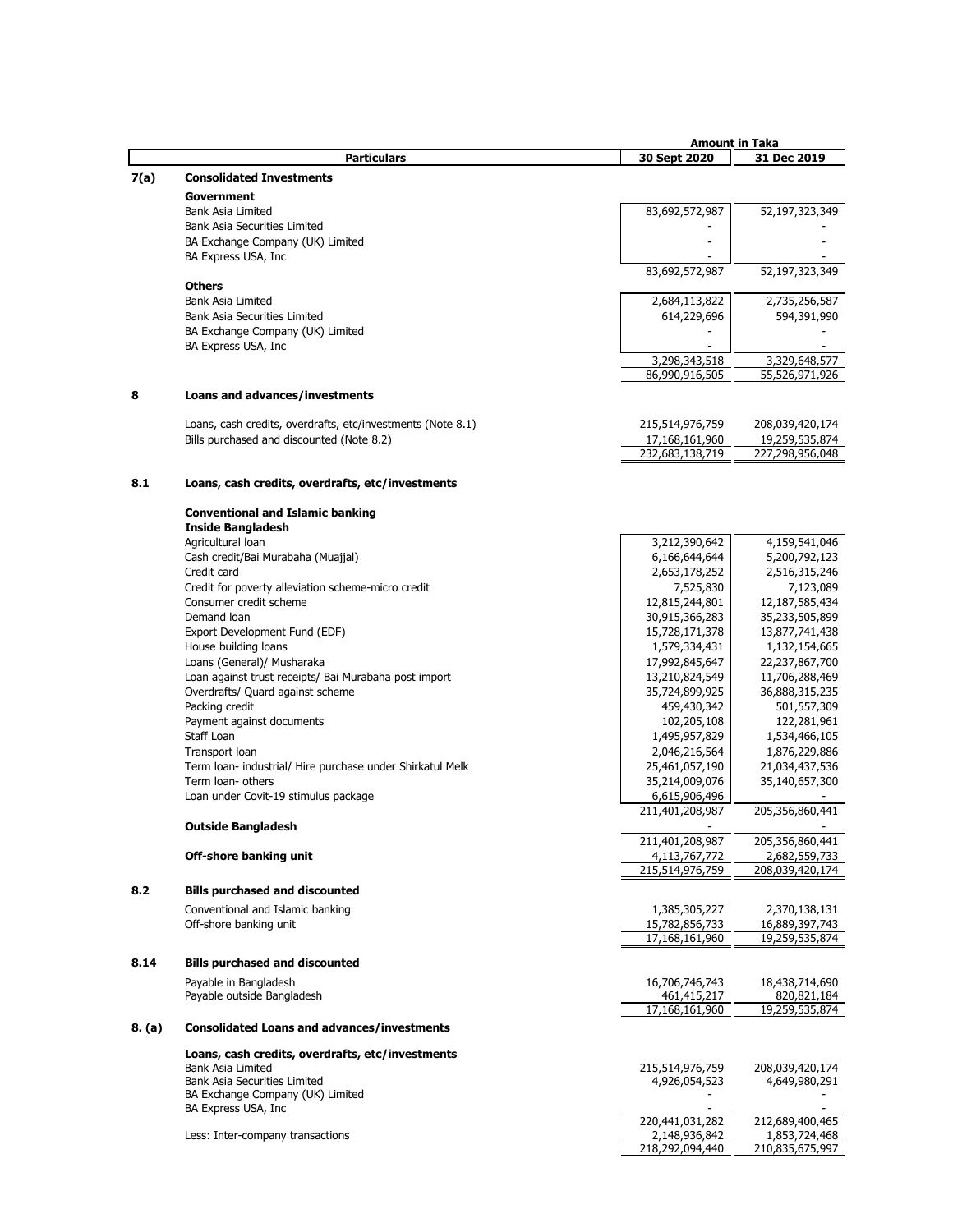|      |                                                                      | <b>Amount in Taka</b> |                 |
|------|----------------------------------------------------------------------|-----------------------|-----------------|
|      | <b>Particulars</b>                                                   | 30 Sept 2020          | 31 Dec 2019     |
|      | <b>Bills purchased and discounted</b>                                |                       |                 |
|      | <b>Bank Asia Limited</b>                                             | 17,168,161,960        | 19,259,535,874  |
|      | <b>Bank Asia Securities Limited</b>                                  |                       |                 |
|      | BA Exchange Company (UK) Limited                                     |                       |                 |
|      | BA Express USA, Inc                                                  |                       |                 |
|      |                                                                      | 17,168,161,960        | 19,259,535,874  |
|      |                                                                      | 235,460,256,400       | 230,095,211,871 |
| 9    | Fixed assets including premises, furniture and fixtures              |                       |                 |
|      | Conventional and Islamic banking                                     | 6,739,188,993         | 7,025,602,707   |
|      | Off-shore banking unit                                               |                       |                 |
|      |                                                                      | 6,739,188,993         | 7,025,602,707   |
| 9(a) | Consolidated Fixed assets including premises, furniture and fixtures |                       |                 |
|      | <b>Bank Asia Limited</b>                                             | 6,739,188,993         | 7,025,602,707   |
|      | <b>Bank Asia Securities Limited</b>                                  | 29,386,077            | 35,734,740      |
|      | BA Exchange Company (UK) Limited                                     | 811,749               | 1,797,251       |
|      | BA Express USA, Inc                                                  | 4,895,663             | 2,758,533       |
|      |                                                                      | 6,774,282,482         | 7,065,893,231   |
| 10   | <b>Other assets</b>                                                  |                       |                 |
|      |                                                                      |                       |                 |
|      | Conventional and Islamic banking (Note 10.1)                         | 14,982,758,066        | 12,794,895,226  |
|      | Off-shore banking unit                                               | 38,690,071            | 49,093,897      |
|      |                                                                      | 15,021,448,137        | 12,843,989,123  |
| 10.1 | <b>Conventional and Islamic banking</b>                              |                       |                 |
|      | Income generating other assets                                       |                       |                 |
|      | Investment in Bank Asia Securities Ltd - incorporated in Bangladesh  | 1,999,990,000         | 1,999,990,000   |
|      | Investment in BA Exchange Company (UK) Limited - incorporated in UK  | 32,475,000            | 33,300,000      |
|      | Investment in BA Express USA Inc - incorporated in USA               | 81,408,000            | 81,504,000      |
|      |                                                                      | 2,113,873,000         | 2,114,794,000   |
|      |                                                                      |                       |                 |
|      | Non-income generating other assets                                   |                       |                 |
|      | Income receivable (Note 10.2)                                        | 1,021,669,261         | 1,007,575,087   |
|      | Stock of stamps                                                      | 8,752,778             | 8,488,149       |
|      | Stationery, printing materials, etc                                  | 72,583,512            | 64,887,379      |
|      | Prepaid expenses                                                     | 152,875,559           | 1,802,233       |
|      | Deposits and advance rent                                            | 267,491,480           | 340,391,863     |
|      | Receivable from capital market                                       | 96,401                |                 |
|      | Advances, prepayments and others (Note 10.3)                         | 335,298,209           | 244,111,397     |
|      | Advance income tax (Note 10.4)                                       | 7,602,065,742         | 7,236,912,463   |
|      | Receivable against government                                        | 196,309,197           | 138,341,463     |
|      | Sundry debtors                                                       | 44,263,650            | 62,639,097      |
|      | Branch adjustment account (Note 10.5)                                | 568,035,846           | 1,152,362,220   |
|      | Protested bills                                                      | 68,035,265            | 68,035,265      |
|      | Receivable from BA Exchange Company (UK) Limited                     | 115,592,499           | 83,868,721      |
|      | Receivable from BA Express USA Inc                                   | 291,755,465           | 219,844,009     |
|      | Excise duty recoverable                                              | 4,129,330             | 50,841,880      |
|      | Interest receivable against Govt Subsidy - from client               | 1,903,618,216         |                 |
|      | Interest receivable against Govt Subsidy - from govt                 | 216,312,656           |                 |
|      |                                                                      | 12,868,885,066        | 10,680,101,226  |
|      |                                                                      | 14,982,758,066        | 12,794,895,226  |
| 10.2 | Income receivable                                                    |                       |                 |

Income receivable consists of interest accrued on investment and other income.

## **10.3 Advances, prepayments and others**

Advances, prepayments and others account consists of advance amount paid for purchasing of fixed assets, advance payment of rent for new branches of the Bank, advance against salary and legal expenses, etc.

## **10(a) Consolidated Other assets**

| Bank Asia Limited                        | 15,021,448,137           | 12,843,989,123 |
|------------------------------------------|--------------------------|----------------|
| <b>Bank Asia Securities Limited</b>      | 327,947,580              | 302,091,372    |
| BA Exchange Company (UK) Limited         | 839.934                  | 2,376,043      |
| BA Express USA, Inc                      | 125,283,375              | 78,843,426     |
| Foreign currency effect for subsidiaries | $\overline{\phantom{a}}$ | -              |
|                                          | 15,475,519,026           | 13,227,299,964 |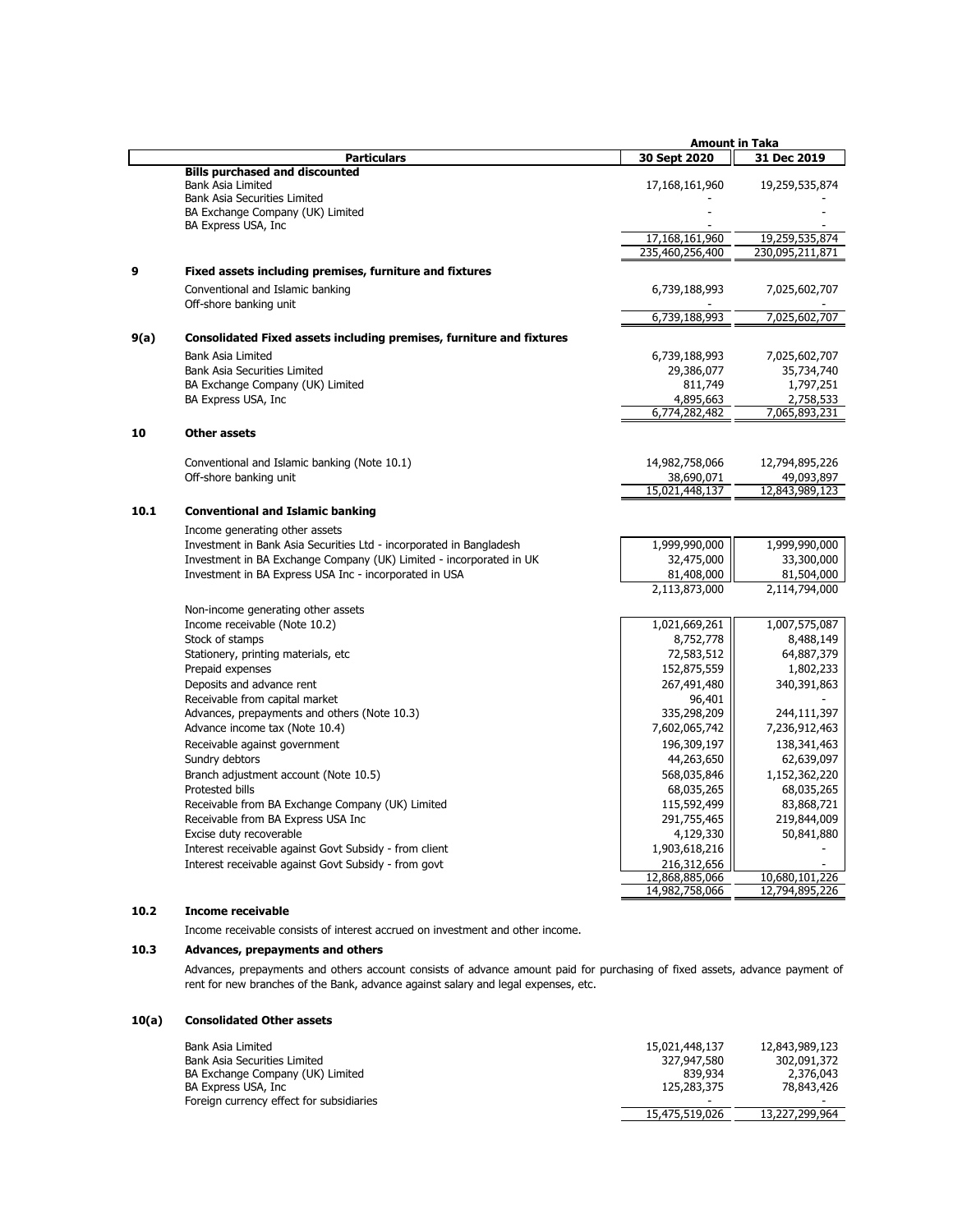|                                                  | <b>Amount in Taka</b> |                |
|--------------------------------------------------|-----------------------|----------------|
| <b>Particulars</b>                               | 30 Sept 2020          | 31 Dec 2019    |
| Less: Inter-companies transactions               |                       |                |
| Investment in Bank Asia Securities Limited       | 1,999,990,000         | 1,999,990,000  |
| Investment in BA Exchange Company (UK) Limited   | 31,908,000            | 32,553,000     |
| Investment in BA Express USA, Inc.               | 80,400,000            | 80,496,000     |
| Receivable from BASL                             | 96,401                |                |
| Receivable from BA Exchange Company (UK) Limited | 115,592,499           | 83,868,721     |
| Receivable from BA Exchange USA, Inc.            | 291,755,465           | 219,844,009    |
| Foreign currency effect for subsidiaries         |                       |                |
|                                                  | 12,955,776,661        | 10,810,548,234 |
|                                                  |                       |                |

## **10(aa) Demutualization membership of Dhaka Stock Exchange**

The majority owned (99.99%) subsidiary company of the Bank, Bank Asia Securities Limited (BASL) has acquired the membership of Dhaka Stock Exchange for Tk.153,119,000. As per the scheme of Demutualization of DSE, BASL being the initial shareholders of DSE, is entitled to receive 7,215,106 shares of Tk. 10 each, totaling Tk. 72,151,060.

Under section 14(Ka) of Demutualization Act 2013, Share Purchase Agreement (SPA) executed between Dhaka Stock Exchange Ltd. (DSE) and its strategic investors namely Shenzhen Stock Exchange (SZSE) and Shanghai Stock Exchange (SSE) and completed the sale of 25% (Twenty-five percent) DSE shares to SZSE and SSE. In this connection, BASL sold 1,803,777 number of share at the rate of Tk.21 per share totaling Tk. 37,879,317. Currently BASL holding 5,411,329 shares at a cost of totaling Tk. 114,839,239

The Scheme is not yet completed and these shares are also currently not traded. Hence the actual fair value is not readily ascertainable. However, management expect the fair value to be similar or more that the current revalued amount. Once more clarity about the Scheme and related factors are available a determination of fair value and related adjustments including impairment assessment, if any shall be made at that time.

#### **11 Borrowings from other banks, financial institutions and agents**

|        | Conventional and Islamic banking (Note 11.1)                         | 18,062,518,898  | 15,905,617,561                    |
|--------|----------------------------------------------------------------------|-----------------|-----------------------------------|
|        | Off-shore banking unit (Note 11.2)                                   | 19,292,092,671  | 19,615,869,735                    |
|        | Less: Adjustment with Head Office                                    | (3,968,907,500) | (1, 139, 358, 801)                |
|        |                                                                      | 33,385,704,069  | 34,382,128,495                    |
| 11.1   | <b>Conventional and Islamic banking</b>                              |                 |                                   |
|        | In Bangladesh (Note 11.1.1)                                          | 18,062,518,898  | 15,905,617,561                    |
|        | Outside Bangladesh                                                   | 18,062,518,898  | 15,905,617,561                    |
| 11.1.1 | In Bangladesh                                                        |                 |                                   |
|        | Secured:                                                             |                 |                                   |
|        | Un secured:                                                          |                 |                                   |
|        | Money at call and on short notice                                    |                 |                                   |
|        | Arab Bangladesh Bank Limited                                         |                 | 1,500,000,000                     |
|        |                                                                      |                 | 1,500,000,000                     |
|        | <b>Borrowings</b>                                                    |                 |                                   |
|        | Bangladesh Bank (BB) refinance                                       | 338,169,931     | 206,595,589                       |
|        | Covid-19 Stimulus PKG-Tk. 5000 Cr for Export                         | 1,325,000,000   |                                   |
|        | Agri Refinance Under STM PKG Of Tk. 5000                             | 134,334,188     |                                   |
|        | Borrowing From BB Under IPPF- II Fund                                | 458,728,000     |                                   |
|        | Borrowing from BB under Long Term Financing Facilities (LTFF) scheme | 428,626,641     | 459,465,745                       |
|        | SME Foundation Pre Finance                                           | 14,172,607      | 23,422,607                        |
|        | Borrowing A/C (AGRI Taka 10)                                         | 22,851,788      | 31,223,040                        |
|        | Borrowing- Green finance refinance                                   | 20,000,000      | 50,000,000                        |
|        | Export development fund                                              | 15,320,635,743  | 13,634,910,580                    |
|        | Onshore export discount                                              |                 | 137,586,963                       |
|        |                                                                      | 18,062,518,898  | 14,543,204,524                    |
|        | Less: Inter borrowings between OBU and Conventional Banking          | 18,062,518,898  | (137, 586, 963)<br>15,905,617,561 |
|        |                                                                      |                 |                                   |
| 11.2   | Borrowing at Off-shore banking unit                                  |                 |                                   |
|        | Secured:                                                             |                 |                                   |
|        | Un secured:                                                          |                 |                                   |
|        | <b>Conventional Banking</b>                                          | 3,943,996,875   | 1,125,267,792                     |
|        | International Finance Corporation                                    | 3,350,000,000   | 6,708,000,000                     |
|        | Borrowing - ECA                                                      | 2,145,446,356   | 362,158,541                       |

Standard Chartered Bank, Singapore and Standard Chartered Bank, Singapore - 2,728,059,750<br>First Gulf Bank/First Abu Dhabi Bank First Gulf Bank/First Abu Dhabi Bank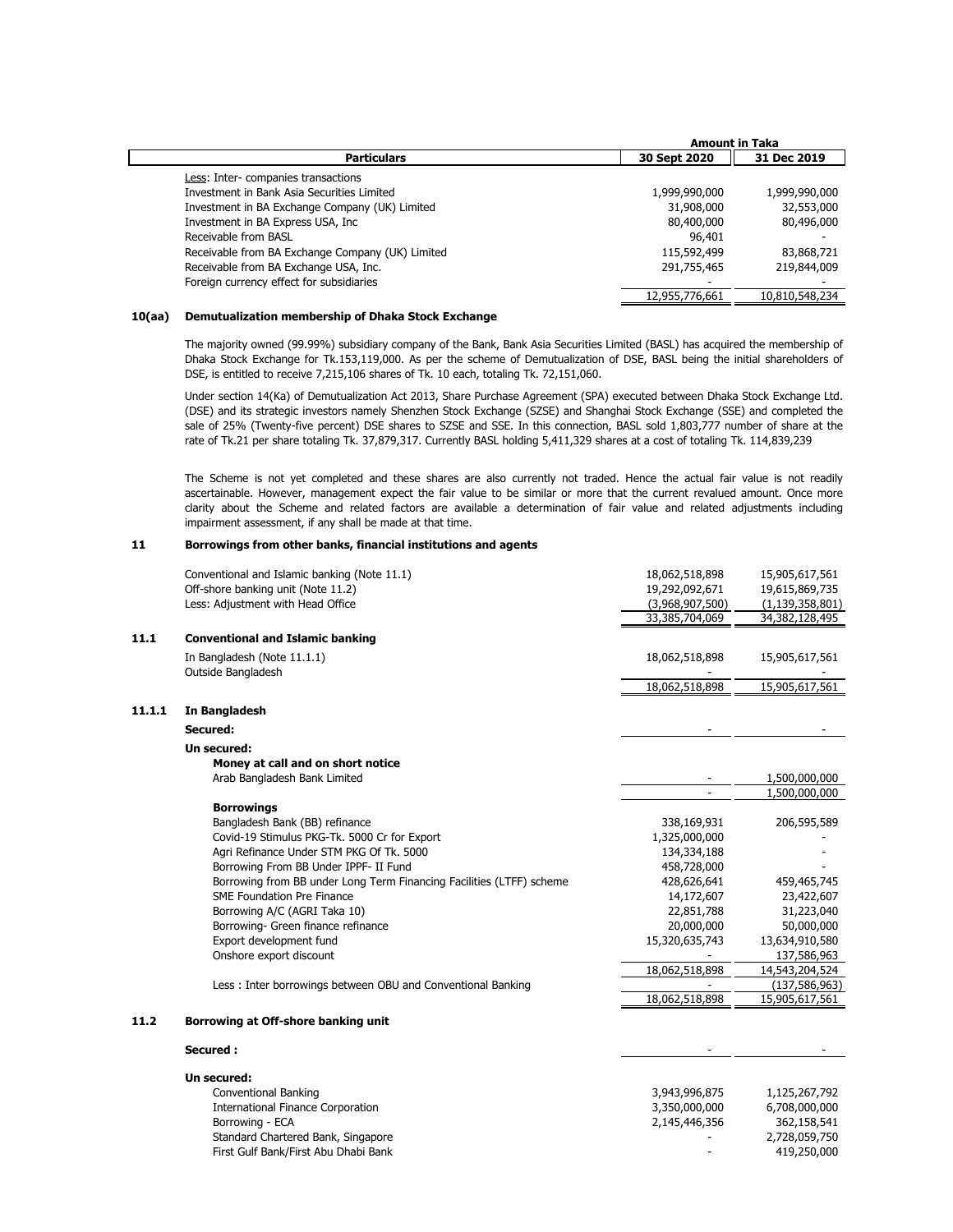|        |                                                                                              | <b>Amount in Taka</b>        |                              |
|--------|----------------------------------------------------------------------------------------------|------------------------------|------------------------------|
|        | <b>Particulars</b>                                                                           | 30 Sept 2020                 | 31 Dec 2019                  |
|        | National Bank of RAS Al Khaimah                                                              |                              | 1,844,700,000                |
|        | United Bank Limited, UAE                                                                     |                              | 838,500,000                  |
|        | Caixa Bank, Barcelona                                                                        | 6,629,038,625                |                              |
|        | Standard Chartered Bank, Thailand                                                            | 1,675,000,000                |                              |
|        | HDFC, Gift City, Mumbai                                                                      |                              | 1,257,750,000                |
|        | Noor Islami Bank, Dubai, UAE                                                                 |                              | 1,090,050,000                |
|        | Abu Dhabi Commercial bank<br>State Bank of India, Dubai                                      | 435,500,000                  | 838,500,000                  |
|        | Nepal Bangladesh Bank Limited                                                                | 335,000,000                  |                              |
|        | The Commercial Bank, Qatar                                                                   | 670,000,000                  | 503,100,000                  |
|        | DBS Bank Singapore                                                                           |                              | 1,509,300,000                |
|        | Banca Valsabbina SCPA Vestone Italy                                                          | 108,110,815                  | 108,239,902                  |
|        | Sanima Bank, Nepal                                                                           |                              | 282,993,750                  |
|        |                                                                                              | 19,292,092,671               | 19,615,869,735               |
| 11(a)  | Consolidated Borrowings from other banks, financial institutions and agents                  |                              |                              |
|        | <b>Bank Asia Limited</b>                                                                     | 33,385,704,069               | 34,382,128,495               |
|        | <b>Bank Asia Securities Limited</b>                                                          | 2,148,936,842                | 1,853,724,468                |
|        | BA Exchange Company (UK) Limited                                                             |                              |                              |
|        | BA Express USA, Inc                                                                          |                              |                              |
|        |                                                                                              | 35,534,640,911               | 36,235,852,963               |
|        | Less: Inter-company transactions                                                             | 2,148,936,842                | 1,853,724,468                |
|        |                                                                                              | 33,385,704,069               | 34,382,128,495               |
| 11(aa) | <b>Subordinated Non-Convertible bonds</b>                                                    |                              |                              |
|        | Subordinated Non-Convertible floating rate bond                                              |                              |                              |
|        | Agrani Bank Limited                                                                          | 80,000,000                   | 120,000,000                  |
|        | <b>BRAC Bank Limited</b>                                                                     | 40,000,000                   | 60,000,000                   |
|        | Janata Bank Limited                                                                          | 100,000,000                  | 150,000,000                  |
|        | Mercantile Bank Limited                                                                      | 200,000,000                  | 300,000,000                  |
|        | One Bank Limited                                                                             | 240,000,000                  | 360,000,000                  |
|        | Pubali Bank Limited<br>Rupali Bank Limited                                                   | 100,000,000<br>240,000,000   | 150,000,000<br>360,000,000   |
|        | Sonali Bank Limited                                                                          | 200,000,000                  | 300,000,000                  |
|        |                                                                                              | 1,200,000,000                | 1,800,000,000                |
|        | Subordinated Non-Convertible floating rate bond                                              |                              |                              |
|        | Agrani Bank Limited                                                                          | 200,000,000                  | 250,000,000                  |
|        | Dhaka Bank Limited                                                                           | 600,000,000                  | 750,000,000                  |
|        | Janata Bank Limited                                                                          | 200,000,000                  | 250,000,000                  |
|        | National Life Insurance Co                                                                   | 400,000,000                  | 500,000,000                  |
|        | Pubali Bank Limited                                                                          | 800,000,000                  | 1,000,000,000                |
|        | Sabinco                                                                                      | 120,000,000<br>80,000,000    | 150,000,000                  |
|        | Sadharan Bima Corporation<br>Sonali Bank Limited                                             | 800,000,000                  | 100,000,000<br>1,000,000,000 |
|        | Southeast Bank Limited                                                                       | 400,000,000                  | 500,000,000                  |
|        | Uttara Bank Limited                                                                          | 400,000,000                  | 500,000,000                  |
|        |                                                                                              | 4,000,000,000                | 5,000,000,000                |
|        | Subordinated Non-Convertible floating rate bond                                              |                              |                              |
|        | Agrani Bank Limited                                                                          | 2,500,000,000                | 2,500,000,000                |
|        | Eastern Bank Limited                                                                         | 1,000,000,000                | 1,000,000,000                |
|        | <b>Trust Bank Limited</b>                                                                    | 500,000,000                  | 500,000,000                  |
|        | Dutch-Bangla Bank Limited                                                                    | 500,000,000                  | 500,000,000                  |
|        | Pubali Bank Limited                                                                          | 500,000,000<br>5,000,000,000 | 500,000,000<br>5,000,000,000 |
|        |                                                                                              | 10,200,000,000               | 11,800,000,000               |
| 12     | <b>Deposits and other accounts</b>                                                           |                              |                              |
|        | Conventional and Islamic banking (Note 12.1)                                                 | 288,742,796,925              | 253,114,207,271              |
|        | Off-shore banking unit                                                                       | 430,331,636                  | 595,367,344                  |
|        |                                                                                              | 289,173,128,561              | 253,709,574,615              |
|        | <b>Deposits and other accounts</b><br>Current/Al-wadeeah current accounts and other accounts |                              |                              |
|        | Deposits from banks                                                                          |                              |                              |
|        | Deposits from customers                                                                      | 55,146,349,133               | 47,005,242,314               |
|        | Off-shore banking unit                                                                       | 387,497,032                  | 448,441,616                  |
|        |                                                                                              | 55,533,846,165               | 47,453,683,930               |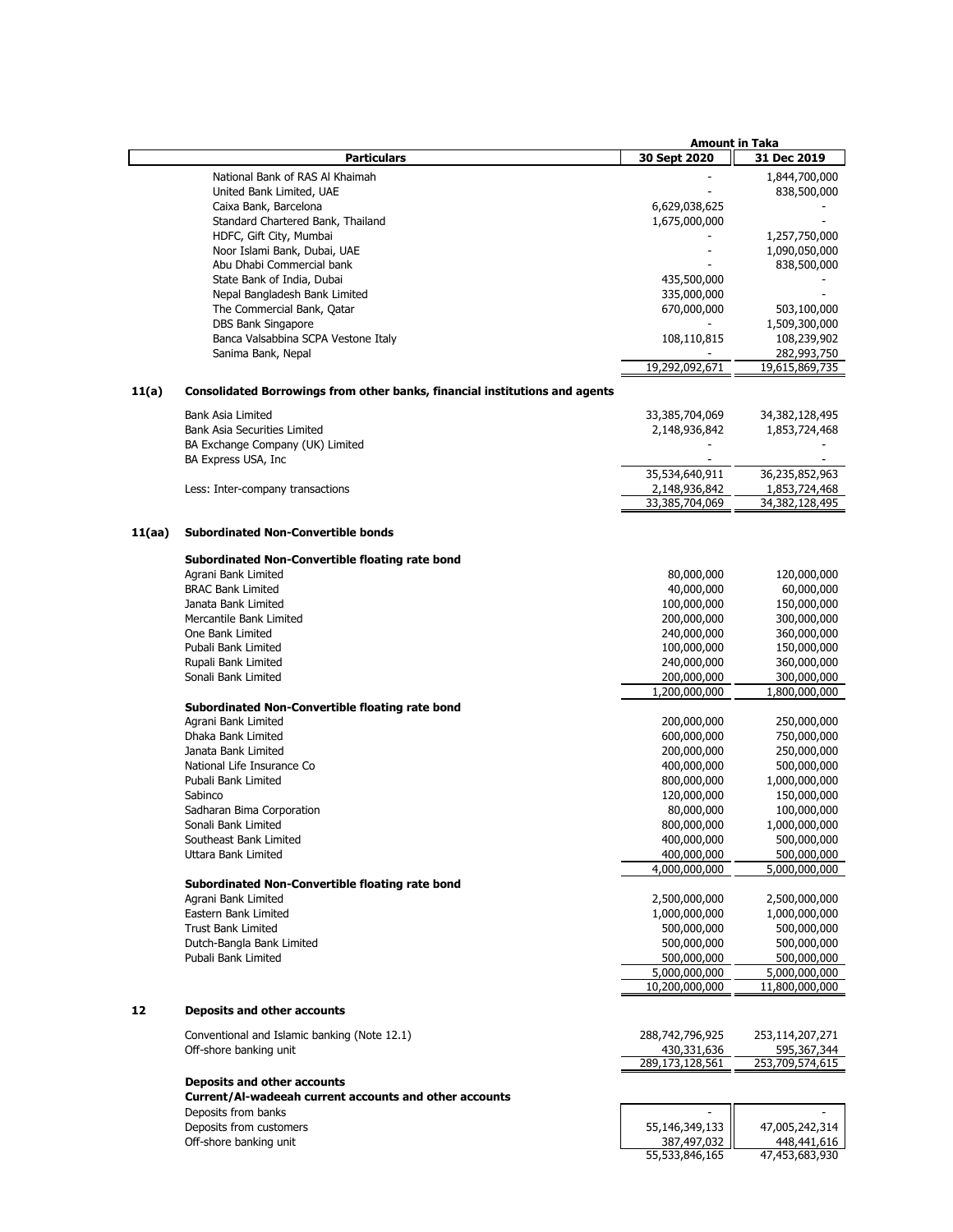|         |    |                                                                       | <b>Amount in Taka</b>              |                                    |  |
|---------|----|-----------------------------------------------------------------------|------------------------------------|------------------------------------|--|
|         |    | <b>Particulars</b>                                                    | 30 Sept 2020                       | 31 Dec 2019                        |  |
|         |    | <b>Bills payable</b>                                                  |                                    |                                    |  |
|         |    | Deposits from banks                                                   |                                    |                                    |  |
|         |    | Deposits from customers                                               | 3,053,148,635                      | 3,742,697,471                      |  |
|         |    |                                                                       | 3,053,148,635                      | 3,742,697,471                      |  |
|         |    |                                                                       |                                    |                                    |  |
|         |    | Savings bank/Mudaraba savings bank deposits<br>Deposits from banks    |                                    |                                    |  |
|         |    |                                                                       |                                    |                                    |  |
|         |    | Deposits from customers                                               | 57,810,033,915                     | 48,293,710,027<br>48,293,710,027   |  |
|         |    |                                                                       | 57,810,033,915                     |                                    |  |
|         |    | <b>Fixed deposits/Mudaraba fixed deposits</b>                         |                                    |                                    |  |
|         |    | Deposits from banks                                                   | 13,516,264                         | 1,654,615                          |  |
|         |    | Deposits from customers                                               | 172,719,748,978                    | 154,070,902,844                    |  |
|         |    | Off-shore banking unit                                                | 42,834,604                         | 146,925,728                        |  |
|         |    |                                                                       | 172,776,099,846                    | 154, 219, 483, 187                 |  |
|         |    |                                                                       | 289,173,128,561                    | 253,709,574,615                    |  |
| 12.1    |    | <b>Conventional and Islamic banking</b>                               |                                    |                                    |  |
|         |    | Deposits from banks (Note 12.1.1)                                     | 13,516,264                         | 1,654,615                          |  |
|         |    | Deposits from customers (Note 12.1.2)                                 | 288,729,280,661                    | 253,112,552,656                    |  |
|         |    |                                                                       | 288,742,796,925                    | 253, 114, 207, 271                 |  |
|         |    |                                                                       |                                    |                                    |  |
| 12.1.1  |    | <b>Deposits from banks</b>                                            |                                    |                                    |  |
|         |    | <b>Fixed deposit/SND</b>                                              |                                    |                                    |  |
|         |    | AB Bank Limited                                                       | 40,031                             | 40,107                             |  |
|         |    | <b>EXIM Bank Limited</b>                                              | 12,308,024                         | 456,585                            |  |
|         |    | Social Islami Bank Limited                                            | 582,992                            | 577,859                            |  |
|         |    | <b>Trust Bank Limited</b>                                             | 585,217                            | 580,064                            |  |
|         |    |                                                                       | 13,516,264                         | 1,654,615                          |  |
| 12.1.2  |    | <b>Deposits from customers</b>                                        |                                    |                                    |  |
|         |    |                                                                       |                                    |                                    |  |
|         |    | Current/Al-wadeeah current accounts and other accounts (Note 12.1.2a) | 55,146,349,133                     | 47,005,242,314                     |  |
|         |    | Bills payable (Note 12.1.2b)                                          | 3,053,148,635                      | 3,742,697,471                      |  |
|         |    | Savings bank/Mudaraba savings deposits                                | 57,810,033,915                     | 48,293,710,027                     |  |
|         |    | Fixed deposits/Mudaraba fixed deposits (Note 12.1.2c)                 | 172,719,748,978                    | 154,070,902,844                    |  |
|         |    |                                                                       | 288,729,280,661                    | 253,112,552,656                    |  |
| 12.1.2a |    | Current/Al-wadeeah current accounts and other accounts                |                                    |                                    |  |
|         |    | Current/Al-wadeeah current accounts                                   | 21,013,354,089                     | 17,441,207,887                     |  |
|         |    | Other demand deposit - Local currency                                 | 24,882,354,117                     | 22,733,007,110                     |  |
|         |    | Other demand deposit - Foreign currencies                             | 7,224,342,538                      | 5,227,954,342                      |  |
|         |    | Foreign currency deposits                                             | 2,026,298,389                      | 1,603,072,975                      |  |
|         |    |                                                                       | 55,146,349,133                     | 47,005,242,314                     |  |
|         |    |                                                                       |                                    |                                    |  |
| 12.1.2b |    | <b>Bills payable</b>                                                  |                                    |                                    |  |
|         |    | Bills payable - local currency                                        | 3,029,126,979                      | 3,669,925,828                      |  |
|         |    | Bills payable - foreign currencies                                    | 24,021,656                         | 72,771,643                         |  |
|         |    |                                                                       | 3,053,148,635                      | 3,742,697,471                      |  |
|         |    | 12.1.2c Fixed deposits/Mudaraba fixed deposits                        |                                    |                                    |  |
|         |    |                                                                       |                                    |                                    |  |
|         |    | Fixed deposits/Mudaraba fixed deposits                                | 106,380,161,103                    | 91,651,024,581                     |  |
|         |    | Special notice deposit                                                | 28,340,637,176                     | 27,251,216,317                     |  |
|         |    | Foreign currency deposits (interest bearing)                          | 3,353,021                          | 3,364,448                          |  |
|         |    | Deposit under schemes                                                 | 37,995,597,678                     | 35,165,297,498                     |  |
|         |    |                                                                       | 172,719,748,978                    | 154,070,902,844                    |  |
| 12.2    |    | Payable on demand and time deposits                                   |                                    |                                    |  |
|         | a) | <b>Demand deposits</b>                                                |                                    |                                    |  |
|         |    | Current/Al-wadeeah current accounts and other accounts                | 21,400,851,121                     | 17,889,649,503                     |  |
|         |    | Savings bank/Mudaraba savings deposits                                | 5,202,903,052                      | 4,346,433,902                      |  |
|         |    | Foreign currency deposits (non interest bearing)                      | 9,250,640,927                      | 6,831,027,317                      |  |
|         |    | Sundry deposits                                                       | 24,882,354,117                     | 22,733,007,110                     |  |
|         |    | Bills payable                                                         | 3,053,148,635                      | 3,742,697,471                      |  |
|         |    |                                                                       | 63,789,897,852                     | 55,542,815,303                     |  |
|         | b) | <b>Time deposits</b>                                                  |                                    |                                    |  |
|         |    | Savings bank/Mudaraba savings deposits                                | 52,607,130,863                     | 43,947,276,125                     |  |
|         |    | Fixed deposits/Mudaraba fixed deposits                                | 106,436,511,971                    | 91,799,604,924                     |  |
|         |    | Foreign currency deposits (interest bearing)                          | 3,353,021                          | 3,364,448                          |  |
|         |    |                                                                       |                                    |                                    |  |
|         |    | Special notice deposit                                                | 28,340,637,176                     | 27,251,216,317                     |  |
|         |    | Deposits under schemes                                                | 37,995,597,678                     | 35,165,297,498                     |  |
|         |    |                                                                       | 225,383,230,709<br>289,173,128,561 | 198,166,759,312<br>253,709,574,615 |  |
|         |    |                                                                       |                                    |                                    |  |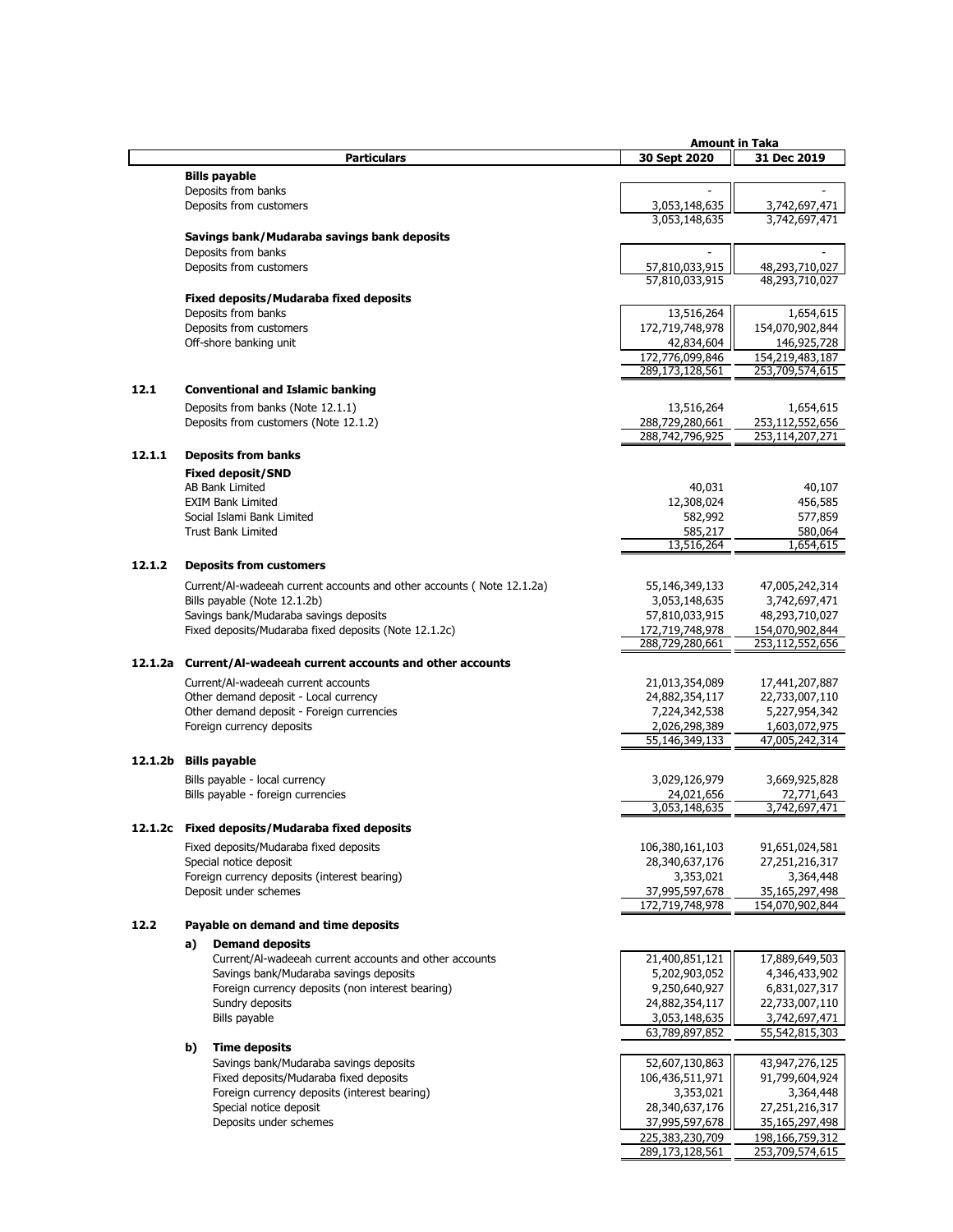|       |                                                                                                             | <b>Amount in Taka</b> |                               |
|-------|-------------------------------------------------------------------------------------------------------------|-----------------------|-------------------------------|
|       | <b>Particulars</b>                                                                                          | 30 Sept 2020          | 31 Dec 2019                   |
| 12(a) | <b>Consolidated Deposits and other accounts</b>                                                             |                       |                               |
|       | Current/Al-wadeeah current accounts and other accounts                                                      |                       |                               |
|       | <b>Bank Asia Limited</b>                                                                                    | 55,533,846,165        | 47,453,683,930                |
|       | <b>Bank Asia Securities Limited</b>                                                                         | 431,789,506           | 375,008,705                   |
|       | BA Exchange Company (UK) Limited                                                                            |                       |                               |
|       | BA Express USA, Inc.                                                                                        |                       |                               |
|       |                                                                                                             | 55,965,635,671        | 47,828,692,635                |
|       | Less: Inter-company transactions                                                                            | 24,162,730            | 7,056,652                     |
|       |                                                                                                             | 55,941,472,941        | 47,821,635,983                |
|       | <b>Bills payable</b>                                                                                        |                       |                               |
|       | Bank Asia Limited                                                                                           | 3,053,148,635         | 3,742,697,471                 |
|       | <b>Bank Asia Securities Limited</b>                                                                         |                       |                               |
|       | BA Exchange Company (UK) Limited                                                                            |                       |                               |
|       | BA Express USA, Inc.                                                                                        |                       |                               |
|       |                                                                                                             | 3,053,148,635         | 3,742,697,471                 |
|       | Savings bank/Mudaraba savings bank deposits                                                                 |                       |                               |
|       | Bank Asia Limited                                                                                           |                       |                               |
|       | <b>Bank Asia Securities Limited</b>                                                                         | 57,810,033,915        | 48,293,710,027                |
|       | BA Exchange Company (UK) Limited                                                                            |                       |                               |
|       | BA Express USA, Inc.                                                                                        |                       |                               |
|       |                                                                                                             | 57,810,033,915        | 48,293,710,027                |
|       | Fixed deposits/Mudaraba fixed deposits                                                                      |                       |                               |
|       |                                                                                                             |                       |                               |
|       | Bank Asia Limited                                                                                           | 172,776,099,846       | 154,219,483,187               |
|       | <b>Bank Asia Securities Limited</b>                                                                         |                       |                               |
|       | BA Exchange Company (UK) Limited                                                                            |                       |                               |
|       | BA Express USA, Inc.                                                                                        |                       |                               |
|       |                                                                                                             | 172,776,099,846       | 154,219,483,187               |
|       |                                                                                                             | 289,580,755,337       | 254,077,526,668               |
| 13    | <b>Other liabilities</b>                                                                                    |                       |                               |
|       |                                                                                                             |                       |                               |
|       | Conventional and Islamic banking (Note 13.1)                                                                | 31,764,531,632        | 29,159,473,351                |
|       | Off-shore banking unit                                                                                      |                       | 4,079,318                     |
|       |                                                                                                             | 31,764,531,632        | 29,163,552,669                |
| 13.1  | <b>Conventional and Islamic banking</b>                                                                     |                       |                               |
|       |                                                                                                             |                       |                               |
|       | Provision for loans and advances/investments (Note 13.2)                                                    | 13,810,062,005        | 12,279,116,920                |
|       | Provision on off-balance sheet exposures (Note 13.3)<br>Interest suspense account                           | 976,650,585           | 961,650,585                   |
|       |                                                                                                             | 2,839,582,506         | 2,014,114,905                 |
|       | Provision for income tax including deferred tax (Note 13.4)<br>Provision for performance and festival bonus | 10,497,189,603        | 10,575,874,451<br>288,426,987 |
|       | Master card and Visa card payables                                                                          | 102,801,584           |                               |
|       |                                                                                                             | 5,008,063             | 37,032,028                    |
|       | Expenditures and other payables<br>Provision for nostro accounts (Note 13.6)                                | 494,189,865           | 385,368,729                   |
|       | Other payable                                                                                               | 107,655,803           | 82,626,079                    |
|       | Provision for profit equalisation                                                                           | 10,978,177            | 19,403,976                    |
|       | Provision for diminution in value of shares (Note 13.7)                                                     | 213,383,553           | 183, 383, 553                 |
|       | Payable to Government                                                                                       | 170,807,621           | 8,357,621                     |
|       | Provision for others (Note 13.8)                                                                            | 237,218,755           | 172,218,755                   |
|       | Rebate payable on good borrowers                                                                            | 67,700,000            | 67,700,000                    |
|       | Unearned income                                                                                             | 729,351,974           | 665, 377, 497                 |
|       | Interest payable on subordinated non-covertable zero coupon bond                                            | 345,331,960           | 230,843,837                   |
|       | <b>Fraction Bonus Share</b>                                                                                 | 2,768,571             | 2,768,571                     |
|       | ATM/POS settlement account                                                                                  | 231,608               | 76,439,468                    |
|       | Nostro account credit balance                                                                               | 287,181,868           |                               |
|       | Lease liabilities (Note 13.9)                                                                               | 866, 437, 531         | 1,108,769,389                 |
|       |                                                                                                             | 31,764,531,632        | 29,159,473,351                |
| 13.2  | Provision for loans and advances/investments                                                                |                       |                               |
|       | General provision - Conventional and Islamic<br>А.                                                          |                       |                               |
|       | Balance as at 1 January                                                                                     | 7,478,740,555         | 4,882,892,695                 |
|       | Add: Provision made during the year                                                                         | 1,243,895,285         | 2,780,517,628                 |
|       | Transfer from diminition value of share                                                                     |                       | 80,000,000                    |
|       | Less: Provision no longer required                                                                          |                       |                               |
|       | Written off                                                                                                 |                       | (264, 669, 768)               |
|       | Conventional and Islamic Balance as at 31 December                                                          | 8,722,635,840         | 7,478,740,555                 |
|       |                                                                                                             |                       |                               |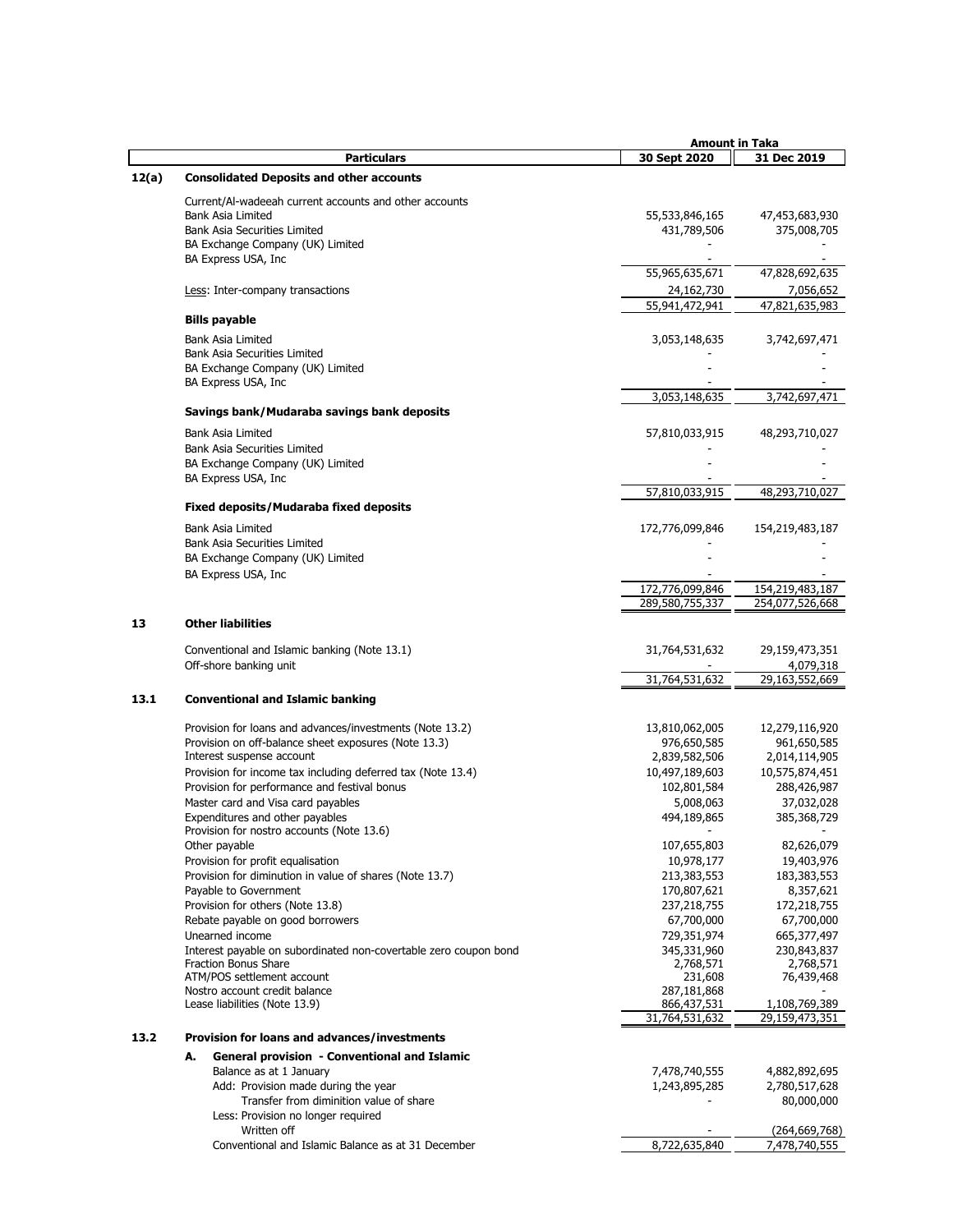|      |    |                                                                  | <b>Amount in Taka</b> |                 |
|------|----|------------------------------------------------------------------|-----------------------|-----------------|
|      |    | <b>Particulars</b>                                               | 30 Sept 2020          | 31 Dec 2019     |
|      | в. | <b>General provision - OBU</b>                                   |                       |                 |
|      |    | Balance as at 1 January                                          | 195,719,574           | 208,349,718     |
|      |    | Add: Provision made during the year                              |                       |                 |
|      |    | Less: Provision no longer required                               |                       | (12,630,144)    |
|      |    | OBU Balance as at 30 September                                   | 195,719,574           | 195,719,574     |
|      |    |                                                                  |                       |                 |
|      | C. | Total general provision on loans and advances/investments (A+B)  | 8,918,355,414         | 7,674,460,129   |
|      | D. | <b>Specific</b>                                                  |                       |                 |
|      |    | Balance as at 1 January                                          | 4,604,656,791         | 3,892,759,378   |
|      |    | Less: Write off/amicable settlement during the year              | (902, 695)            | (2,239,228,388) |
|      |    | Add/ Back: Recoveries of amounts previously written off          | 57,257,521            | 145,983,239     |
|      |    | Specific provision made during the year                          | 230,694,974           | 2,805,142,562   |
|      |    |                                                                  | 287,952,495           | 2,951,125,801   |
|      |    | Specific provision balance as at 30 September                    | 4,891,706,591         | 4,604,656,791   |
|      | Е. | Total provision on loans and advances/investments (C+D)          | 13,810,062,005        | 12,279,116,920  |
| 13.3 |    | Provision on off-balance sheet exposures                         |                       |                 |
|      |    | Balance as at 1 January                                          | 961,337,263           | 1,157,621,318   |
|      |    | Add: Provision made during the year                              | 15,000,000            |                 |
|      |    |                                                                  | 976,337,263           | 1,157,621,318   |
|      |    | Less: Adjustments made during the year                           |                       | (196, 284, 055) |
|      |    | Balance at the end of the year                                   | 976,337,263           | 961,337,263     |
|      |    |                                                                  |                       |                 |
|      |    | General provision maintained for OBU as at 01 January            | 313,322               | 406,180         |
|      |    | Less: Provision no longer required                               |                       | (92, 858)       |
|      |    |                                                                  | 313,322               | 313,322         |
|      |    | Off-balance sheet exposures provision Balance as at 30 September | 976,650,585           | 961,650,585     |

As per BRPD circular letter no. 01 dated 03 Jan 2018, Letter of Credit for fast-track projects from Bangladesh Power Development Board are exempted from charging of 1% off-balance sheet provision and as per BRPD Circular No. 07, dated 21 June 2018 no provision is required for bills for collection and for counter guarantee provision is maintained based on BB rating grade.

## **13.4 Provision for taxation**

|        | Current tax (Note 13.4.1)                                                                                |          | 10,025,168,238  | 10,103,853,086 |
|--------|----------------------------------------------------------------------------------------------------------|----------|-----------------|----------------|
|        | Deferred tax                                                                                             |          | 472,021,365     | 472,021,365    |
|        |                                                                                                          |          | 10,497,189,603  | 10,575,874,451 |
| 13.4.1 | <b>Provision for current tax</b>                                                                         |          |                 |                |
|        | Balance as at 1 January                                                                                  |          | 10,103,853,086  | 8,143,853,086  |
|        | Add: Provision made during the year                                                                      |          | 1,479,000,000   | 1,960,000,000  |
|        |                                                                                                          |          | 11,582,853,086  | 10,103,853,086 |
|        | Less: Adjustments made during the year                                                                   |          | 1,557,684,848   |                |
|        | Balance as at 30 September                                                                               |          | 10,025,168,238  | 10,103,853,086 |
| 13.4.2 | Reconciliation of effective tax rate (Bank)                                                              |          |                 |                |
|        | Profit before income tax as per profit and loss account                                                  |          | 5,364,854,992   |                |
|        | Income Tax as per applicable tax rate                                                                    | 37.50%   | 2,011,820,622   |                |
|        | Factors affecting the tax charged in current year:<br>Tax exempted income (on govt. treasury securities) | $-9.07%$ | (486, 479, 927) |                |
|        | Capital gain on sale of Government securities                                                            | $-5.47%$ | (293,484,701)   |                |
|        | On probable non deductable expeses                                                                       | 4.61%    | 247,144,005     |                |
|        |                                                                                                          | 27.57%   | 1,479,000,000   |                |
|        | 13.5.1(a) Consolidated Provision for current tax                                                         |          |                 |                |
|        | Balance as at 1 January<br>Add: Provision made during the year                                           |          | 10,457,975,108  | 8,438,505,719  |
|        | Bank Asia Limited                                                                                        |          | 1,479,000,000   | 1,960,000,000  |
|        | <b>Bank Asia Securities Limited</b>                                                                      |          | 16,501,612      | 59,469,389     |

BA Exchange Company (UK) Limited - -

2,019,469,389<br>10,457,975,108

11,953,476,720

BA Express USA, Inc and the state of the state of the state of the state of the state of the state of the state of the state of the state of the state of the state of the state of the state of the state of the state of the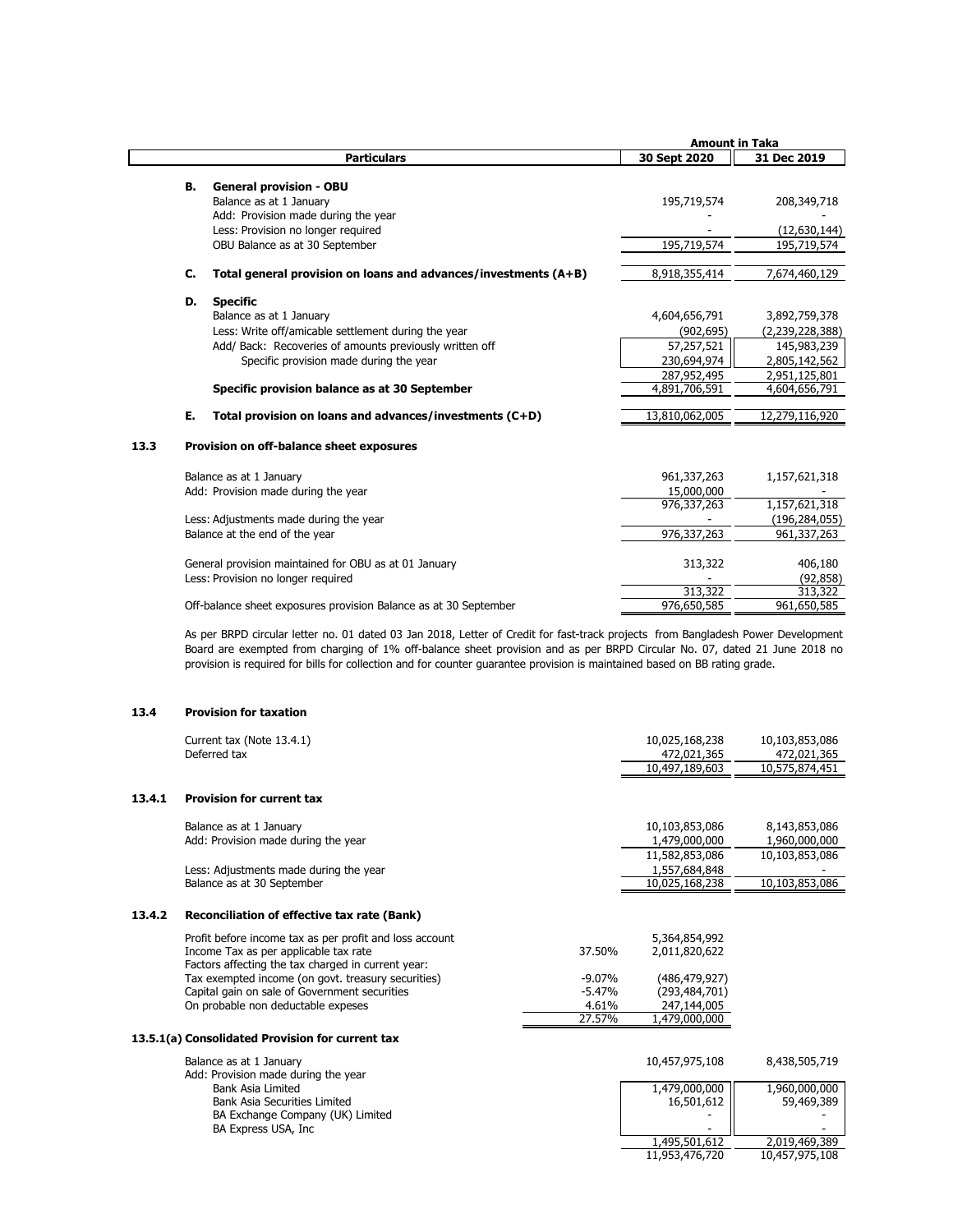|        |                                             | <b>Amount in Taka</b> |                |  |
|--------|---------------------------------------------|-----------------------|----------------|--|
|        | <b>Particulars</b>                          | 30 Sept 2020          | 31 Dec 2019    |  |
|        | Less: Adjustments made during the year      |                       |                |  |
|        | Bank Asia Limited                           | 1,557,684,848         |                |  |
|        | Bank Asia Securities Limited                |                       |                |  |
|        | BA Exchange Company (UK) Limited            |                       |                |  |
|        | BA Express USA, Inc.                        |                       |                |  |
|        |                                             | 1,557,684,848         |                |  |
|        | Balance as at 30 September                  | 10,395,791,872        | 10,457,975,108 |  |
| 13.5.2 | <b>Provision for deferred tax</b>           |                       |                |  |
|        |                                             |                       |                |  |
|        | Balance as at 1 January                     | 472,021,365           | 472,021,365    |  |
|        | Provision made for deferred tax liabilities |                       |                |  |
|        | Provision made for deferred tax assets      |                       |                |  |
|        | Balance as at 30 September                  | 472,021,365           | 472,021,365    |  |
|        |                                             |                       |                |  |

#### **13.5.2(a) Deferred Tax (asset)/liability**

| Particulars                                           | <b>Book value</b> | <b>Tax Base</b> | (Deductible)/<br><b>Taxable</b> | <b>Deferred tax</b><br>(Asset)/Liability |
|-------------------------------------------------------|-------------------|-----------------|---------------------------------|------------------------------------------|
| Balance as at December 31, 2019                       |                   |                 |                                 |                                          |
| Deferred Tax Asset                                    |                   |                 |                                 | (970, 232, 060)                          |
| Deferred Tax Liability                                |                   |                 |                                 | 593,437,897                              |
| Net Deferred Tax Asset 2019                           |                   |                 |                                 | <u>(376,794,163)</u>                     |
| Balance as at September 30, 2020                      |                   |                 |                                 |                                          |
| Loan loss provision (Note 13.2)                       | 4,891,706,591     |                 | (3,032,858,087)                 | (1, 137, 321, 783)                       |
| Provision against capital market                      |                   |                 |                                 |                                          |
| Fixed assets excluding vehicle (annex C)              |                   |                 |                                 |                                          |
| Deferred tax assets (a)                               |                   |                 |                                 | (1,137,321,783)                          |
| Interest receivable                                   | 1,021,669,261     |                 | 1,021,669,261                   | 383,125,973                              |
| Fixed assets                                          | 2,646,875,091     | 2,179,957,558   | 466,917,533                     | 175,094,075                              |
| Deferred tax liability (b)                            |                   |                 |                                 | 558,220,048                              |
| Net Deferred Tax Asset as of September 30, 2020 (a+b) |                   |                 |                                 | (579, 101, 735)                          |
| <b>Movement for the period</b>                        |                   |                 |                                 |                                          |
| Opening deferred tax assets                           |                   |                 |                                 | (970, 232, 060)                          |
| Closing deferred tax assets                           |                   |                 |                                 | (1, 137, 321, 783)                       |
| Changes for the period                                |                   |                 |                                 | (167,089,723)                            |
| Opening deferred tax liabilities                      |                   |                 |                                 | 593,437,897                              |
| Closing deferred tax liabilities                      |                   |                 |                                 | 558,220,048                              |
| Changes for the period                                |                   |                 |                                 | (35, 217, 849)                           |
| <b>Changes during the period</b>                      |                   |                 |                                 | (202,307,572)                            |

As per Bangladesh Bank, BRPD circular no. 11 dated December 12, 2011 deferred tax assets may be recognized but restrictions are to be followed if deferred tax assets is calculated and recognized based on the provisions against classified loan, advances; such as i. amount of the net income after tax increased due to recognition of deferred tax assets on such provision will not be distributed as divided. ii. the amount of deferred tax assets recognized on such provisions should be deducted while calculating the Regulatory Eligible Capital. iii. a description should be provided regarding deferred tax assets recognized on loan loss provision in the notes to the financial statements. On the other hand, deferred tax liabilities must be recognized for those items which are mentioned to recognize in IAS. Hence, the bank did not recognize deferred tax assets but recognize deferred tax liabilities when it arises.

#### **13.6 Provision for nostro accounts**

As per instructions contained in the circular letter no. FEPD (FEMO)/01/2005-677 dated 13 September 2005 issued by Foreign Exchange Policy Department of Bangladesh Bank, Bank is required to make provision regarding the un-reconciled debit balance of nostro account as at balance sheet date. Adequate provision has been made for debit entries which are outstanding for more than 3 months. Details of unrecognized entries are shown in Annex I.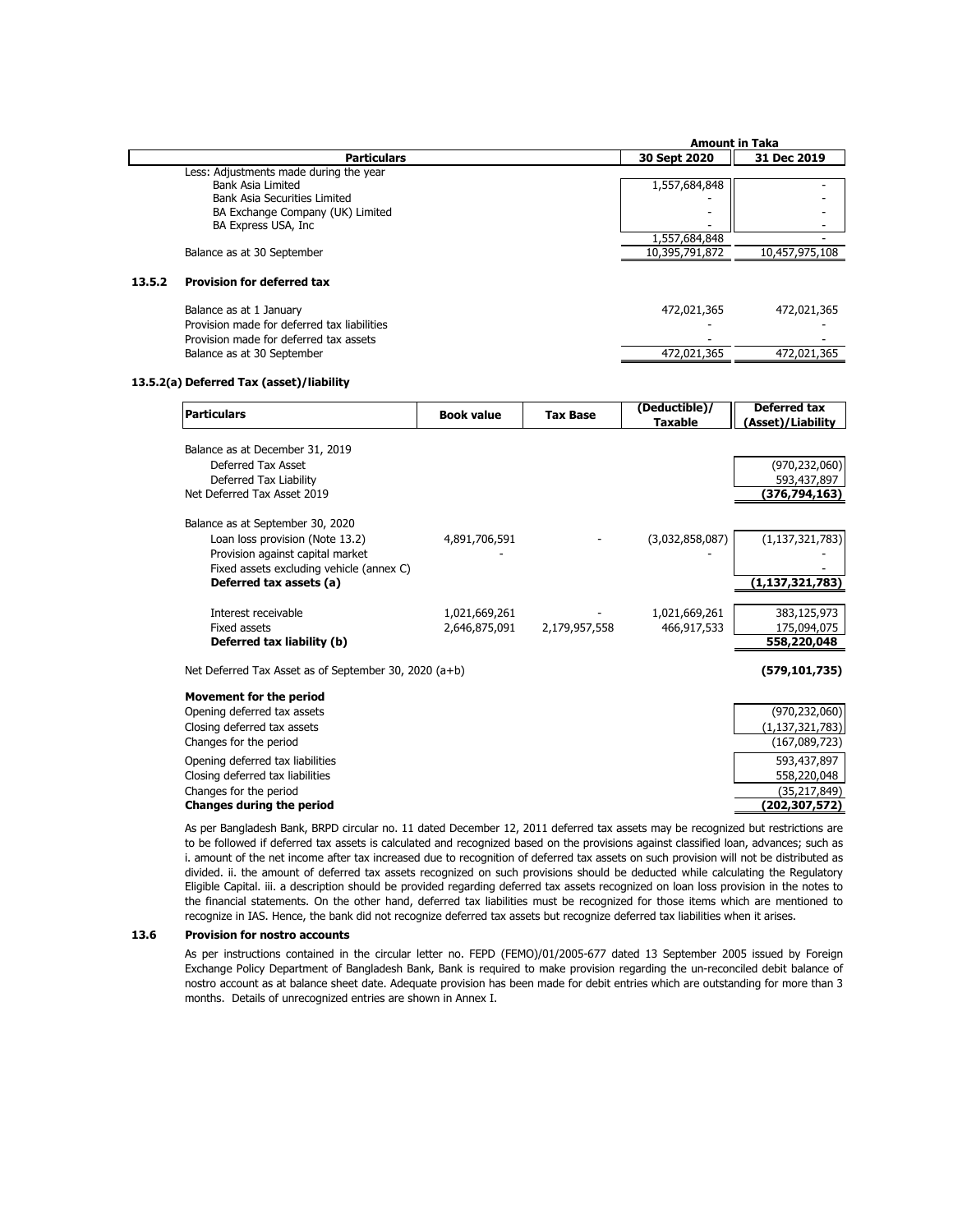|      |                                                                                                                                                                       |                                           | <b>Amount in Taka</b>                    |
|------|-----------------------------------------------------------------------------------------------------------------------------------------------------------------------|-------------------------------------------|------------------------------------------|
|      | <b>Particulars</b>                                                                                                                                                    | 30 Sept 2020                              | 31 Dec 2019                              |
| 13.7 | Provision for diminution in value of shares                                                                                                                           |                                           |                                          |
|      | Balance as at 1 January<br>Add: Provision for impairment loss of investment in subsidiaries<br>Less: Transfer to general provision for loans and advances/investments | 183, 383, 553<br>30,000,000               | 263,383,553<br>(80,000,000)              |
|      | Balance as at 30 September                                                                                                                                            | 213,383,553                               | 183,383,553                              |
|      | Provision requirement for quoted and ungouted share including subsidiaries<br>Provision maintained<br>Surplus provison maintained                                     | 113,060,813<br>213,383,553<br>100,322,740 | 169,694,780<br>183,383,553<br>13,688,773 |
| 13.8 | <b>Provion for others</b>                                                                                                                                             |                                           |                                          |
|      | Balance as at 1 January<br>Adjustment during the period                                                                                                               | 172,218,755                               | 147,218,755                              |
|      | Add: Provision made during the period                                                                                                                                 | 65,000,000                                | 25,000,000                               |
|      | Balance as at 30 September                                                                                                                                            | 237,218,755                               | 172,218,755                              |
|      | Provision requirement<br>Provision maintained<br>Surplus provison maintained                                                                                          | 229,011,000<br>237,218,755<br>8,207,755   | 167,112,000<br>172,218,755<br>5,106,755  |
|      | (Provision for others made for legal expenses, protested bills, expenditure related unreconciled entries and other assets that                                        |                                           |                                          |

(Provision for others made for legal expenses, protested bills, expenditure related unreconciled entries and other assets that classified as bad and loss as per Bangladesh Bank BRPD Circular 14 dated June 25, 2001.)

#### **13.9 Lease liabilities**

| Balance as at 1 January                | 1,108,769,389 | 1,405,418,936 |
|----------------------------------------|---------------|---------------|
| Add: Interest charge during the perido | 94,865,778    | 126,487,704   |
| Less: Payment made during the period   | 337,197,636   | 423,137,251   |
| Balance as at 30 September             | 866,437,531   | 1,108,769,389 |

The lease liabilities represents the present value of the lease payments discounting using the incremental borrowing rate as per IFRS 16 against which right-of- use assets has been arisen

## **13(a) Consolidated Other liabilities**

| Bank Asia Limited                        | 31,764,531,632 | 29,163,552,669 |
|------------------------------------------|----------------|----------------|
| <b>Bank Asia Securities Limited</b>      | 1,792,703,258  | 1,704,550,663  |
| BA Exchange Company (UK) Limited         | 113,365,085    | 92,327,339     |
| BA Express USA, Inc.                     | 287,929,392    | 217,275,726    |
| Foreign currency effect for subsidiaries |                |                |
|                                          | 33,958,529,367 | 31,177,706,397 |
| Less: Inter-companies transactions       |                |                |
| Receivable from BASL                     | 96,401         |                |
| Receivable from BA Exchange (UK) Limited | 115,592,499    | 83,868,721     |
| Receivable from BA Express USA, Inc.     | 291,755,465    | 219,844,009    |
|                                          | 33,551,085,002 | 30,873,993,667 |

## **14 Share capital**

#### **14.1 Authorized capital**

| 1,500,000,000 ordinary shares of Taka 10 each | 15,000,000,000 | 15,000,000,000 |
|-----------------------------------------------|----------------|----------------|
|-----------------------------------------------|----------------|----------------|

#### **14.2 Issued, subscribed and fully paid up capital**

| 56,372,480 ordinary shares of Taka 10 each issued for cash      | 563,724,800    | 563,724,800    |
|-----------------------------------------------------------------|----------------|----------------|
| 364,010,770 (2010: 243,901,270) ordinary shares of Taka 10 each |                |                |
| Issued as bonus shares                                          | 3,640,107,700  | 3,640,107,700  |
| Right shares issued 25% for the year 2010                       | 1,050,958,100  | 1,050,958,100  |
| Issued as bonus shares 20% for the year 2011                    | 1,050,958,120  | 1,050,958,120  |
| Issued as bonus shares 10% for the year 2012                    | 630,574,870    | 630,574,870    |
| Issued as bonus shares 10% for the year 2013                    | 693,632,350    | 693,632,350    |
| Issued as bonus shares 10% for the year 2014                    | 762,995,590    | 762,995,590    |
| Issued as bonus shares 5% for the year 2015                     | 419,647,570    | 419,647,570    |
| Issued as bonus shares 12% for the year 2016                    | 1,057,511,890  | 1,057,511,890  |
| Issued as bonus shares 12.50% for the year 2017                 | 1,233,763,870  | 1,233,763,870  |
| Issued as bonus shares 5% for the year 2018                     | 555,193,740    | 555,193,740    |
|                                                                 | 11,659,068,600 | 11,659,068,600 |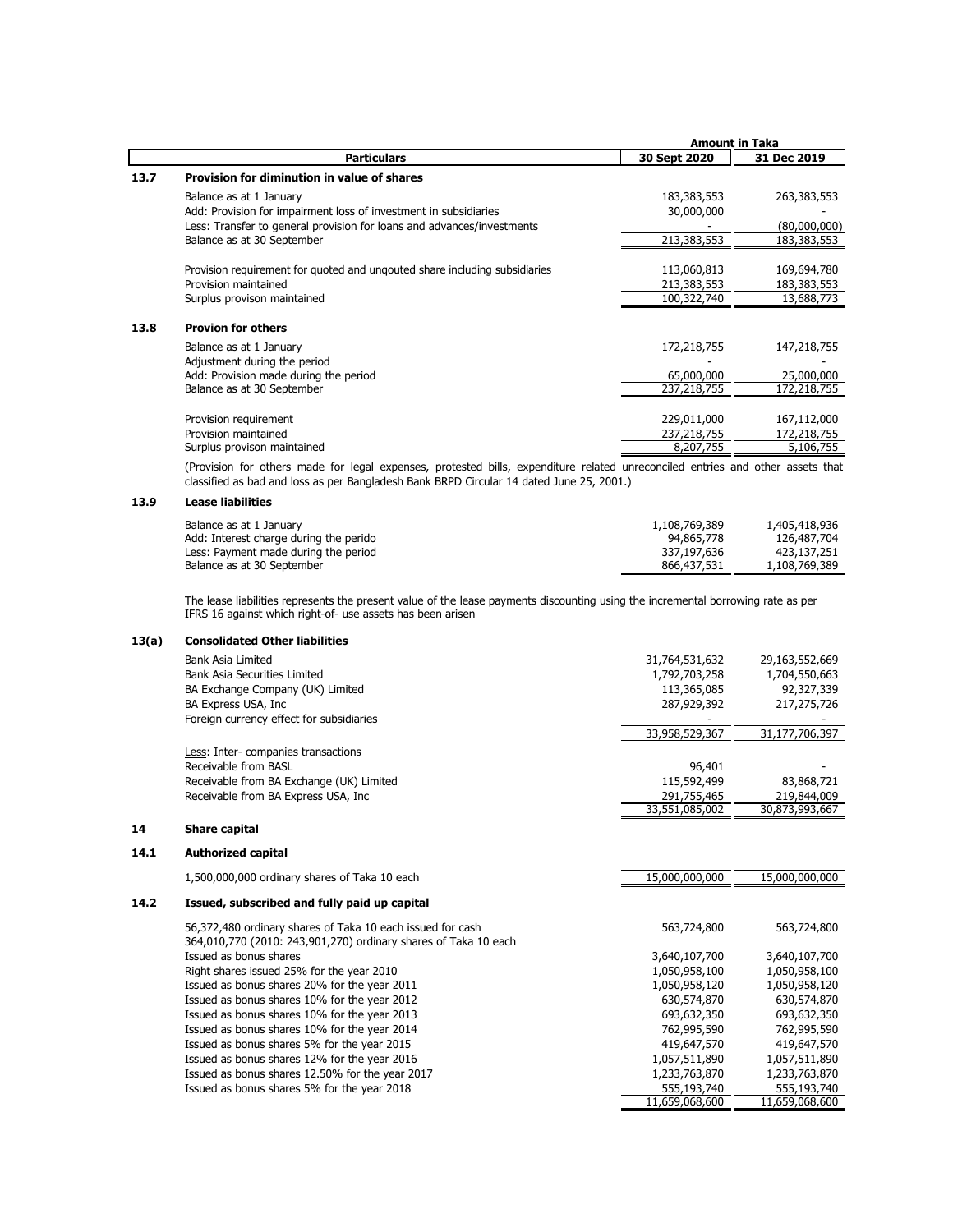|        |                                                                                                                                                                                                            | <b>Amount in Taka</b>            |                                |
|--------|------------------------------------------------------------------------------------------------------------------------------------------------------------------------------------------------------------|----------------------------------|--------------------------------|
|        | <b>Particulars</b>                                                                                                                                                                                         | 30 Sept 2020                     | 31 Dec 2019                    |
| 14.3   | <b>Initial public offer (IPO)</b>                                                                                                                                                                          |                                  |                                |
|        | Out of the total issued, subscribed and fully paid up capital of the Bank 2,000,000 ordinary shares of Taka 100 each amounting to<br>Taka 200,000,000 was raised through public offering of shares in 2003 |                                  |                                |
| 15     | <b>Statutory reserve</b>                                                                                                                                                                                   |                                  |                                |
|        | Balance as at 1 January                                                                                                                                                                                    | 9,052,555,407                    | 8,268,393,179                  |
|        | Add: Addition during the year (20% of pre-tax profit)                                                                                                                                                      | 756,052,947                      | 784,162,228                    |
|        | Balance as at 31 December                                                                                                                                                                                  | 9,808,608,354                    | 9,052,555,407                  |
| 16     | <b>Revaluation reserve</b>                                                                                                                                                                                 |                                  |                                |
|        | HTM securities (Note 16.1)                                                                                                                                                                                 | 20,176,016                       | 20,176,016                     |
|        | HFT securities (Note 16.2)                                                                                                                                                                                 | 1,132,121,867                    | 7,434,933                      |
|        | Fixed Assets revaluation (Note 16.3)                                                                                                                                                                       | 2,038,072,687<br>3,190,370,570   | 2,038,072,687<br>2,065,683,636 |
|        |                                                                                                                                                                                                            |                                  |                                |
| 16.1   | <b>Revaluation reserve on HTM securities</b>                                                                                                                                                               |                                  |                                |
|        | Balance at 1 January                                                                                                                                                                                       | 20,176,016                       | 16,504,049                     |
|        | Gain from revaluation on investments                                                                                                                                                                       |                                  | 14,919,561                     |
|        | Adjustment for sale/maturity of securities                                                                                                                                                                 | 20,176,016                       | (11, 247, 594)<br>20,176,016   |
|        |                                                                                                                                                                                                            |                                  |                                |
| 16.2   | <b>Revaluation reserve on HFT securities</b>                                                                                                                                                               |                                  |                                |
|        | Balance at 1 January                                                                                                                                                                                       | 7,434,933                        | 11,740,204                     |
|        | Gain from revaluation on investments                                                                                                                                                                       | 4,474,283,603                    | 492,331,474                    |
|        | Adjustment for sale/maturity of securities                                                                                                                                                                 | (3,349,596,669)<br>1,132,121,867 | (496,636,745)<br>7,434,933     |
|        |                                                                                                                                                                                                            |                                  |                                |
| 16.3   | <b>Revaluation reserve on Fixed Assets</b>                                                                                                                                                                 |                                  |                                |
|        | Balance at 1 January                                                                                                                                                                                       | 2,038,072,687                    | 2,091,787,951                  |
|        | Depreciation charged during the year                                                                                                                                                                       |                                  | (53,715,264)                   |
|        |                                                                                                                                                                                                            | 2,038,072,687                    | 2,038,072,687                  |
| 16 (a) | <b>Consolidated Revaluation reserve</b>                                                                                                                                                                    |                                  |                                |
|        | <b>Bank Asia Limited</b>                                                                                                                                                                                   | 3,190,370,570                    | 2,065,683,636                  |
|        | <b>Bank Asia Securities Limited</b>                                                                                                                                                                        |                                  |                                |
|        | BA Exchange Company (UK) Limited                                                                                                                                                                           |                                  |                                |
|        | BA Express USA, Inc                                                                                                                                                                                        | 3,190,370,570                    | 2,065,683,636                  |
|        |                                                                                                                                                                                                            |                                  |                                |
| 17     | <b>Retained earnings</b>                                                                                                                                                                                   |                                  |                                |
|        | Balance at 1 January                                                                                                                                                                                       | 1,959,644,131                    | 1,839,667,438                  |
|        | Add: Post - tax profit fot the year                                                                                                                                                                        | 2,301,264,733                    | 1,960,811,140                  |
|        | Revaluation reserve transferred to retained earnings                                                                                                                                                       | 4,260,908,864                    | 53,715,264<br>3,854,193,842    |
|        | Less: Issue of cash dividend for the year 2019                                                                                                                                                             | 1,165,906,860                    |                                |
|        | Issue of cash dividend for the year 2018                                                                                                                                                                   |                                  | 555,193,743                    |
|        | Issue of bonus shares for the year 2018                                                                                                                                                                    |                                  | 555,193,740                    |
|        | Transfer to statutory reserve                                                                                                                                                                              | 756,052,947<br>1,921,959,807     | 784,162,228<br>1,894,549,711   |
|        |                                                                                                                                                                                                            | 2,338,949,057                    | 1,959,644,131                  |
|        |                                                                                                                                                                                                            |                                  |                                |
| 17(a)  | <b>Consolidated Retained earnings</b>                                                                                                                                                                      |                                  |                                |
|        | Balance at 1 January                                                                                                                                                                                       | 1,800,257,979                    | 1,686,898,121                  |
|        | Add: Foreign exchange revaluation reserve for opening retained earnings<br>Revaluation reserve transferred to retained earnings                                                                            | 1,632,502                        | (3,618,945)<br>53,715,264      |
|        | Post- tax profit for the year                                                                                                                                                                              | 2,292,404,815                    | 1,957,811,647                  |
|        | Adjustment of non controlling interest                                                                                                                                                                     |                                  | 1,693                          |
|        | Less: Non controlling interest                                                                                                                                                                             | 14                               | 90                             |
|        | Less: Issue of cash dividend for the year 2019                                                                                                                                                             | 4,094,295,282<br>1,165,906,860   | 3,694,807,690                  |
|        | Issue of cash dividend for the year 2018                                                                                                                                                                   |                                  | 555,193,743                    |
|        | Issue of bonus shares for the year 2018                                                                                                                                                                    |                                  | 555,193,740                    |
|        | Transferred to statutory reserve                                                                                                                                                                           | 756,052,947                      | 784,162,228                    |
|        |                                                                                                                                                                                                            | 1,921,959,807<br>2,172,335,475   | 1,894,549,711<br>1,800,257,979 |
|        |                                                                                                                                                                                                            |                                  |                                |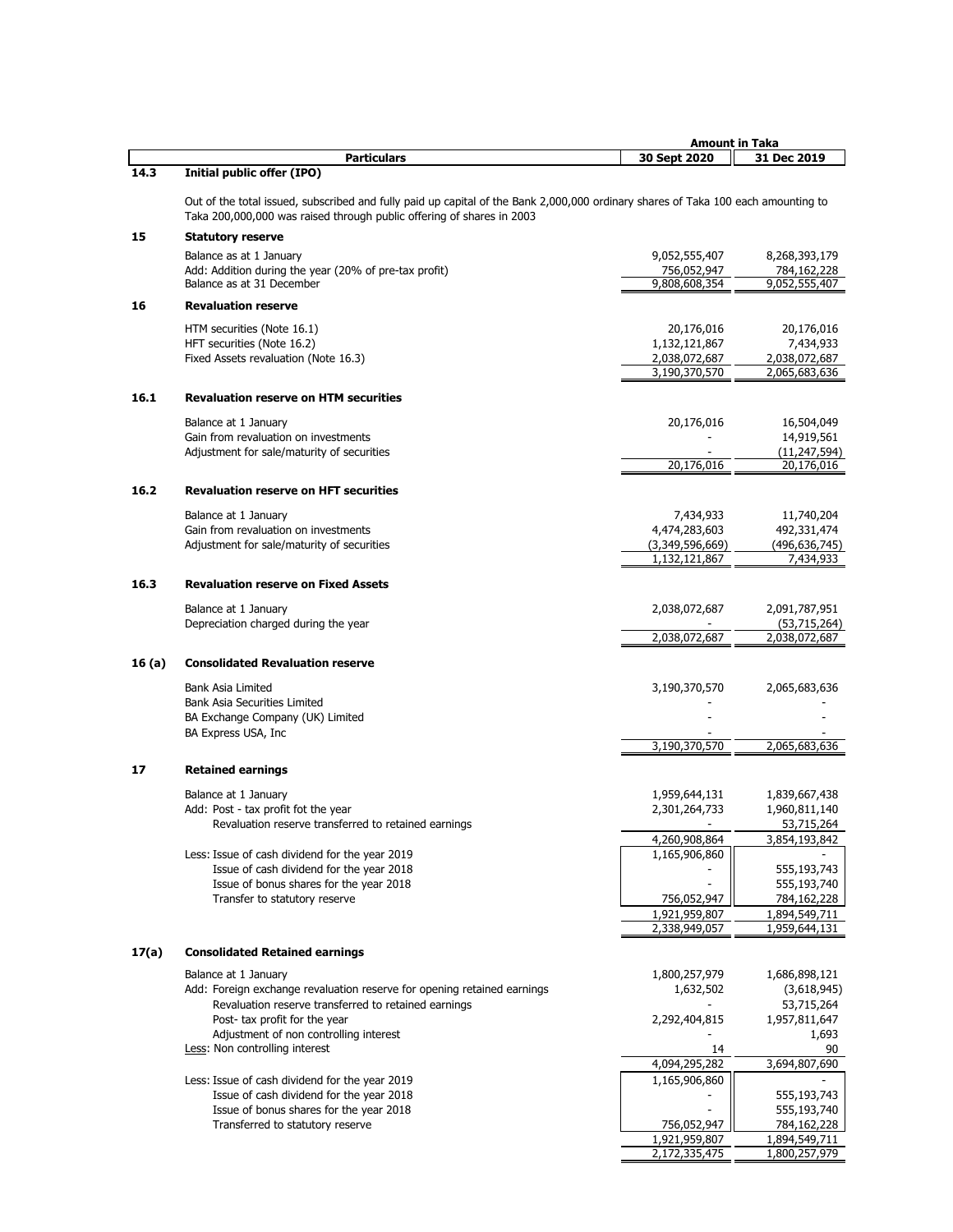|       |                                                      | <b>Amount in Taka</b>     |                 |
|-------|------------------------------------------------------|---------------------------|-----------------|
|       | <b>Particulars</b>                                   | 30 Sept 2020              | 31 Dec 2019     |
|       |                                                      |                           |                 |
| 17(b) | <b>Non-controlling (Minority) interest</b>           |                           |                 |
|       | <b>Bank Asia Securities Limited</b>                  | 10,210                    | 10,196          |
|       | BA Exchange Company (UK) Limited                     |                           |                 |
|       | BA Express USA, Inc                                  |                           |                 |
|       |                                                      | 10,210                    | 10,196          |
| 18    | <b>Contingent liabilities</b>                        |                           |                 |
|       |                                                      |                           |                 |
|       | Conventional and Islamic banking                     | 121, 145, 481, 164        | 120,585,944,792 |
|       | Off-shore banking unit                               | 29,793,475                | 31,332,169      |
|       |                                                      | 121,175,274,639           | 120,617,276,961 |
|       |                                                      |                           |                 |
|       | Acceptances and endorsements (Note 18.1)             |                           |                 |
|       | Conventional and Islamic banking                     | 36,389,319,252            | 39,190,434,015  |
|       | Off-shore banking unit                               | 1,658,751                 | 2,055,858       |
|       |                                                      | 36,390,978,003            | 39,192,489,873  |
|       | Letters of guarantee                                 |                           |                 |
|       | Conventional and Islamic banking (Note 18.2)         | 38,669,738,958            | 36,999,351,447  |
|       | Off-shore banking unit                               | 553,588<br>38,670,292,546 | 36,999,351,447  |
|       | Irrevocable letters of credit                        |                           |                 |
|       | Conventional and Islamic banking (Note 18.3)         | 25,697,198,434            | 26,439,543,168  |
|       | Off-shore banking unit                               | 27,581,136                | 29,276,311      |
|       |                                                      | 25,724,779,570            | 26,468,819,479  |
|       | Bills for collection                                 |                           |                 |
|       | Conventional and Islamic banking (Note 18.4)         | 17,061,535,221            | 15,916,199,719  |
|       | Off-shore banking unit                               |                           |                 |
|       |                                                      | 17,061,535,221            | 15,916,199,719  |
|       | Other commitments                                    |                           |                 |
|       | Conventional and Islamic banking (Note 18.5)         | 3,327,689,299             | 2,040,416,443   |
|       | Off-shore banking unit                               |                           |                 |
|       |                                                      | 3,327,689,299             | 2,040,416,443   |
|       |                                                      | 121,175,274,639           | 120,617,276,961 |
| 18.1  | <b>Acceptances and endorsements</b>                  |                           |                 |
|       | Conventional and Islamic banking                     | 36,389,319,252            | 39,190,434,015  |
|       | Off-shore banking unit                               | 1,658,751                 | 2,055,858       |
|       |                                                      | 36,390,978,003            | 39,192,489,873  |
| 18.2  | <b>Letters of quarantee</b>                          |                           |                 |
|       |                                                      |                           |                 |
|       | Letters of quarantee (Local)                         | 38,669,738,958            | 23,279,766,953  |
|       | Letters of guarantee (Foreign)                       |                           | 13,719,584,494  |
|       |                                                      | 38,669,738,958            | 36,999,351,447  |
| 18.3  | <b>Irrevocable letters of credit</b>                 |                           |                 |
|       | Letters of credit Back to Back (Inland)              | 3,314,936,334             | 3,394,140,530   |
|       | Letters of credit (General)                          | 19,517,377,228            | 19,708,039,248  |
|       | Back to back L/C                                     | 2,864,884,872             | 3,337,363,390   |
|       |                                                      | 25,697,198,434            | 26,439,543,168  |
|       |                                                      |                           |                 |
| 18.4  | <b>Bills for collection</b>                          |                           |                 |
|       | Local bills for collection                           | 9,405,150,283             | 10,467,042,903  |
|       | Foreign bills for collection                         | 7,656,384,938             | 5,449,156,816   |
|       |                                                      | 17,061,535,221            | 15,916,199,719  |
| 18.5  | <b>Other commitments</b>                             |                           |                 |
|       | Forward Assets Purchased and Forward Deposits Placed | 3,327,689,299             | 2,040,416,443   |
|       |                                                      |                           |                 |
| 18.6  | <b>Workers' profit participation fund (WPPF)</b>     |                           |                 |

As per Bangladesh Labour Act 2006 and SRO no. 336/Law/2010, all companies falling within the scope of WPPF are required to provide 5% of its profit before charging such expense to their eligible employees within the stipulated time. Bank obtained opinion from its legal advisor regarding this issue which stated that the Bank is not required to make provision for WPPF as it is not within the scope of WPPF. As such the Bank did not make any provision during the year for WPPF.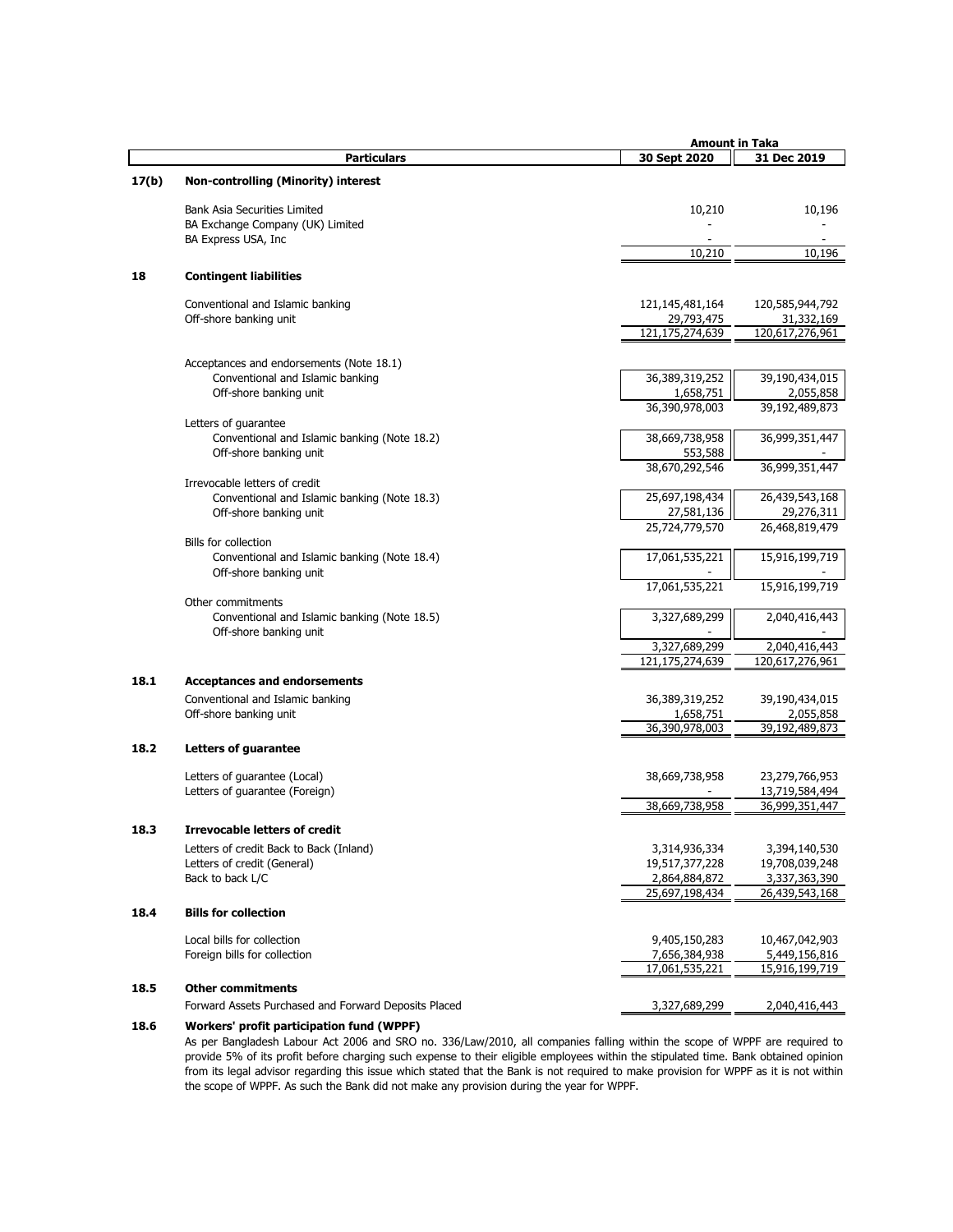#### **Bank Asia Limited Notes to financial statements for the year ended 30 September 2020**

|      |                                                                                                                           | <b>Amount in Taka</b>        |                              |
|------|---------------------------------------------------------------------------------------------------------------------------|------------------------------|------------------------------|
|      | <b>Particulars</b>                                                                                                        | 30 Sept 2020                 | 30 Sept 2019                 |
| 19   | <b>Income statement</b>                                                                                                   |                              |                              |
|      |                                                                                                                           |                              |                              |
|      | Income:                                                                                                                   |                              |                              |
|      | Interest, discount and similar income (Note 19.1)                                                                         | 19,443,506,634               | 19,233,486,702               |
|      | Dividend income (Note 22.1)                                                                                               | 6,355,903                    | 19,055,146                   |
|      | Fees, commission and brokerage (Note 19.2)                                                                                | 909,531,117                  | 1,199,243,187                |
|      | Gains/ less Losses arising from dealing securities                                                                        |                              |                              |
|      | Gains/ less Losses arising from investment securities                                                                     |                              | 1,348,918                    |
|      | Gains/ less Losses arising from dealing in foreign currencies (Note 23.1)                                                 | 948,934,354                  | 1,286,395,730                |
|      | Income from non-banking assets                                                                                            |                              |                              |
|      | Other operating income (Note 24)                                                                                          | 623,382,103                  | 688,720,586                  |
|      | Profit/ less Losses on interest rate changes                                                                              |                              |                              |
|      |                                                                                                                           | 21,931,710,111               | 22,428,250,269               |
|      | Expenses:                                                                                                                 |                              |                              |
|      | Interest paid/profit shared on deposits and borrowings, etc (Note 21)                                                     | 11,392,746,385               | 10,593,640,044               |
|      | Administrative expenses (Note 19.3)                                                                                       | 3,140,792,504                | 3,217,567,302                |
|      | Other expenses (Note 34)                                                                                                  | 1,454,940,626                | 1,368,780,996                |
|      | Depreciation on banks assets (Note 33.1)                                                                                  | 578,375,604                  | 320,943,052                  |
|      |                                                                                                                           | 16,566,855,119               | 15,500,931,394               |
|      |                                                                                                                           | 5,364,854,992                | 6,927,318,875                |
| 19.1 | Interest, discount and similar income                                                                                     |                              |                              |
|      |                                                                                                                           |                              |                              |
|      | Interest income/profit on investments (Note 20)                                                                           | 14,761,246,794               | 17,090,538,571               |
|      | Interest on treasury bills/reverse repo/bills                                                                             | 3,794,513,499                | 2,013,782,551                |
|      | Interest income on corporate bonds                                                                                        | 105,120,473                  | 105,623,496                  |
|      | Capital gain on Government securities and assets                                                                          | 782,625,868                  | 23,542,084                   |
|      |                                                                                                                           | 19,443,506,634               | 19,233,486,702               |
|      | Figures of previous year have been rearranged, wherever considered necessary, to conform the current year's presentation. |                              |                              |
| 19.2 | Fees, commission and brokerage                                                                                            |                              |                              |
|      | Commission                                                                                                                | 909,531,117                  | 1,199,243,187                |
|      | <b>Brokerage</b>                                                                                                          |                              |                              |
|      |                                                                                                                           | 909,531,117                  | 1,199,243,187                |
|      |                                                                                                                           |                              |                              |
| 19.3 | <b>Administrative expenses</b>                                                                                            |                              |                              |
|      | Salaries and allowances (Note 25)                                                                                         | 2,547,357,077                | 2,409,729,305                |
|      | Rent, taxes, insurance, electricity, etc (Note 26)                                                                        | 319,139,007                  | 529,411,576                  |
|      | Legal expenses (Note 27)                                                                                                  | 8,517,600                    | 13,902,382                   |
|      | Postage, stamp, telecommunication, etc (Note 28)                                                                          | 90,565,200                   | 96,898,196                   |
|      | Stationery, printing, advertisement, etc (Note 29)                                                                        | 106,634,190                  | 100,124,069                  |
|      | Managing Director's salary and fees (Note 30)                                                                             | 14,258,968                   | 12,732,420                   |
|      | Directors' fees (Note 31)                                                                                                 | 2,024,000                    | 2,152,000                    |
|      | Auditors' fees (Note 32)                                                                                                  | 749,500                      | 767,000                      |
|      | Repair of Bank's assets (Note 33.1)                                                                                       | 51,546,962                   | 51,850,354                   |
|      |                                                                                                                           | 3,140,792,504                | 3,217,567,302                |
| 20   | Interest income/profit on investments                                                                                     |                              |                              |
|      |                                                                                                                           |                              |                              |
|      | Conventional and Islamic banking (Note 20.1)                                                                              | 14,102,808,981               | 16,229,558,420               |
|      | Off-shore banking unit                                                                                                    | 738,327,073                  | 871,714,109                  |
|      |                                                                                                                           | 14,841,136,054               | 17,101,272,529               |
|      | Less: inter transaction between OBU and Conventional banking                                                              | 79,889,260<br>14,761,246,794 | 10,733,958<br>17,090,538,571 |
|      |                                                                                                                           |                              |                              |
| 20.1 | <b>Conventional and Islamic banking</b>                                                                                   |                              |                              |
|      |                                                                                                                           |                              |                              |
|      | Agricultural loan                                                                                                         | 258,041,455                  | 241,175,913                  |
|      | Cash credit/Bai Murabaha (Muajjal)                                                                                        | 346,483,593                  | 350,445,572                  |
|      | Credit card                                                                                                               | 348,035,795                  | 297,154,457                  |
|      | Credit for poverty alleviation scheme-micro credit                                                                        | 78,755                       | 250,986                      |
|      | Consumer credit scheme                                                                                                    | 905,363,723                  | 953,299,401                  |
|      | Demand loan                                                                                                               | 2,442,710,640                | 2,774,994,648                |
|      | Export Development Fund (EDF)                                                                                             | 145,653,083                  | 183,867,448                  |
|      | House building loan                                                                                                       | 92,742,125                   | 83,718,743                   |
|      | Loans (General)/Musharaka                                                                                                 | 1,339,065,131                | 1,362,977,690                |
|      | Loans against trust receipts/ Bai Murabaha post import                                                                    | 862,637,395                  | 1,004,081,736                |
|      | Overdrafts/ Quard against scheme                                                                                          | 2,652,988,080                | 3,074,994,410                |
|      | Packing credit                                                                                                            | 29,725,924                   | 32,150,653                   |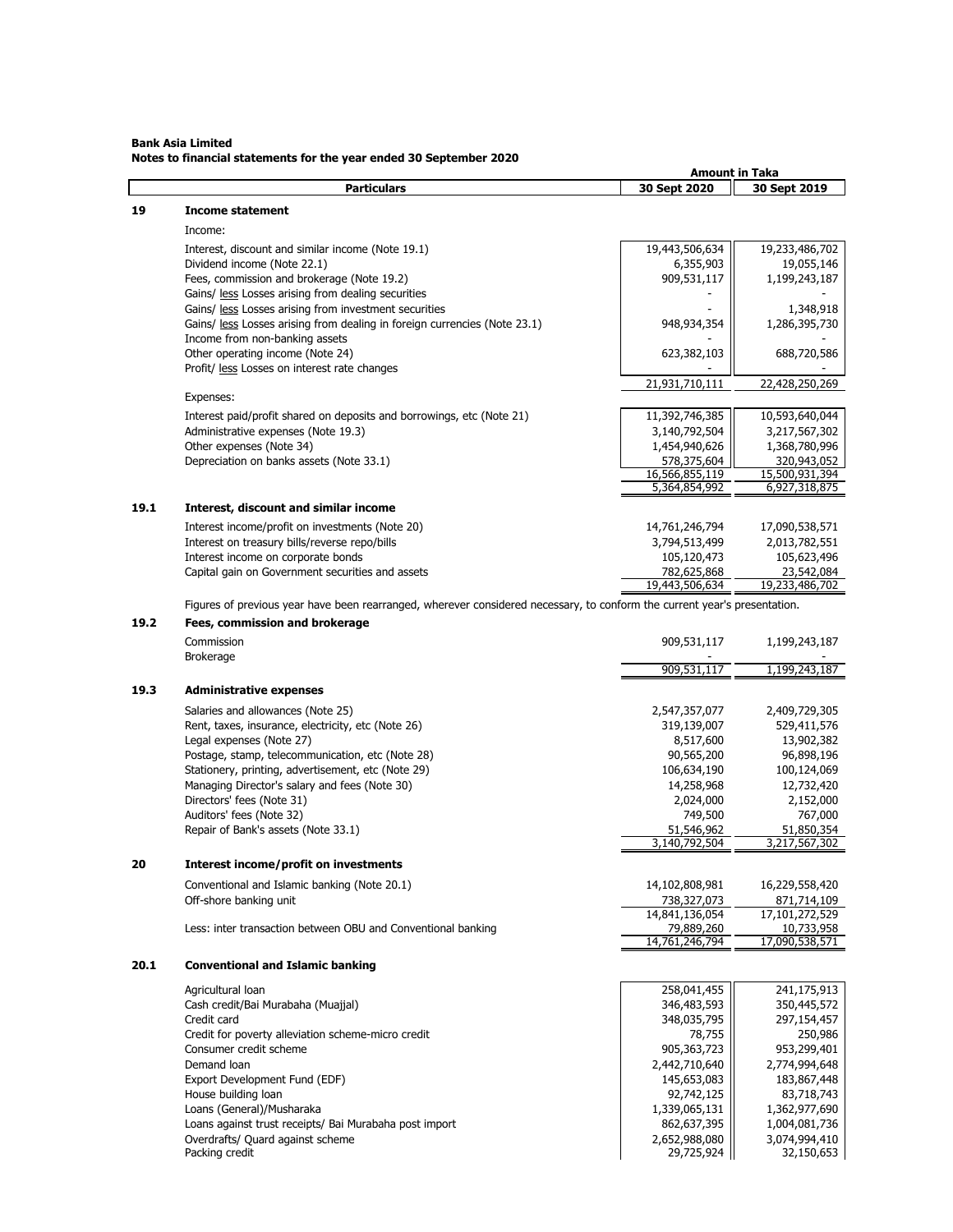|       |                                                                        |                | <b>Amount in Taka</b> |
|-------|------------------------------------------------------------------------|----------------|-----------------------|
|       | <b>Particulars</b>                                                     | 30 Sept 2020   | 30 Sept 2019          |
|       |                                                                        |                |                       |
|       | Payment against documents                                              | 10,746,441     | 10,095,728            |
|       | Staff Ioan                                                             | 56,839,340     | 54,150,768            |
|       | Transport loan                                                         | 139,649,546    | 144,032,516           |
|       | Term loan- industrial                                                  | 1,627,081,833  | 1,826,164,969         |
|       | Term loan- others/ Hire purchase under Shirkatul Melk                  | 1,474,569,817  | 1,872,974,603         |
|       | Foreign bills purchased                                                | 10,994,337     | 12,033,941            |
|       | Local bills purchased                                                  | 102,591,653    | 160,445,514           |
|       | Loan Under Covit-19 Stimulus Pkg                                       | 52,183,277     |                       |
|       | Total interest/profit on loans and advances/investments                | 12,898,181,943 | 14,439,009,696        |
|       | Interest/profit on balance with other banks and financial institutions |                |                       |
|       |                                                                        | 1,162,137,792  | 1,762,016,968         |
|       | Interest/profit received from foreign banks                            | 42,489,246     | 28,531,756            |
|       |                                                                        | 14,102,808,981 | 16,229,558,420        |
| 20(a) | <b>Consolidated Interest income/profit on investments</b>              |                |                       |
|       |                                                                        |                |                       |
|       | Bank Asia limited                                                      | 14,761,246,794 | 17,090,538,571        |
|       | Bank Asia Securities Ltd                                               | 149,158,400    | 249,394,537           |
|       | BA Exchange Company (UK) Limited                                       |                |                       |
|       | BA Express USA, Inc                                                    |                |                       |
|       |                                                                        | 14,910,405,194 | 17,339,933,108        |
|       | Less: Inter-company transactions                                       | 134,001,874    | 159,299,756           |
|       |                                                                        | 14,776,403,320 | 17,180,633,352        |
|       |                                                                        |                |                       |
| 21    | Interest paid/profit shared on deposits and borrowings etc.            |                |                       |
|       | Conventional and Islamic banking (Note 21.1)                           | 11,010,036,541 | 9,939,577,472         |
|       | Off-shore banking unit                                                 | 462,599,104    | 664,796,530           |
|       |                                                                        |                |                       |
|       |                                                                        | 11,472,635,645 | 10,604,374,002        |
|       | Less: inter transaction with OBU                                       | 79,889,260     | 10,733,958            |
|       |                                                                        | 11,392,746,385 | 10,593,640,044        |
| 21.1  | <b>Conventional and Islamic banking</b>                                |                |                       |
|       | Interest paid/profit shared on deposits                                |                |                       |
|       | Fixed deposits/ Mudaraba Fixed deposit                                 | 4,445,615,149  | 4,130,189,207         |
|       | Scheme deposits                                                        |                |                       |
|       |                                                                        | 4,090,101,931  | 3,816,029,348         |
|       | Sanchaya plus                                                          | 9,866,259      | 12,083,434            |
|       | Savings deposits/ Mudaraba Savings bank                                | 1,051,470,561  | 900,433,884           |
|       | Special notice deposits                                                | 570,345,341    | 486,304,033           |
|       |                                                                        | 10,167,399,241 | 9,345,039,906         |
|       | <b>Interest on borrowings and others</b>                               |                |                       |
|       | Local banks including Bangladesh Bank                                  | 30,404,749     | 69,009,456            |
|       | Interest on subordinated non-covertable bond                           | 811,934,521    | 524,591,014           |
|       | Foreign banks                                                          | 298,030        | 937,096               |
|       |                                                                        |                |                       |
|       |                                                                        | 842,637,300    | 594,537,566           |
|       |                                                                        | 11,010,036,541 | 9,939,577,472         |
| 21(a) | <b>Consolidated Interest Expenses/profit paid on Deposits</b>          |                |                       |
|       | Bank Asia limited                                                      | 11,392,746,385 | 10,593,640,044        |
|       | Bank Asia Securities Ltd                                               | 134,001,874    | 161,146,504           |
|       | BA Exchange Company (UK) Limited                                       |                |                       |
|       | BA Express USA, Inc                                                    |                |                       |
|       |                                                                        |                |                       |
|       |                                                                        | 11,526,748,259 | 10,754,786,548        |
|       | Less: Inter-company transactions                                       | 134,001,874    | 159,299,756           |
|       |                                                                        | 11,392,746,385 | 10,595,486,792        |
| 22    | <b>Investment income</b>                                               |                |                       |
|       |                                                                        |                |                       |
|       | Conventional and Islamic banking (Note 22.1)                           | 4,688,615,743  | 2,163,352,195         |
|       | Off-shore banking unit                                                 |                |                       |
|       |                                                                        | 4,688,615,743  | 2,163,352,195         |
| 22.1  | <b>Conventional and Islamic Banking</b>                                |                |                       |
|       | Interest on treasury bills                                             | 1,116,347,587  | 325,062,773           |
|       | Interest on treasury bonds                                             |                | 1,653,104,658         |
|       |                                                                        | 2,626,270,439  |                       |
|       | Interest income on corporate bonds                                     | 105,120,473    | 105,623,496           |
|       | Interest on Islamic bonds                                              | 35,344,014     | 29,154,643            |
|       | Capital gain from investment in shares                                 |                | 1,348,918             |
|       | Dividend on shares                                                     | 6,355,903      | 19,055,146            |
|       | Capital gain on Government securities                                  | 782,625,868    | 23,542,084            |
|       | Interest on reverse repo                                               | 16,551,459     | 6,460,477             |
|       |                                                                        | 4,688,615,743  | 2,163,352,195         |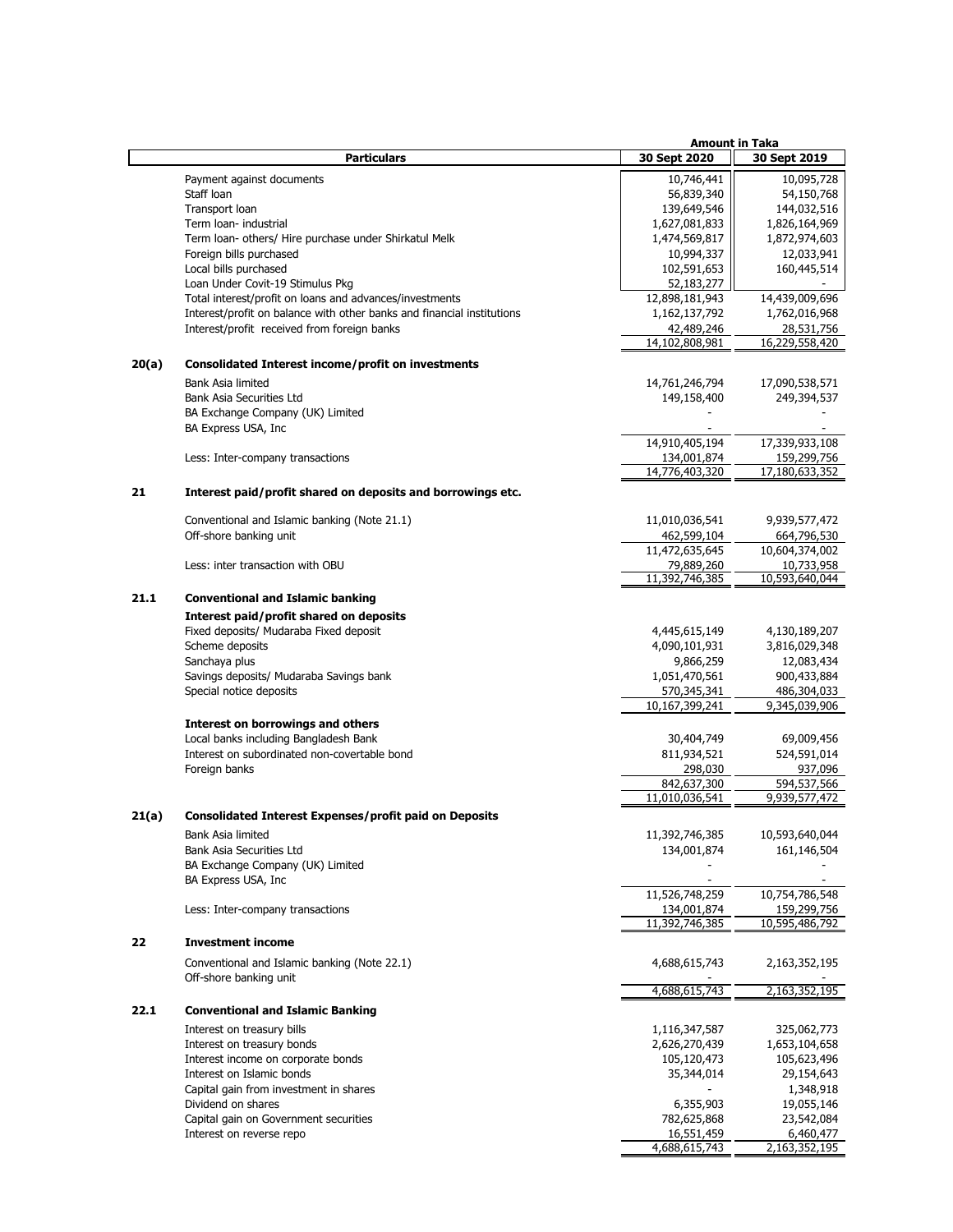|       |                                                                      | <b>Amount in Taka</b>      |                            |
|-------|----------------------------------------------------------------------|----------------------------|----------------------------|
|       | <b>Particulars</b>                                                   | 30 Sept 2020               | 30 Sept 2019               |
| 22(a) | <b>Consolidated investment income</b><br><b>Bank Asia Limited</b>    | 4,688,615,743              | 2,163,352,195              |
|       | <b>Bank Asia Securities Limited</b>                                  |                            |                            |
|       | BA Exchange Company (UK) Limited                                     |                            |                            |
|       | BA Express USA, Inc.                                                 |                            |                            |
| 23    | Commission, exchange and brokerage                                   | 4,688,615,743              | 2,163,352,195              |
|       |                                                                      |                            |                            |
|       | Conventional and Islamic banking (Note 23.1)                         | 1,854,423,538              | 2,479,525,831              |
|       | Off-shore banking unit                                               | 4,041,933<br>1,858,465,471 | 6,113,086<br>2,485,638,917 |
| 23.1  | <b>Conventional and Islamic Banking</b>                              |                            |                            |
|       | Commission on L/C                                                    | 525,364,419                | 692,605,330                |
|       | Fees and commission including Export                                 | 147,150,070                | 224,193,090                |
|       | Commission on L/G                                                    | 205,745,350                | 246,701,816                |
|       | Commission on export<br>Commission on PO, DD, TT, TC, etc            | 2,458,311<br>19,208,241    | 5,084,894<br>17,406,836    |
|       | Other commission                                                     | 5,562,793                  | 7,138,135                  |
|       |                                                                      | 905,489,184                | 1,193,130,101              |
|       | Foreign exchange gain                                                | 948,934,354                | 1,286,395,730              |
| 23(a) | <b>Consolidated Commission, exchange and brokerage</b>               | 1,854,423,538              | 2,479,525,831              |
|       |                                                                      |                            |                            |
|       | Bank Asia limited                                                    | 1,858,465,471              | 2,485,638,917              |
|       | <b>Bank Asia Securities Ltd</b><br>BA Exchange Company (UK) Limited  | 68,320,883<br>20,296,976   | 74,908,966<br>20,591,668   |
|       | BA Express USA, Inc.                                                 | 19,527,745                 | 9,453,141                  |
|       |                                                                      | 1,966,611,075              | 2,590,592,692              |
| 24    | <b>Other operating income</b>                                        |                            |                            |
|       | Conventional and Islamic banking (Note 24.1)                         | 609,318,147                | 666,886,107                |
|       | Off-shore banking unit                                               | 14,063,956                 | 21,834,479                 |
|       |                                                                      | 623,382,103                | 688,720,586                |
| 24.1  | <b>Conventional and Islamic banking</b>                              |                            |                            |
|       | Locker charge                                                        | 8,557,500                  | 8,764,125                  |
|       | Service and other charges                                            | 261,030,905                | 325,557,598                |
|       | Master/Visa card fees and charges                                    | 193,992,763                | 187,610,510                |
|       | Postage/telex/SWIFT/fax recoveries<br>Profit on sale of fixed assets | 80,176,051<br>470,000      | 90,032,740<br>5,861,050    |
|       | Non-operating income                                                 | 6,143,892                  | 6,140,861                  |
|       | Rebate on nostro account                                             | 28,167,859                 | 30,368,621                 |
|       | Other income from brokerage                                          | 5,932,987                  | 12,550,602                 |
|       | Service charge on term loan (Sti Pkg-5000)                           | 24,846,190                 |                            |
|       |                                                                      | 609,318,147                | 666,886,107                |
| 24(a) | <b>Consolidated other operating income</b>                           |                            |                            |
|       | <b>Bank Asia Limited</b>                                             | 623,382,103                | 688,720,586                |
|       | Bank Asia Securities Ltd<br>BA Exchange Company (UK) Limited         | 13,751,441<br>1,824,964    | 17,446,870<br>1,146,878    |
|       | BA Express USA, Inc.                                                 |                            |                            |
|       |                                                                      | 638,958,508                | 707,314,334                |
| 25    | <b>Salaries and allowances</b>                                       |                            |                            |
|       | Conventional and Islamic banking (Note 25.1)                         | 2,547,357,077              | 2,409,729,305              |
|       | Off-shore banking unit                                               |                            |                            |
|       |                                                                      | 2,547,357,077              | 2,409,729,305              |
| 25.1  | <b>Conventional and Islamic banking</b>                              |                            |                            |
|       | Basic salary                                                         | 946,653,284                | 914,841,905                |
|       | Allowances                                                           | 1,123,102,410              | 921,259,138                |
|       | Festival bonus<br>Gratuity                                           | 211,364,011<br>114,300,000 | 196,721,513<br>114,300,000 |
|       | Provident fund contribution                                          | 91,937,372                 | 82,606,749                 |
|       | Performance bonus                                                    | 60,000,000                 | 180,000,000                |
|       |                                                                      | 2,547,357,077              | 2,409,729,305              |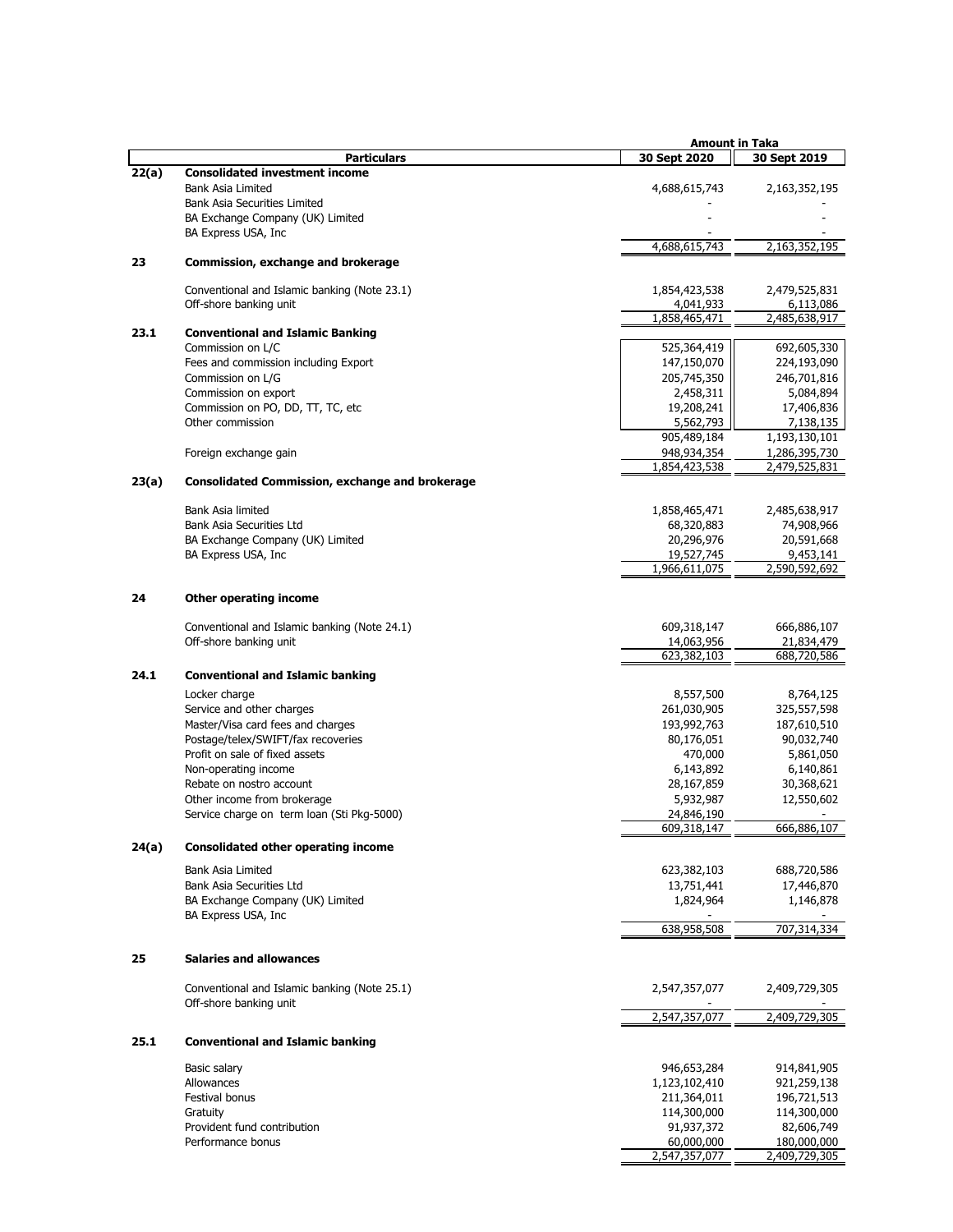|       |                                                         | <b>Amount in Taka</b> |                          |
|-------|---------------------------------------------------------|-----------------------|--------------------------|
|       | <b>Particulars</b>                                      | 30 Sept 2020          | 30 Sept 2019             |
| 25(a) | <b>Consolidated Salaries and allowances</b>             |                       |                          |
|       | Bank Asia Limited                                       | 2,547,357,077         | 2,409,729,305            |
|       | Bank Asia Securities Ltd                                | 50,880,564            | 48,412,111               |
|       | BA Exchange Company (UK) Limited                        | 10,631,880            | 9,069,613                |
|       | BA Express USA, Inc                                     | 12,903,526            | 10,976,587               |
|       |                                                         | 2,621,773,047         | 2,478,187,616            |
| 26    | Rent, taxes, insurance, electricity etc.                |                       |                          |
|       | Conventional and Islamic banking (Note 26.1)            | 318,944,535           | 529,218,435              |
|       | Off-shore banking unit                                  | 194,472               | 193,141                  |
|       |                                                         | 319,139,007           | $\overline{529,411,576}$ |
| 26.1  | <b>Conventional and Islamic banking</b>                 |                       |                          |
|       | Rent, rate and taxes (Note 26.1.1)                      | 7,730,848             | 318,465,689              |
|       | Insurance                                               | 139,807,993           | 127,537,885              |
|       | Power and electricity                                   | 76,539,916            | 83,214,861               |
|       | Interest portion on lease liabilities (Note 26.1.1)     | 94,865,778            |                          |
|       |                                                         | 318,944,535           | 529,218,435              |
| 26(a) | Consolidated Rent, taxes, insurance, electricity etc.   |                       |                          |
|       | <b>Bank Asia Limited</b>                                | 319,139,007           | 529,411,576              |
|       | Bank Asia Securities Ltd                                | 12,745,908            | 12,938,492               |
|       | BA Exchange Company (UK) Limited                        | 3,693,644             | 4,880,486                |
|       | BA Express USA, Inc.                                    | 9,312,369             | 5,585,422                |
|       |                                                         | 344,890,928           | 552,815,976              |
| 27    | Legal expenses                                          |                       |                          |
|       | Conventional and Islamic banking (Note 27.1)            | 8,165,318             | 13,692,679               |
|       | Off-shore banking unit                                  | 352,282               | 209,703                  |
|       |                                                         | 8,517,600             | 13,902,382               |
| 27.1  | <b>Conventional and Islamic Banking</b>                 |                       |                          |
|       | Legal expenses                                          | 8,165,318             | 13,692,679               |
|       | Other professional charges                              |                       |                          |
|       |                                                         | 8,165,318             | 13,692,679               |
| 27(a) | <b>Consolidated Legal expenses</b>                      |                       |                          |
|       | Bank Asia Limited                                       | 8,517,600             | 13,692,679               |
|       | Bank Asia Securities Ltd                                |                       | 253,000                  |
|       | BA Exchange Company (UK) Limited                        |                       | 18,142                   |
|       | BA Express USA, Inc                                     | 251,750               |                          |
|       |                                                         | 8,769,350             | 13,963,821               |
| 28    | Postage, stamps, telecommunication etc.                 |                       |                          |
|       | Conventional and Islamic banking (Note 28.1)            | 90,039,194            | 96,317,476               |
|       | Off-shore banking unit                                  | 526,006               | 580,720                  |
|       |                                                         | 90,565,200            | 96,898,196               |
| 28.1  | <b>Conventional and Islamic banking</b>                 |                       |                          |
|       | Telephone, courier and postage                          | 57,543,351            | 59,399,429               |
|       | Master/VISA card process fee                            | 17,367,121            | 21,114,248               |
|       | ATM charge                                              | 1,266,141             | 1,417,663                |
|       | SWIFT and Reuter charge                                 | 12,421,693            | 13,174,100               |
|       | Internet                                                | 1,440,888             | 1,212,036                |
|       |                                                         | 90,039,194            | 96,317,476               |
| 28(a) | Consolidated Postage, stamps, telecommunication etc.    |                       |                          |
|       | Bank Asia Limited                                       | 90,565,200            | 96,898,196               |
|       | Bank Asia Securities Ltd                                | 1,177,187             | 1,114,439                |
|       | BA Exchange Company (UK) Limited<br>BA Express USA, Inc | 289,466<br>203,466    | 427,890                  |
|       |                                                         | 92,235,319            | 98,440,525               |
|       |                                                         |                       |                          |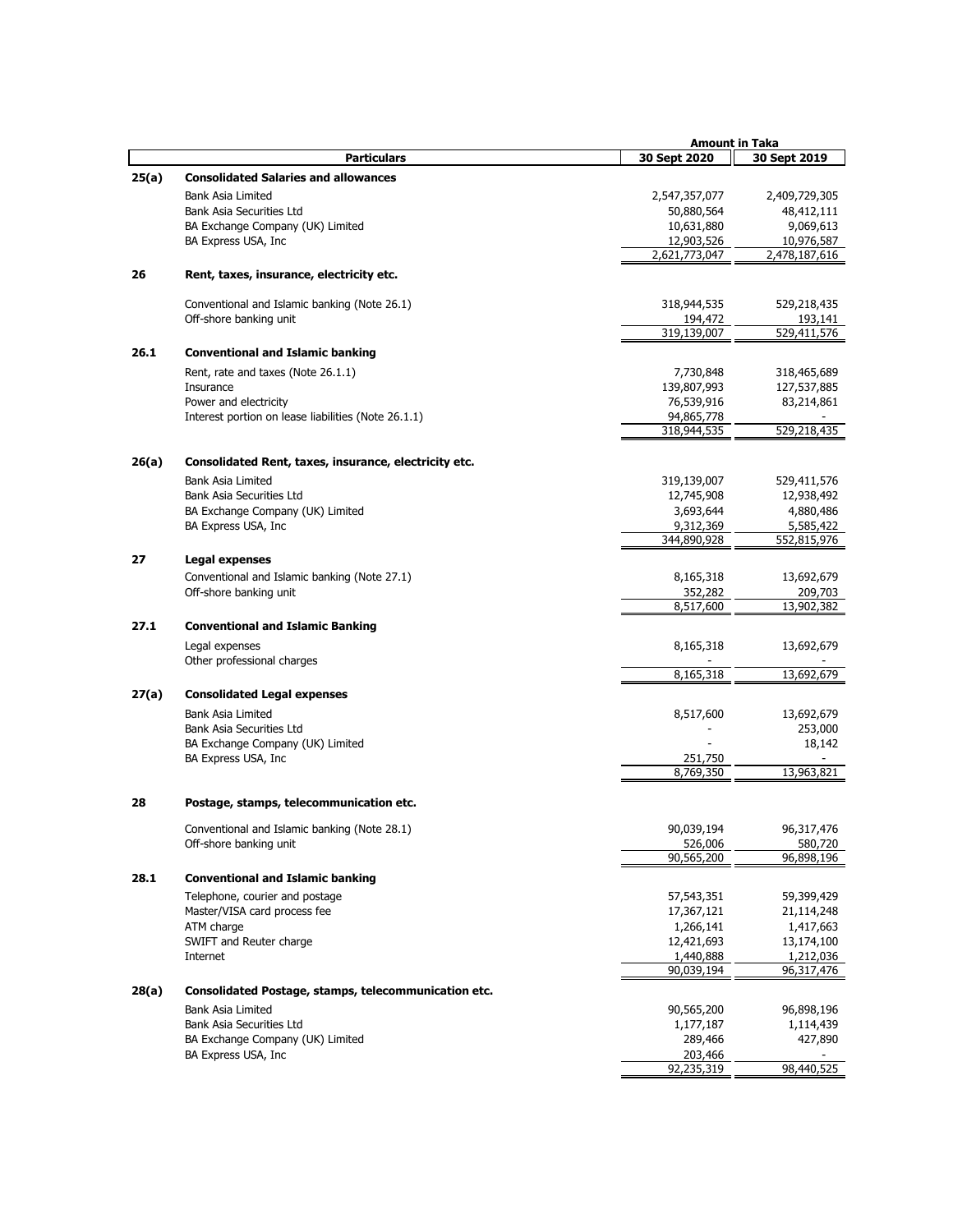|       |                                                        |                         | <b>Amount in Taka</b>   |
|-------|--------------------------------------------------------|-------------------------|-------------------------|
|       | <b>Particulars</b>                                     | 30 Sept 2020            | 30 Sept 2019            |
| 29    | Stationery, printing, advertisements etc.              |                         |                         |
|       |                                                        |                         |                         |
|       | Conventional and Islamic banking (Note 29.1)           | 106,600,732             | 100,084,127             |
|       | Off-shore banking unit                                 | 33,458                  | 39,942                  |
|       |                                                        | 106,634,190             | 100,124,069             |
| 29.1  | <b>Conventional and Islamic banking</b>                |                         |                         |
|       | Office and security stationery                         | 53,834,074              | 44,922,396              |
|       | Calendar, diary, souvenir, etc                         | 14,031,000              | 18,001,440              |
|       | ATM card /Supplies And Stationeries                    | 13,558,583              | 15,990,212              |
|       | Books and periodicals                                  | 932,476                 | 1,268,441               |
|       | Publicity and advertisement                            | 24,244,599              | 19,901,638              |
|       |                                                        | 106,600,732             | 100,084,127             |
| 29(a) | Consolidated Stationery, printing, advertisements etc. |                         |                         |
|       | <b>Bank Asia Limited</b>                               | 106,634,190             | 100,124,069             |
|       | Bank Asia Securities Ltd                               | 253,618                 | 872,718                 |
|       | BA Exchange Company (UK) Limited                       | 809,199                 | 1,300,351               |
|       | BA Express USA, Inc.                                   | 188,498                 |                         |
|       |                                                        | 107,885,505             | 102,297,138             |
| 30    | <b>Managing Director's salary and fees</b>             |                         |                         |
|       |                                                        |                         |                         |
|       | Basic salary                                           | 7,344,516               | 5,401,613               |
|       | House rent allowance                                   | 1,800,000               | 1,260,484               |
|       | Entertainment allowances                               | 450,000                 | 270,162                 |
|       | Incentive bonus                                        | 800,000                 | 1,000,000               |
|       | Festival bonus                                         | 880,000                 | 1,210,000               |
|       | Utility allowance and others                           | 1,000,000               | 900,000                 |
|       | House maintenance allowance                            | 450,000                 | 450,000                 |
|       | Provident fund                                         | 734,452                 | 540,161                 |
|       | Leave fare assistance                                  | 800,000                 | 1,700,000               |
|       |                                                        | 14,258,968              | 12,732,420              |
| 31    | <b>Directors' fees</b>                                 |                         |                         |
|       | Directors' fees                                        | 2,024,000               | 2,152,000               |
|       |                                                        | 2,024,000               | 2,152,000               |
| 31(a) | <b>Consolidated Directors' fees</b>                    |                         |                         |
|       | <b>Bank Asia Limited</b>                               | 2,024,000               | 2,152,000               |
|       | Bank Asia Securities Ltd.                              | 143,000                 | 236,400                 |
|       | BA Exchange Company (UK) Limited                       |                         |                         |
|       | BA Express USA, Inc.                                   |                         |                         |
|       |                                                        | 2,167,000               | 2,388,400               |
| 32    | <b>Auditors' fees</b>                                  |                         |                         |
|       |                                                        |                         |                         |
|       | Audit fees                                             | 749,500                 | 767,000                 |
|       | Others                                                 |                         |                         |
|       |                                                        | 749.500                 | 767.000                 |
| 32(a) | <b>Consolidated Auditors fees</b>                      |                         |                         |
|       |                                                        |                         |                         |
|       | <b>Bank Asia Limited</b><br>Bank Asia Securities Ltd   | 749,500                 | 767,000                 |
|       | BA Exchange Company (UK) Limited                       | 474,017                 | 469,177                 |
|       | BA Express USA, Inc.                                   | 1,162,432               |                         |
|       |                                                        | 2,385,949               | 1,236,177               |
|       |                                                        |                         |                         |
| 33    | Depreciation and repair of Bank's assets               |                         |                         |
|       |                                                        |                         |                         |
|       | Conventional and Islamic banking (Note 33.1)           | 629,922,566             | 372,793,406             |
|       | Off-shore banking unit                                 |                         |                         |
|       |                                                        | 629,922,566             | 372,793,406             |
| 33.1  | Conventional and Islamic banking                       |                         |                         |
|       | Depreciation                                           | 578,375,604             | 320,943,052             |
|       |                                                        |                         |                         |
|       | Repairs:                                               |                         |                         |
|       | <b>Building</b>                                        | 5,614,861               | 7,190,657               |
|       | Furniture and fixtures<br>Equipments                   | 1,628,192<br>12,141,280 | 2,485,465<br>13,040,371 |
|       |                                                        | 19,384,333              | 22,716,493              |
|       | Maintenance                                            | 32,162,629              | 29,133,861              |
|       |                                                        | 629,922,566             | 372,793,406             |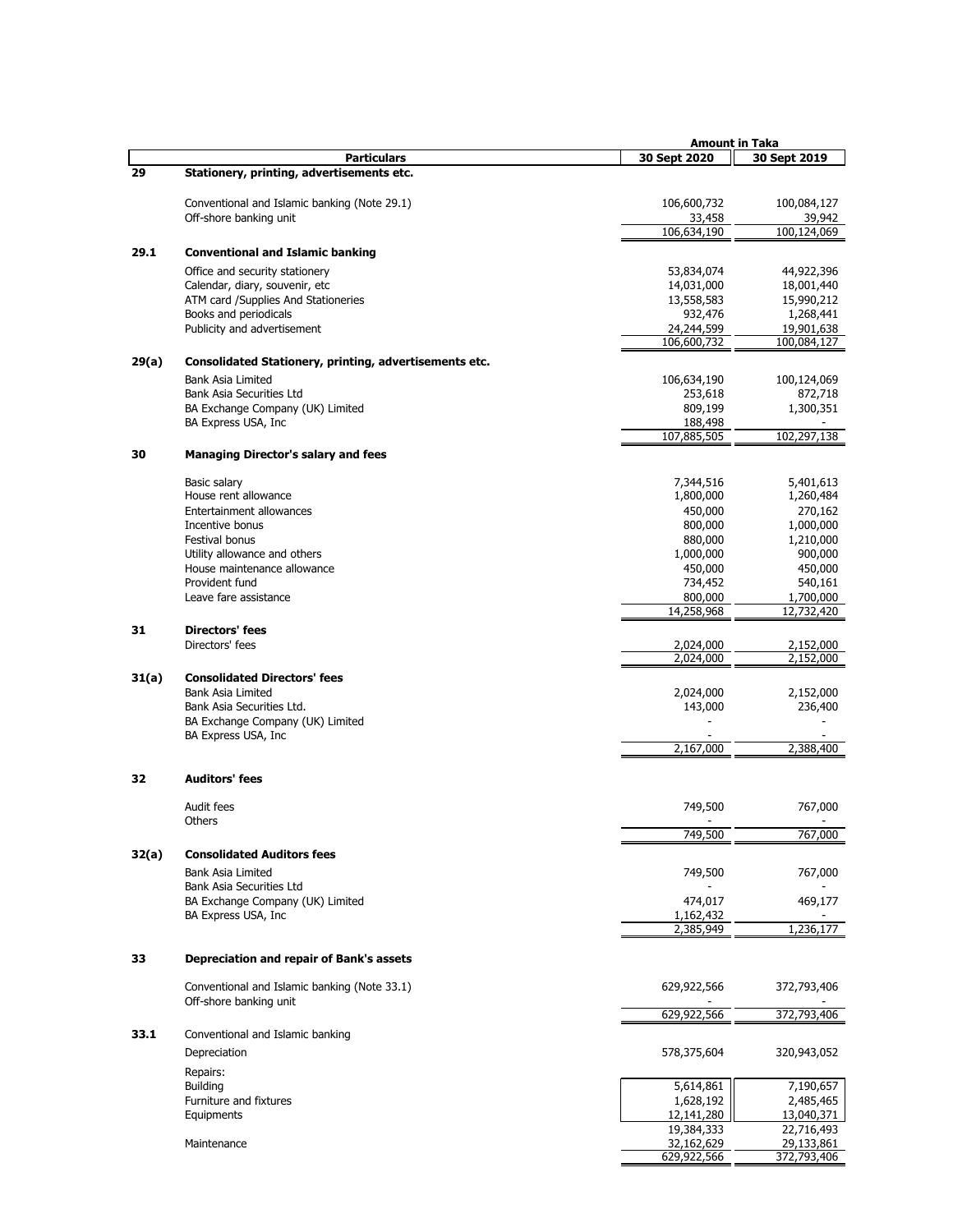|       |                                                               |               | <b>Amount in Taka</b> |
|-------|---------------------------------------------------------------|---------------|-----------------------|
|       | <b>Particulars</b>                                            | 30 Sept 2020  | 30 Sept 2019          |
| 33(a) | <b>Consolidated Depreciation and repairs of Bank's assets</b> |               |                       |
|       |                                                               |               |                       |
|       | <b>Bank Asia Limited</b>                                      | 629,922,566   | 372,793,406           |
|       | Bank Asia Securities Ltd                                      | 6,348,663     | 2,834,178             |
|       | BA Exchange Company (UK) Limited                              | 1,090,976     | 1,432,972             |
|       | BA Express USA, Inc.                                          | 1,244,904     |                       |
|       |                                                               | 638,607,109   | 377,060,556           |
| 34    | <b>Other expenses</b>                                         |               |                       |
|       |                                                               |               |                       |
|       | Conventional and Islamic banking (Note 34.1)                  | 1,442,079,501 | 1,356,009,808         |
|       | Off-shore banking unit                                        | 12,861,125    | 12,771,188            |
|       |                                                               | 1,454,940,626 | 1,368,780,996         |
| 34.1  | <b>Conventional and Islamic banking</b>                       |               |                       |
|       |                                                               |               |                       |
|       | Car expenses                                                  | 236,265,319   | 242,703,152           |
|       | Contractual service expenses                                  | 541,668,426   | 569,641,873           |
|       | Computer expenses                                             | 114,382,359   | 104,180,442           |
|       | Other management and administrative expenses                  | 207,599,540   | 171,402,345           |
|       | Commission paid to agents                                     | 108,079,456   | 103,891,615           |
|       | Entertainment                                                 | 21,883,564    | 40,631,298            |
|       | AGM/EGM expenses                                              | 1,030         | 1,528,027             |
|       | Payment to superannuation fund                                | 5,490,000     | 5,490,000             |
|       |                                                               | 191,351,930   |                       |
|       | Donation and subscription to institutions                     |               | 77,926,073            |
|       | Travelling expenses                                           | 9,316,790     | 24,445,999            |
|       | Training and internship                                       | 5,526,787     | 13,645,284            |
|       | Directors' travelling expenses                                | 14,300        | 23,700                |
|       | Sharia council fees                                           | 500,000       | 500,000               |
|       |                                                               | 1,442,079,501 | 1,356,009,808         |
| 34(a) | <b>Consolidated other expenses</b>                            |               |                       |
|       | <b>Bank Asia Limited</b>                                      | 1,454,940,626 | 1,368,780,996         |
|       | Bank Asia Securities Ltd                                      | 6,393,041     | 8,103,813             |
|       |                                                               |               |                       |
|       | BA Exchange Company (UK) Limited                              | 4,032,723     | 3,783,758             |
|       | BA Express USA, Inc.                                          | 7,006,010     | 10,093,576            |
|       |                                                               | 1,472,372,400 | 1,390,762,143         |
| 35    | Receipts from other operating activities                      |               |                       |
|       |                                                               |               |                       |
|       | Conventional and Islamic banking (Note 35.1)                  | 1,391,944,015 | 691,777,109           |
|       | Off-shore banking unit                                        | 14,063,956    | 21,834,479            |
|       |                                                               | 1,406,007,971 | 713,611,588           |
| 35.1  | <b>Conventional and Islamic banking</b>                       |               |                       |
|       | Locker charge                                                 | 8,557,500     | 8,764,125             |
|       | Service and other charges                                     | 261,030,905   | 325,557,598           |
|       | Master card fees and charges                                  | 193,992,763   | 187,610,510           |
|       | Postage/telex/SWIFT/ fax recoveries                           | 80,176,051    | 90,032,740            |
|       | Non-business income                                           | 823,340,606   | 79,812,136            |
|       | Service charge on term loan (STI Pkg-5000)                    | 24,846,190    |                       |
|       |                                                               | 1,391,944,015 | 691,777,109           |
| 35(a) | <b>Consolidated Receipts from other operating activities</b>  |               |                       |
|       | <b>Bank Asia Limited</b>                                      | 1,406,007,971 | 713,611,588           |
|       | Bank Asia Securities Ltd                                      | 13,751,441    | 17,446,870            |
|       |                                                               |               |                       |
|       | BA Exchange Company (UK) Limited                              | 1,824,964     | 1,146,878             |
|       | BA Express USA, Inc.                                          | 1,421,584,376 | 732,205,336           |
|       |                                                               |               |                       |
| 36    | Payments for other operating activities                       |               |                       |
|       | Conventional and Islamic banking (Note 36.1)                  | 1,782,273,526 | 2,011,680,241         |
|       | Off-shore banking unit                                        | 13,055,597    | 12,964,329            |
|       |                                                               | 1,795,329,123 | 2,024,644,570         |
| 36.1  | <b>Conventional and Islamic banking</b>                       |               |                       |
|       | Rent, rates and taxes                                         | 224,078,757   | 529,218,435           |
|       | Legal expenses                                                | 8,517,600     | 13,902,382            |
|       | Directors' fees                                               | 2,024,000     | 2,152,000             |
|       |                                                               |               |                       |
|       | Postage, stamp, telecommunication, etc.                       | 90,565,200    | 96,898,196            |
|       | Other expenses                                                | 1,442,079,501 | 1,356,009,808         |
|       | Managing Director's salary                                    | 14,258,968    | 12,732,420            |
|       | Auditors' fee                                                 | 749,500       | 767,000               |
|       |                                                               | 1,782,273,526 | 2,011,680,241         |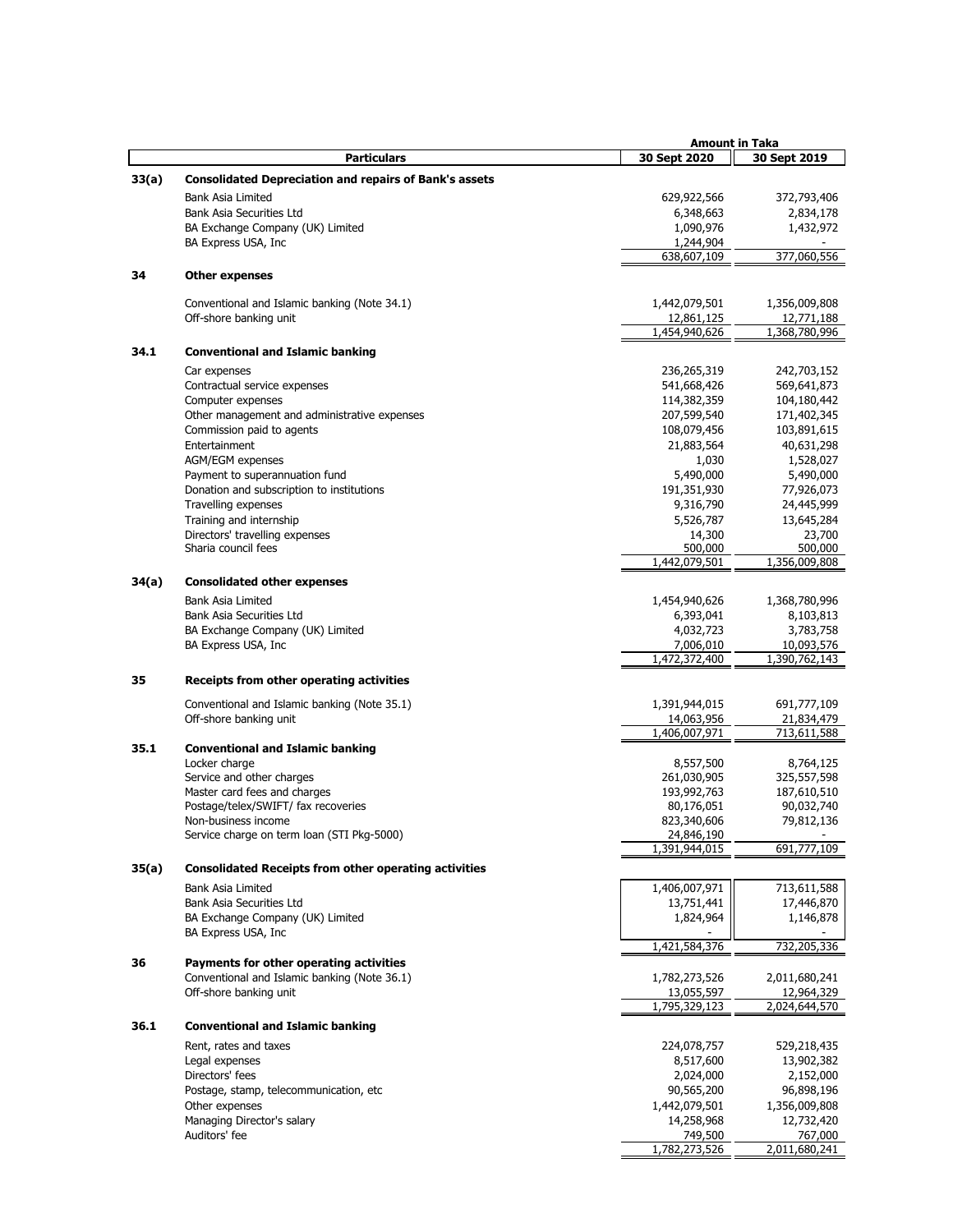|       |                                                                                     | <b>Amount in Taka</b> |                    |
|-------|-------------------------------------------------------------------------------------|-----------------------|--------------------|
|       | <b>Particulars</b>                                                                  | 30 Sept 2020          | 30 Sept 2019       |
| 36(a) | Payments for other operating activities                                             |                       |                    |
|       | <b>Bank Asia Limited</b>                                                            | 1,795,329,123         | 2,024,644,570      |
|       | <b>Bank Asia Securities Ltd</b>                                                     | 20,459,136            | 22,646,144         |
|       | BA Exchange Company (UK) Limited                                                    | 8,489,850             | 9,579,453          |
|       | BA Express USA, Inc                                                                 | 17,936,027            | 15,678,998         |
|       |                                                                                     | 1,842,214,136         | 2,072,549,165      |
| 37    | Earnings per share (EPS)                                                            |                       |                    |
|       | Net profit after tax (Numerator)                                                    | 2,301,264,733         | 2,272,021,012      |
|       | Number of ordinary shares outstanding (Denominator)                                 | 1,165,906,860         | 1,165,906,860      |
|       | Earnings per share (EPS)                                                            | 1.97                  | 1.95               |
|       |                                                                                     |                       |                    |
| 37(a) | <b>Consolidated Earnings per share (EPS)</b>                                        |                       |                    |
|       | Net profit after tax (Numerator)                                                    | 2,292,404,815         | 2,265,267,259      |
|       | Number of ordinary shares outstanding (Denominator)                                 | 1,165,906,860         | 1,165,906,860      |
|       | Earnings per share (EPS)                                                            | 1.97                  | 1.94               |
| 38.   | Reconciliation of net profit with cash flows from operating activities (Solo basis) |                       |                    |
|       | Profit before tax as per profit and loss account                                    | 3,780,264,733         | 4,342,021,012      |
|       | <b>Adjustment for non-cash items:</b>                                               |                       |                    |
|       | Provision for Loans and advances                                                    | 1,474,590,259         | 2,638,797,503      |
|       | Provision for Off balance sheet items                                               | 15,000,000            | (68, 499, 640)     |
|       | Provision for Diminution in value of investments                                    | 30,000,000            |                    |
|       | Provision for other assets                                                          | 65,000,000            | 15,000,000         |
|       | Depreciation of Property plant and equipment                                        | 246,816,612           | 320,943,052        |
|       | Profit on sale of fixed assets                                                      | (470,000)             | (5,861,050)        |
|       | Increase/decrease in operating assets & liabilities:                                |                       |                    |
|       | Loans and advances to customers                                                     | (5,384,182,671)       | (8, 287, 508, 200) |
|       | Other operating assets                                                              | (80, 589, 102)        | (882, 586, 322)    |
|       | Deposits from customers and banks                                                   | 35,463,553,946        | 18,729,239,903     |
|       | Other operating liabilities                                                         | (255, 463, 727)       | (1,578,757,181)    |
|       | <b>Trading liabilities</b>                                                          | (996, 424, 426)       | 4,896,741,234      |

Income tax paid (1,922,716,127) (1,712,354,340)

Cash flows from operating activities as per cash flow statement  $\overline{32,435,379,497}$  18,407,175,971